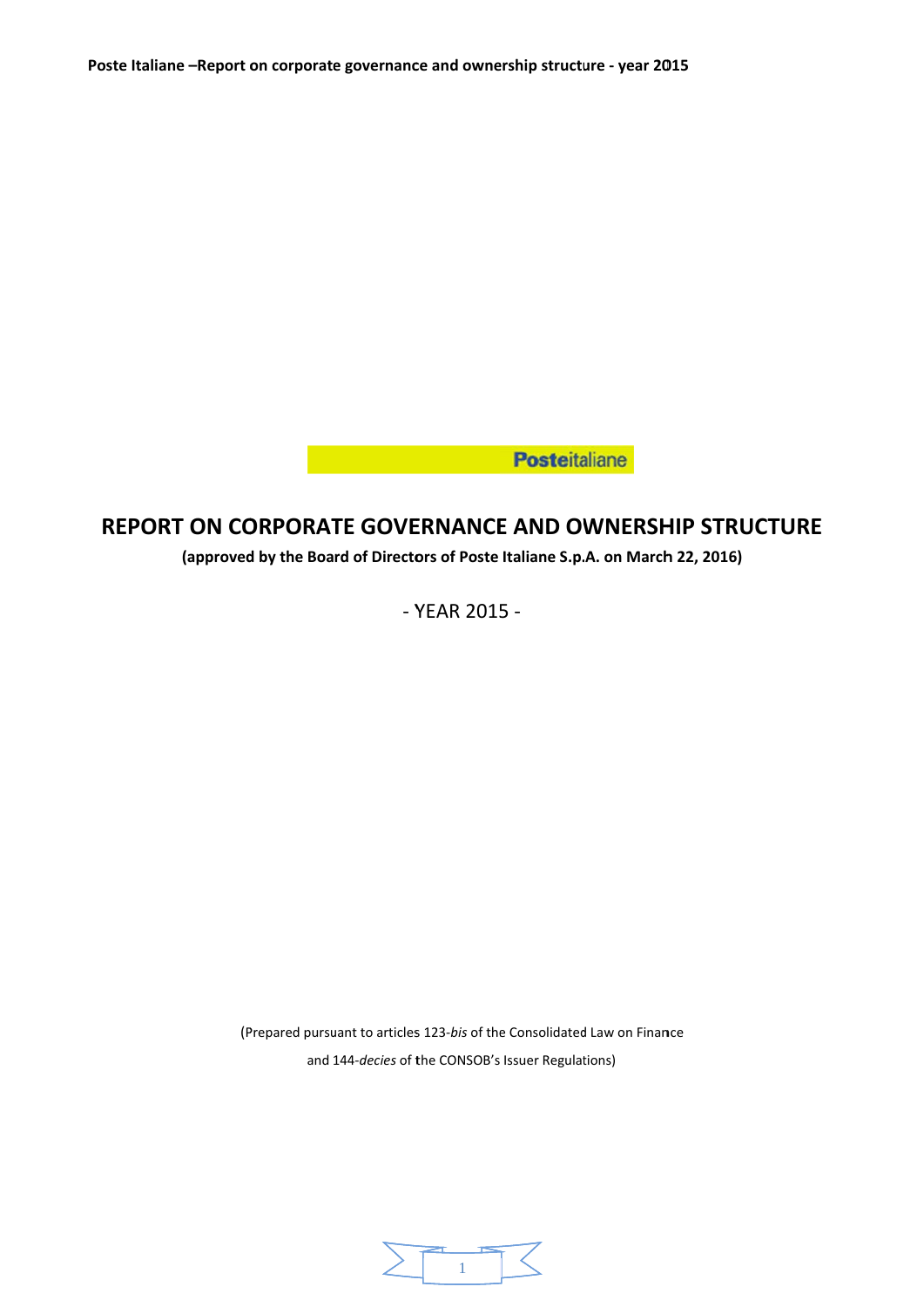# **TABLE OF CONTENTS**

| 1.        |                                                                                                           |    |
|-----------|-----------------------------------------------------------------------------------------------------------|----|
| 2.        |                                                                                                           |    |
| 3.        |                                                                                                           |    |
| 4.        |                                                                                                           |    |
| 4.1       |                                                                                                           |    |
| 4.2       |                                                                                                           |    |
| 4.3       |                                                                                                           |    |
| 4.4       |                                                                                                           |    |
| 4.5       |                                                                                                           |    |
| 4.6       |                                                                                                           |    |
| 4.7       |                                                                                                           |    |
| 4.8       | Compensation of directors in the event of early termination of their employment, including in consequence |    |
|           | SECTION II: IMPLEMENTATION OF THE RECOMMENDATIONS OF THE CORPORATE                                        |    |
|           |                                                                                                           |    |
| 5.<br>5.1 |                                                                                                           |    |
| 5.2       |                                                                                                           |    |
| 5.3       |                                                                                                           |    |
| 5.4       |                                                                                                           |    |
| 5.5       |                                                                                                           |    |
| 5.6       |                                                                                                           |    |
| 5.7       |                                                                                                           |    |
| 5.8       |                                                                                                           |    |
| 5.9       |                                                                                                           |    |
| 5.10      |                                                                                                           |    |
| 5.11      |                                                                                                           |    |
| 6.        | <b>COMMITTEES</b>                                                                                         | 22 |
| 6.1       |                                                                                                           |    |
| 6.2       |                                                                                                           |    |
| 6.3       |                                                                                                           |    |
| 6.4       |                                                                                                           |    |
| 7.        |                                                                                                           |    |
| 7.1       |                                                                                                           |    |
| 7.2       |                                                                                                           |    |
| 7.3       |                                                                                                           |    |
| 7.4<br>8. |                                                                                                           |    |
| 9.        |                                                                                                           |    |
| 9.1       |                                                                                                           |    |
| 10.       |                                                                                                           |    |
|           |                                                                                                           |    |
|           |                                                                                                           |    |
| 11.       |                                                                                                           |    |
| 12.       |                                                                                                           |    |
| 13.       |                                                                                                           |    |
|           |                                                                                                           |    |
|           |                                                                                                           |    |
| 13.3      |                                                                                                           |    |
| 13.4      |                                                                                                           |    |
|           |                                                                                                           |    |
|           | ATTACHMENT 2: PROFESSIONAL PROFILES OF THE MEMBERS OF THE BOARD OF STATUTORY AUDITORS  55                 |    |
|           |                                                                                                           |    |
|           |                                                                                                           |    |

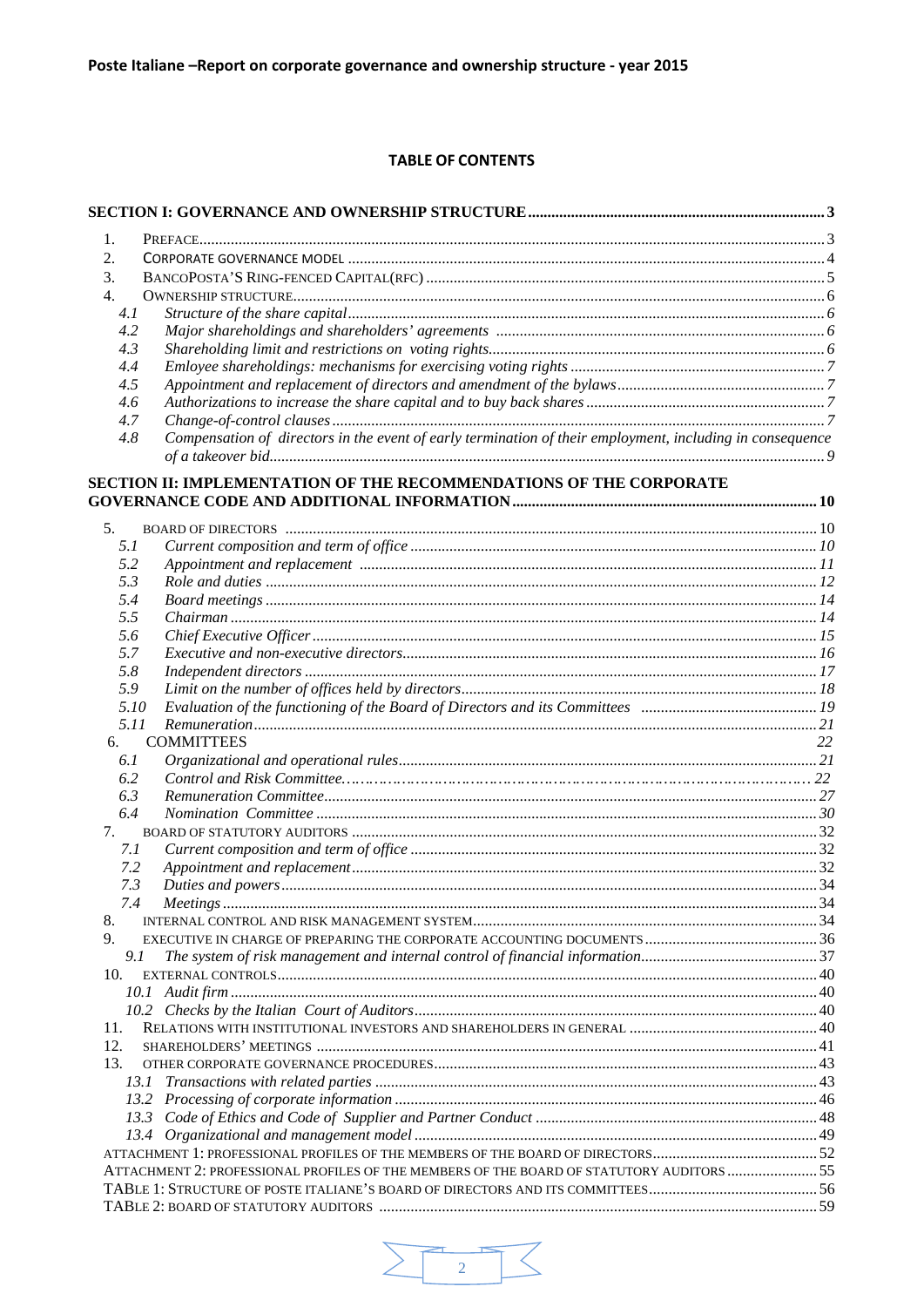# **Report on corporate governance and ownership structure**

SECTION I : GOVERNANCE AND OWNERSHIP STRUCTURE

# **1. Preface**

 $\overline{a}$ 

Following the prescribed authorizations issued by the stock-exchange and market authorities concerned – specifically, (i) directive n. 8115 of October 8, 2015, with which Borsa Italiana provided for the trading of the shares of Poste Italiane S.p.A. (hereinafter also "Poste Italiane" or the "Company" and, together with its subsidiaries, also the "Poste Italiane Group" or the "Group") on the electronic stock exchange *(Mercato Telematico Azionario*, hereinafter also "MTA"), organized and managed by Borsa Italiana itself, and (ii) directive n. 0078593/15 of October 9, 2015, with which the CONSOB approved the prospectus for the Company's IPO aimed at the listing of its shares for trading on the MTA (hereinafter also "Prospectus") – the Company's shares have been listed and traded on the MTA since October 27, 2015.

The above being understood, it is to be noted that in 2015 (and, in particular, in the second half of the aforesaid year) Poste Italiane adopted a large number of measures (in the form of resolutions, policies, procedures, etc.) in order to update its corporate governance structure – which initially had the typical features of a company entirely controlled by the government – in accordance with:

- the recommendations of the Corporate Governance Code of listed companies promoted by Borsa Italiana<sup>(1)</sup> (hereinafter also "Corporate Governance Code") – which the Company decided to adopt in its entirety with a resolution by the board of directors at its meeting on July 31, 2015  $-$  or the main provisions (including regulatory ones) regarding listed companies, among others Legislative Decree n. 58 of February 24, 1998 (hereinafter also "Consolidated Law on Finance" or "TUF") and CONSOB Resolution n. 11971 of May 14, 1999 (hereinafter also "CONSOB Issuer Regulation");
- the Supervisory Regulations issued by the Bank of Italy (hereinafter also "Supervisory Regulations") and applicable to Poste Italiane because of the business activities conducted with its segregated ("ringfenced") capital – constituted by the Company, with effect from May 2, 2011, pursuant to article 2, paragraphs 17‐octies and ss., of Legislative Decree n. 225 of December 29, 2010, converted with amendments into Law n. 10 of February 26, 2011, with a resolution of the extraordinary shareholders' meeting of April 14, 2011 – dedicated exclusively to conducting the business of BancoPosta (hereinafter also "BancoPosta's Ring‐fenced Capital" or "BancoPosta RFC").

Poste Italiane thus aimed to endow itself with a corporate governance structure consistent with the related recommendations expressed by the CONSOB and, generally, with international best practice.

 $<sup>(1)</sup>$  Available in the edition in force on Borsa Italiana's website:</sup> http://www.borsaitaliana.it/borsaitaliana/regolamenti/corporategovernance/codice2015.pdf

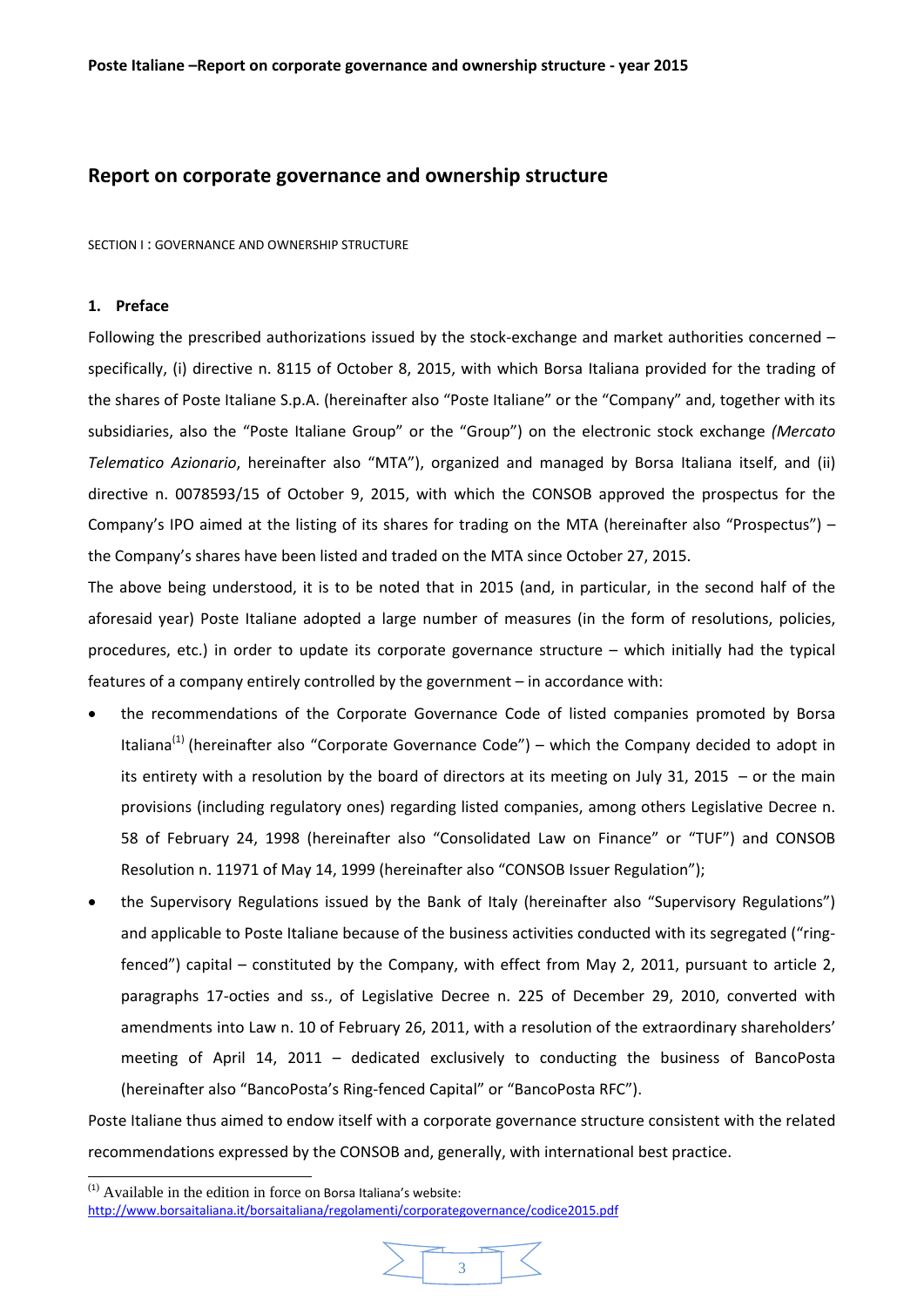Finally, in July 2015 a new edition of the Corporate Governance Code was published, which contained some changes and additions with respect to the preceding edition of July 2014. In line with the transitional rules contained in the new edition of the Corporate Governance Code, Poste Italiane:

- has already applied the recommendations referred to in article 6.C.1, f) when adopting several measures regarding remuneration in 2015. For further details regarding this matter, please refer to the information in the report on remuneration, which will be available to the public at the Company's registered office and on its website (www.poste.it) by the deadline provided for by the applicable regulations;
- will implement (i) the changes made to article 8 as from the appointment of the new board of statutory auditors, which will be decided by the annual general meeting in 2016, and (ii) during 2016, the additional changes introduced in July 2015, informing the market through the report on corporate governance and the ownership structure that will be published in 2017.

## **2. Corporate governance model**

The corporate governance system adopted by Poste Italiane is essentially focused on the objective of creating value for its shareholders in the medium‐long term, while taking into account the social significance of the business activities in which the Group is engaged and of the consequent necessity, in conducting them, of appropriately considering all the interests involved.

In accordance with the provisions of Italian legislation regarding listed companies, the organization of the Company features:

- a board of directors entrusted with the management of the Company;
- a board of statutory auditors responsible for (i) monitoring the Company's compliance with the law and the corporate bylaws, as well as with the principles of proper management in conducting its activities, (ii) monitoring the appropriateness of the Company's organizational structure and its administration and accounting system, as well as the reliability of the latter in correctly reporting the relevant financial information, (iii) monitoring the process of financial disclosure, the annual external audit of the stand‐ alone and the consolidated financial statements, as well as the independence of the audit firm, (iv) monitoring the overall effectiveness of the system of risk management and control, (v) checking how the corporate governance rules provided for by the Corporate Governance Code are actually implemented, and, finally, (vi) monitoring the appropriateness of the instructions issued by the Company to its subsidiaries, extraordinary corporate transactions, and other significant events, as well as transactions with related parties and affiliated entities;
- shareholders' meetings empowered to resolve  $-$  in either an ordinary or an extraordinary session  $$ among other things, upon (i) the appointment and removal of members of the board of directors and the board of statutory auditors, as well as their remuneration and duties, (ii) the approval of the

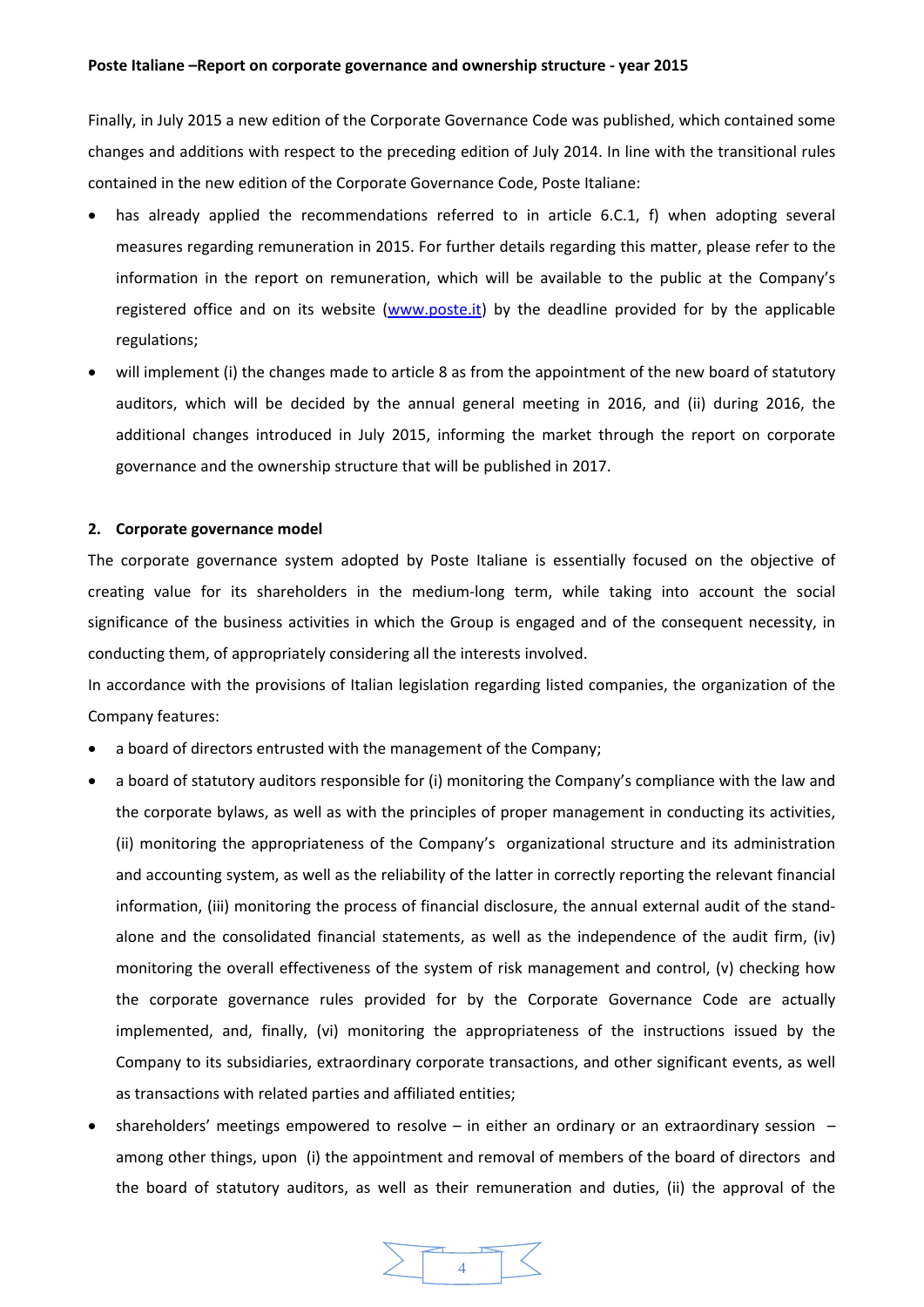financial statements and the allocation of net income, (iii) the purchase and sale of own shares, (iv) stock‐based incentive plans, (v) amendments to the Company's bylaws (other than those constituting mere adjustments to regulatory provisions), and (vi) the issue of convertible bonds.

The external audit of the accounts is entrusted to a specialized firm registered with the CONSOB and appointed by the annual general meeting upon a reasoned proposal by the board of statutory auditors.

#### **3. BancoPosta RFC**

With a resolution of the extraordinary shareholders' meeting of April 14, 2011, the Company constituted – with effect from May 2, 2011, and implementing article 2, paragraph 17‐*octies* of Legislative Decree n. 225 of December 29, 2010, converted by Law n. 10 of February 26, 2011 – BancoPosta RFC for the conduct of the activities of BancoPosta, as regulated by Presidential Decree n. 144 of March 14, 2001 and subsequent amendments.

BancoPosta's Ring‐fenced Capital, unbundled from Poste Italiane's capital, constitutes a set of assets and legal relations dedicated exclusively to meeting the obligations arising during the conduct of BancoPosta's activities and constitutes the criterion for applying the Bank of Italy's regulations for the prudential supervision regarding such activities.

The unbundling of BancoPosta RFC from Poste Italiane's remaining capital – with Poste Italiane continuing to be a unitary entity with corporate status whose responsibilities fall upon the governing bodies of Poste Italiane itself – has effect on the legal and equity level, as well as on the organizational, management, and control structure. Thus, BancoPosta RFC is ensured the ability to meet its obligations of an appropriate capitalization with regard to risk, as well as to operate in accordance with the relevant regulations, including the Supervisory Regulations. The assets and legal relations dedicated to BancoPosta RFC are attributed to the same exclusively by Poste Italiane, thus without contributions by third parties.

The rules regarding organization, management, and control that govern the functioning of BancoPosta RFC are contained in the special rules (the "*Regolamento del Patrimonio BancoPosta*") – also approved by the same extraordinary shareholders' meeting of April 14, 2011 and amended by an extraordinary shareholders' meeting held on July 31, 2015 – which is available on the Company's website (www.poste.it). For the sake of completeness, it should also be noted that – in consideration of the size of the assets of BancoPosta RFC – Poste Italiane, in conducting the activities of BancoPosta, is comparable, for the purposes of the application of the Supervisory Regulations, to the largest banks with the most complex operations, and consequently complies with the provisions applicable to the same.

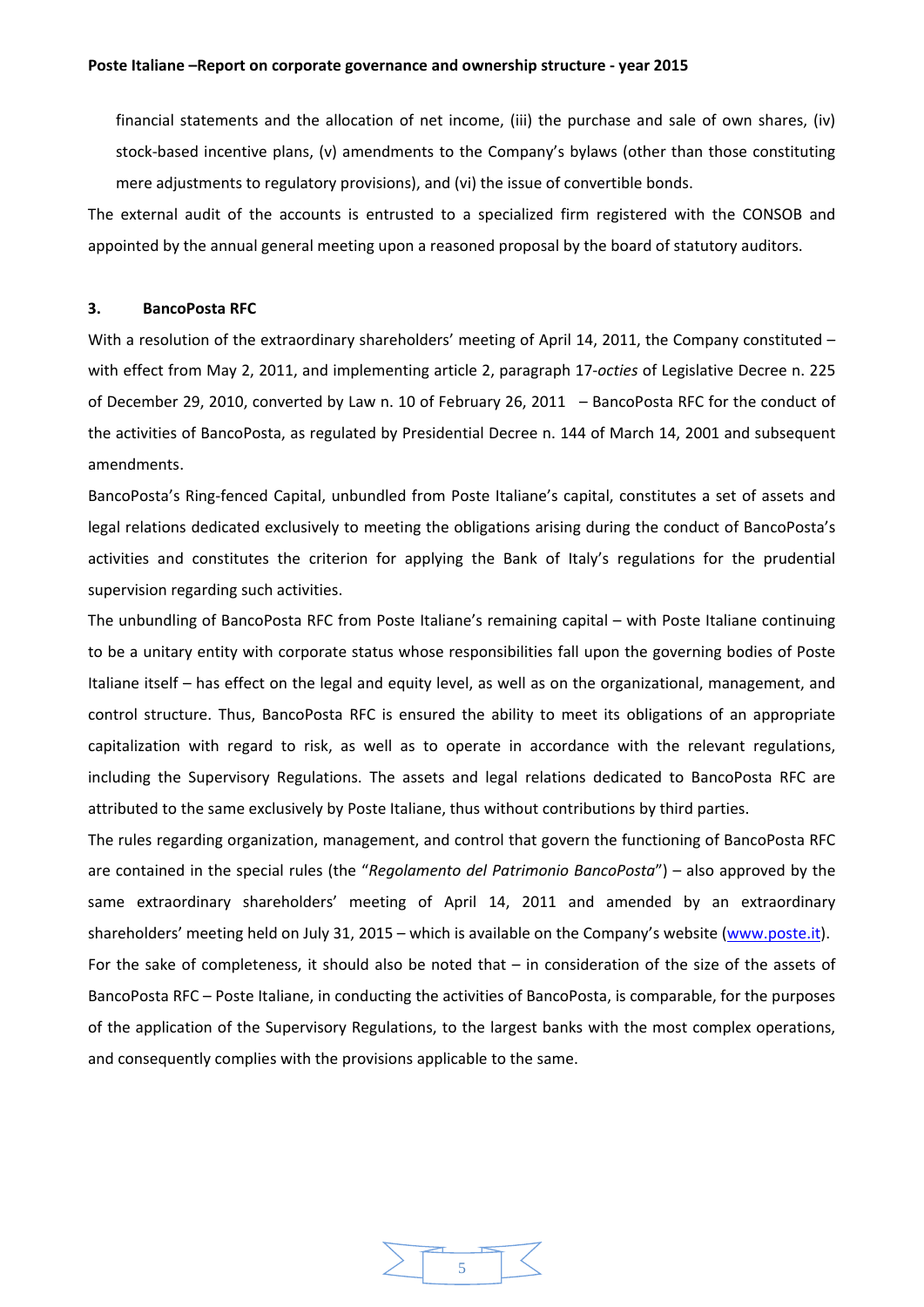#### **4. Ownership structure**

#### *4.1 Structure of the share capital*

The share capital consists exclusively of ordinary registered and fully paid-in shares with voting rights at both ordinary and extraordinary shareholders' meetings. At the end of 2015 (and still as of the date of the present report), Poste Italiane's share capital amounted to euro 1,306,110,000.00, divided into 1,306,110,000 ordinary shares without a par value, which have been listed on the MTA since October 2015.

#### *4.2 Significant shareholdings and shareholder agreements*

According to the entries in Poste Italiane's shareholders' register, notices sent to the CONSOB and received by the Company, and other information available, as of the date of the present report, no shareholder – with the exception of the Ministry of the Economy and Finance of the Republic of Italy, which owns 64.70% of the share capital, and the Kuwait Investment Office (as the agent of the government of Kuwait), which owns 2.06% of the share capital under a discretionary savings management arrangement – owns more than 2% of Poste Italiane's share capital, nor does the Company know of any shareholder agreements referred to in the TUF with regard to the Company's shares.

The Company is thus subject to the *de jure* control of the Ministry of the Economy and Finance, but the Ministry is not in any way involved in managing and coordinating Poste Italiane, because the Company makes its management decisions completely autonomously, with due regard for the authority of its corporate bodies. This is confirmed by article 19, paragraph 6 of Decree Law n. 78/2009 (subsequently converted into Law n. 102/2009), which clarified that the rules contained in the Italian Civil Code regarding the management and coordination of companies do not apply to the Italian government.

# *4.3 Limit on shareholdings and restrictions on voting rights*

Implementing the provisions of the legal framework regarding privatizations, the Company's bylaws provide that – with the exception of the Italian government, public bodies, and entities subject to their respective control – no shareholder may own, directly and/or indirectly, shares of Poste Italiane amounting to more than 5% of the share capital.

Voting rights attached to shares owned in excess of the aforesaid limit of 5% may not be exercised, and the voting rights to which each of the parties concerned by the limit on share ownership would have been entitled will be proportionately reduced, unless there are prior joint instructions from the shareholders involved. In the event of non‐compliance, resolutions passed by shareholders' meetings may be challenged in court if it is found that the majority required would not have been attained without the votes expressed in excess of the aforesaid limit.

According to the regulations regarding privatizations and their subsequent amendment, the provisions of the corporate bylaws concerning the limit on share ownership and the restrictions on voting rights will

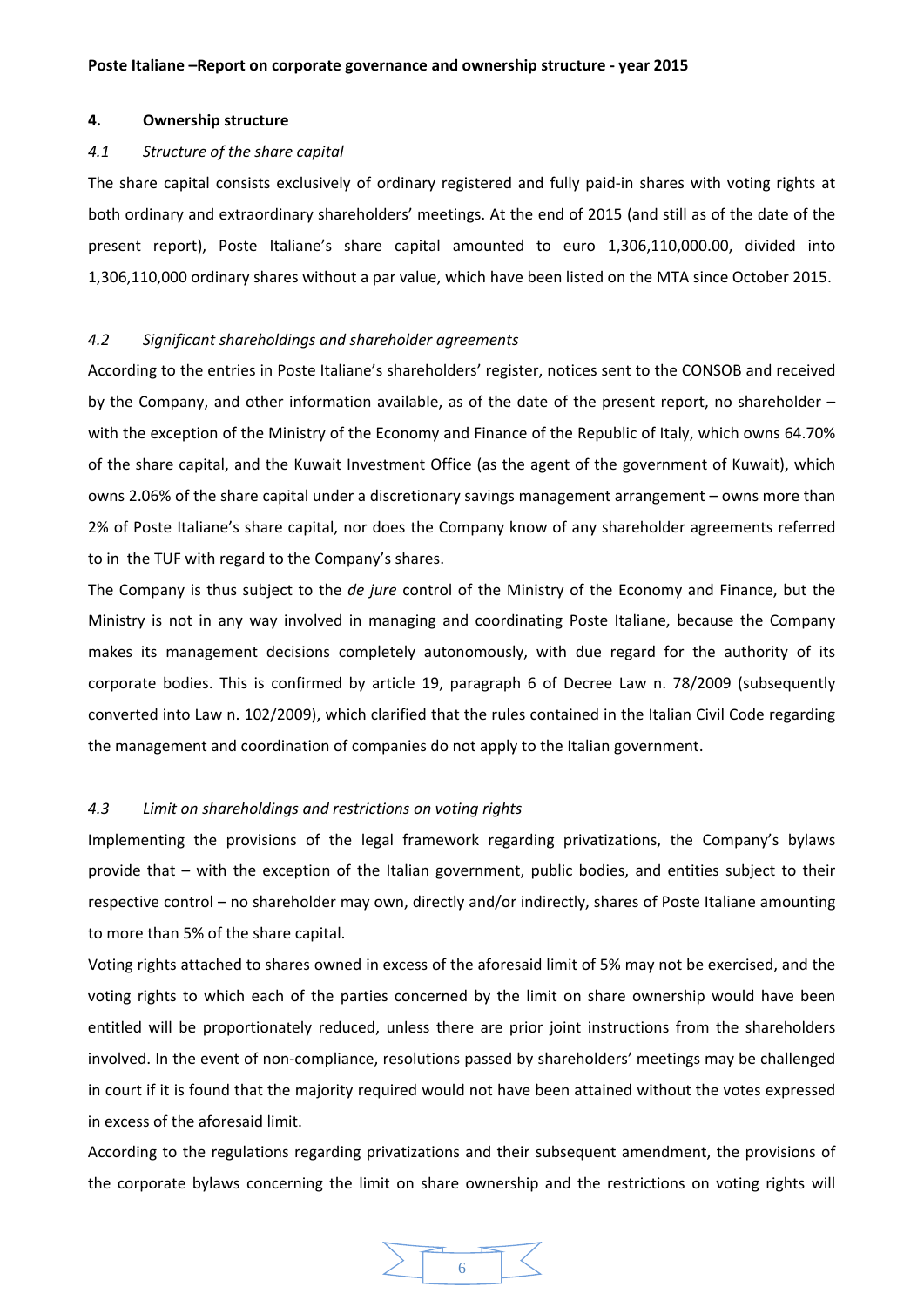lapse if the 5% limit is exceeded following a takeover bid in consequence of which the bidder holds shares amounting to at least 75% of the capital with the right to vote on resolutions regarding the appointment and removal of directors.

# *4.4 Employee shareholding: procedures for exercising voting rights*

The TUF recommends the bylaws of listed companies include provisions aimed at facilitating the voting by proxy of employee shareholders, so as to foster their involvement in the decision‐making processes at shareholders' meetings.

In this regard, Poste Italiane's bylaws expressly provide that – in order to facilitate the collection of proxies from employees of the Company and its subsidiaries who are shareholders and belong to shareholder associations that meet the requisites of the law for communication and for the collection of proxies – spaces be made available to the aforesaid associations according to the terms and procedures to be agreed on each time with their legal representatives.

# *4.5 Appointment and replacement of directors and amendments of the bylaws*

The rules that regulate the appointment and replacement of directors are examined in the second section of this document (under "Board of Directors – Current composition and term of office" and "Board of Directors – Appointment and replacement").

As far as the rules for amending the bylaws are concerned, extraordinary shareholders' meetings resolve on them according to the majorities provided for by the law.

As permitted by the law, however, the Company's bylaws entrust the board of directors with the authority to resolve on:

- mergers by incorporation of wholly- or at least 90%-owned companies, as well as demergers of the same;
- the establishment or closing of branches or secondary offices;
- the reduction of the share capital in the event that one or more shareholders withdraw;
- updating the bylaws in accordance with provisions of the law;
- moving the registered office to a different place in Italy.

## *4.6 Authorizations to increase the share capital and to buy back shares*

As of the date of the present report, there are no authorizations for the board of directors to increase the share capital, to issue financial instruments, to grant equity stakes, or to buy back own shares.

## *4.7 Change‐of‐control clauses.*

## A) The contract with Cassa Depositi e Prestiti for collecting postal savings

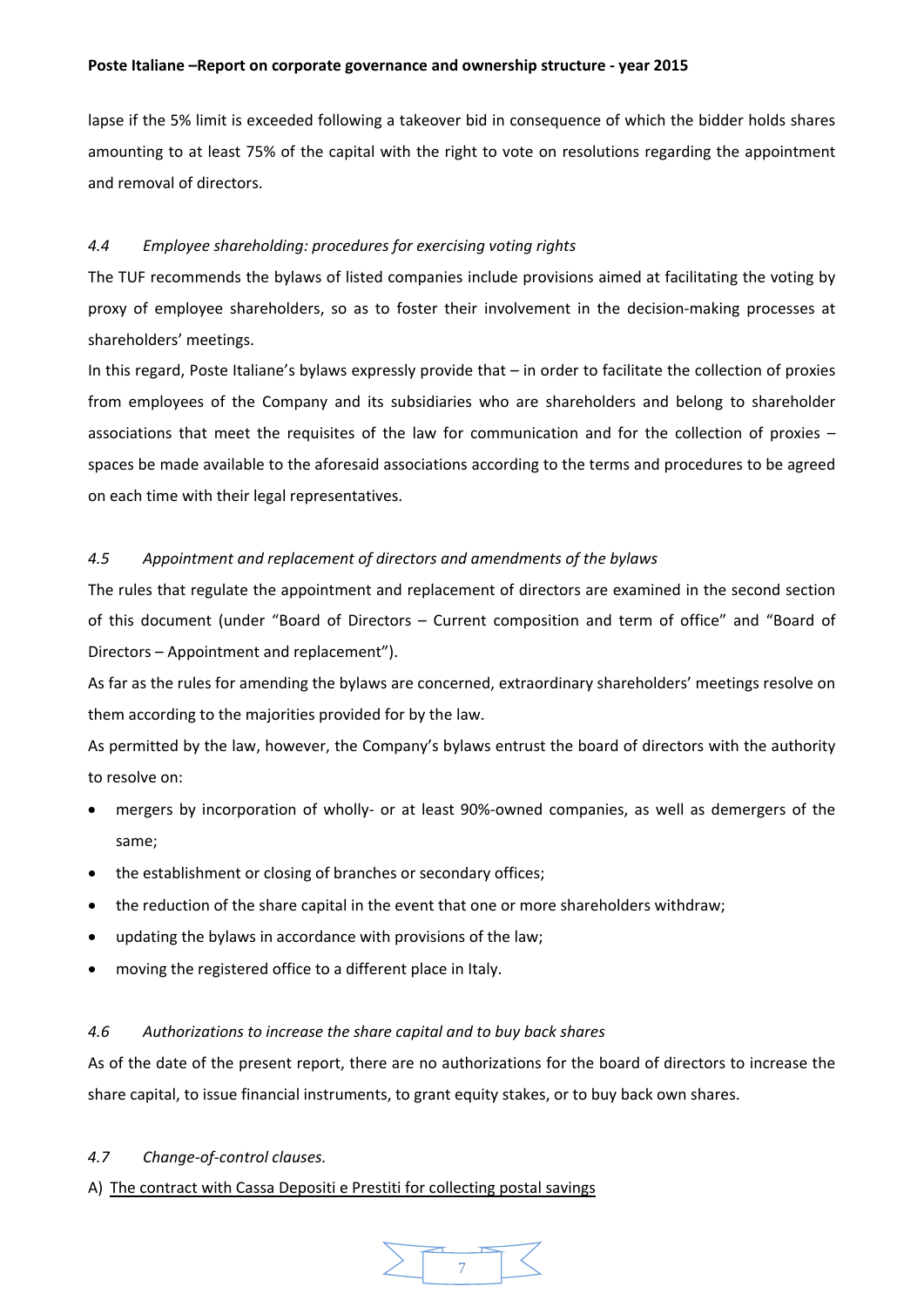In December 2014 Poste Italiane entered into a contract with Cassa Depositi e Prestiti S.p.A. ("CDP") aimed at governing the service of savings collection performed by Poste Italiane and consisting in the set of activities dedicated to the execution and management of the deposits and withdrawals on postal savings books and the subscription and redemption of interest-bearing postal securities, as well as accessory services connected with them for the period 2014‐2018.

The contract provides for the obligation for the parties to renegotiate the established agreements in good faith in the event a change in their common controlling shareholder (i.e., the Ministry of the Economy and Finance) during the term of the contract in order to adapt the contents of the contract to the new reference framework.

B) The EIB loans to Poste Italiane

In order to increase its investments in innovation and the development of its IT network, as well as IT applications to the services it provides, in December 2009 Poste Italiane entered into a contract with the European Investment Bank ("EIB") for a loan of up to Euro 200 million, entirely disbursed in 2011 and falling due in April 2018.

Subsequently, in order to increase its investments in information technologies, postal services, and real estate, in March 2012 Poste Italiane entered into another contract with the EIB for a loan of up to Euro 200 million, entirely disbursed in 2012 and falling due in March 2019.

Both of the aforesaid loans contain a clause (so‐called "event of change of control") according to which – in the event the Ministry of the Economy and Finance ceases to control, directly or indirectly, Poste Italiane –the EIB will have the right, after consulting Poste Italiane, to cancel the loan and/or request that it be paid back.

## C) Committed lines of credit

In December 2015, Poste Italiane contracted the following committed lines of credit, which as of the date of the present report have not been used:

- with Banca Nazionale del Lavoro S.p.A. (BNP Paribas Group), in the amount of Euro 300 million, with a term of 12 months;
- with Intesa Sanpaolo S.p.A., in the amount of Euro 300 million, with a term of 12 months;
- with Unicredit S.p.A., in the amount of Euro 200 million, with a term of 12 months.

All the lines of credit provide for a change‐of‐control clause, according to which, in the event that Poste Italiane ceases to be subject to the control of the Ministry of the Economy and Finance – specifically, for Banca Nazionale del Lavoro and Unicredit, pursuant to article 2359 of the Civil Code, while for Intesa Sanpaolo following a change in the composition of the shareholders of Poste Italiane such that the control, management and/or the administration of the Company and the guiding role exercised on it are no longer under the Ministry of the Economy and Finance – the following is provided for:

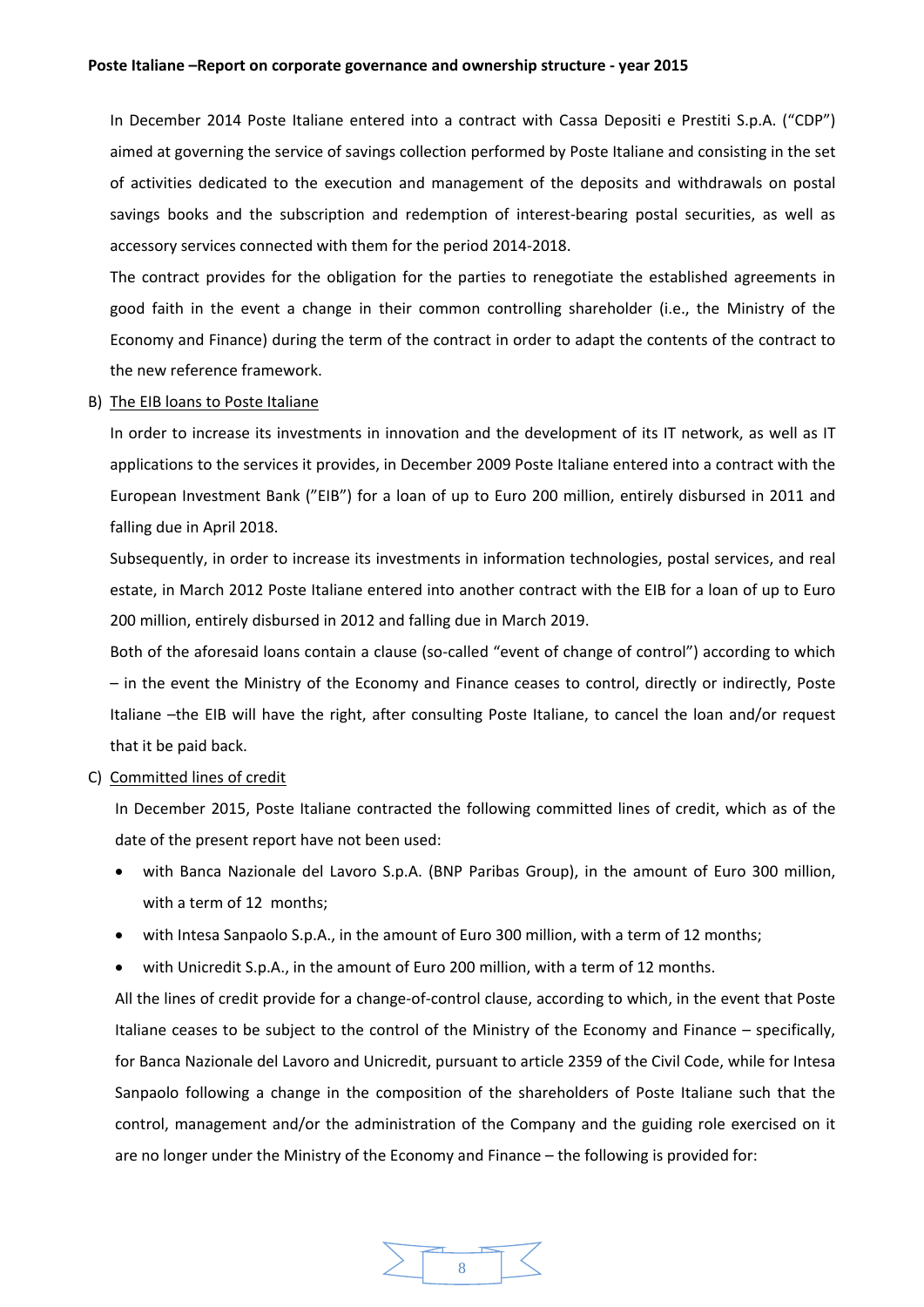- Banca Nazionale del Lavoro will be entitled to cancelled the amount of the loan not yet disbursed and request repayment of any part of the loan already disbursed, unless the parties agree otherwise;
- Intesa Sanpaolo will be entitled to withdraw;
- Unicredit will be entitled to withdraw.

# *4.8 Compensation owed to directors in the event of early termination of their relationship, including in consequence of a takeover bid*

The remuneration package of the chief executive officer (as well as general manager) of Poste Italiane includes an end‐of‐mandate severance indemnity, which will also paid in the event of (i) removal from office (or revocation of his powers) for reasons other than for cause or dereliction of duty representing gross negligence, or (ii) resignation of the person concerned from the office of chief executive officer for cause.

For a detailed description of the rules governing such indemnity, see the first section of the report on remuneration, which will be made available to the public at the Company's registered office and on its website (www.poste.it) by the deadline provided for by the law.

No specific indemnities are provided for any director whose relationship with the Company terminates in consequence of a takeover bid.

\*\*\*\*\*

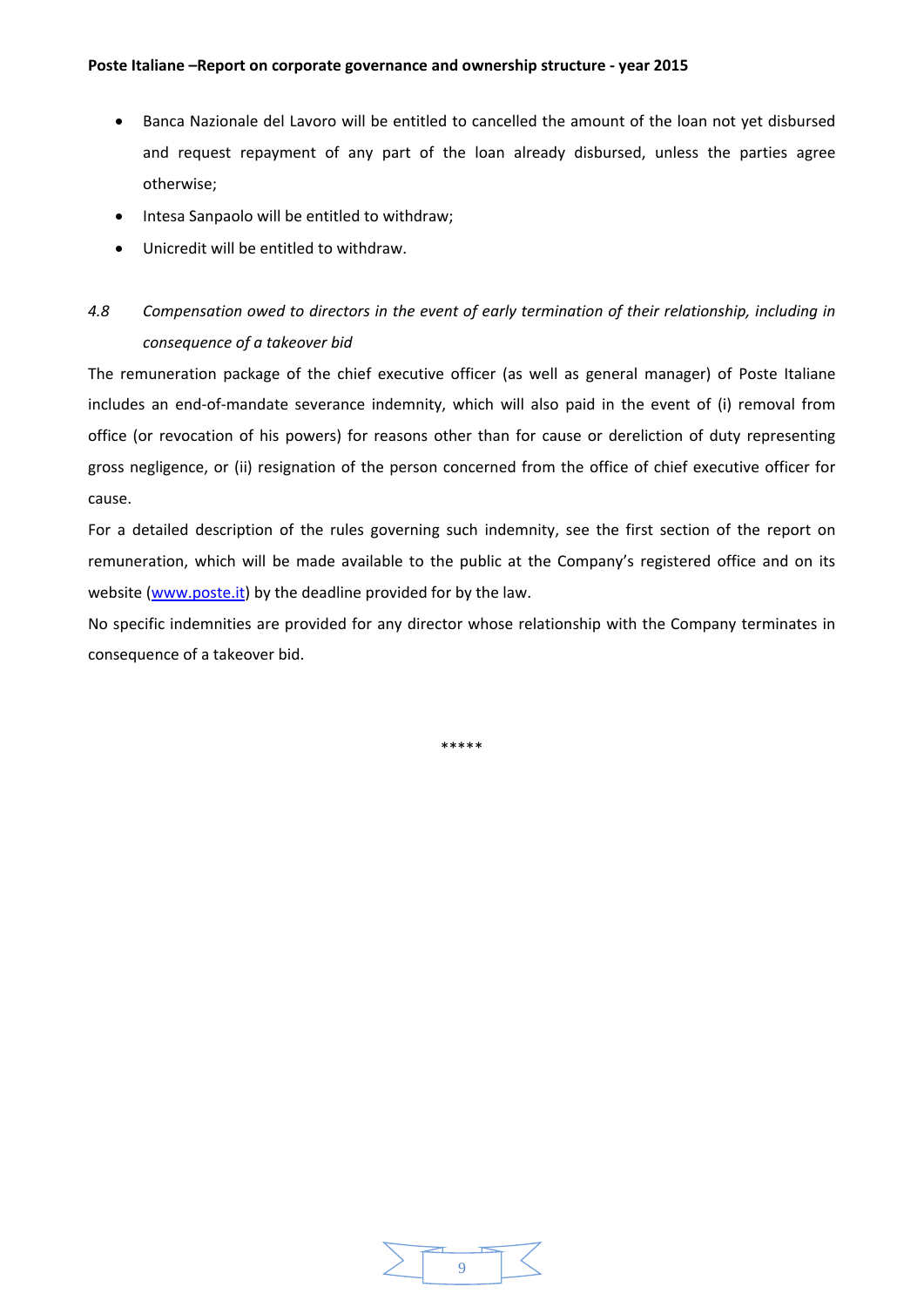SECTION II: IMPLEMENTATION OF THE RECOMMENDATIONS OF THE CORPORATE GOVERNANCE CODE AND ADDITIONAL INFORMATION

# **5. Board of Directors**

# *5.1 Current composition and term of office*

The board of directors in office as of the date of the present report – appointed by the ordinary shareholders' meeting held on May 2, 2014 and subsequently enlarged by the ordinary shareholders' meetings held on July 31, 2015 and on September 23, 2015 – consists of the following seven members:

- Luisa Todini, chairman
- Francesco Caio, chief executive officer and general manager;
- **•** Flisabetta Fabri:
- Umberto Carlo Maria Nicodano;
- Chiara Palmieri;
- Filippo Passerini;
- Roberto Rao.

All the members of the board of directors were appointed by an ordinary shareholders' meeting before the Company's shares began to trade on the MTA, and thus were voted by the Ministry of the Economy and Finance, which at time possessed the entire share capital of the Company.

The current board of directors' term of office expires when the financial statements for 2016 are approved. Attachment 1 to the present report contains a brief professional profile of the aforesaid members of the Company's board of directors.

For the sake of completeness, please note the following additions to the information found in the first paragraph of this section:

- On May 2, 2014, an ordinary shareholders' meeting appointed the board of directors at the time consisting of five members (namely, Luisa Todini, Francesco Caio, Antonio Campo Dall'Orto, Elisabetta Fabri, and Roberto Rao);
- On July 31, 2015, an ordinary shareholders' meeting resolved to enlarge the board of directors, increasing the number of its members to seven and appointing two additional directors (namely, Umberto Carlo Maria Nicodano and Chiara Palmieri);
- Following Antonio Campo Dall'Orto's resignation on August 7, 2015, on September 10, 2015 the board of directors appointed by co‐optation, pursuant to article 2386 of the Italian Civil Code, director Filippo Passerini, who was subsequently confirmed in his position by the ordinary shareholders' meeting held on September 23, 2015.

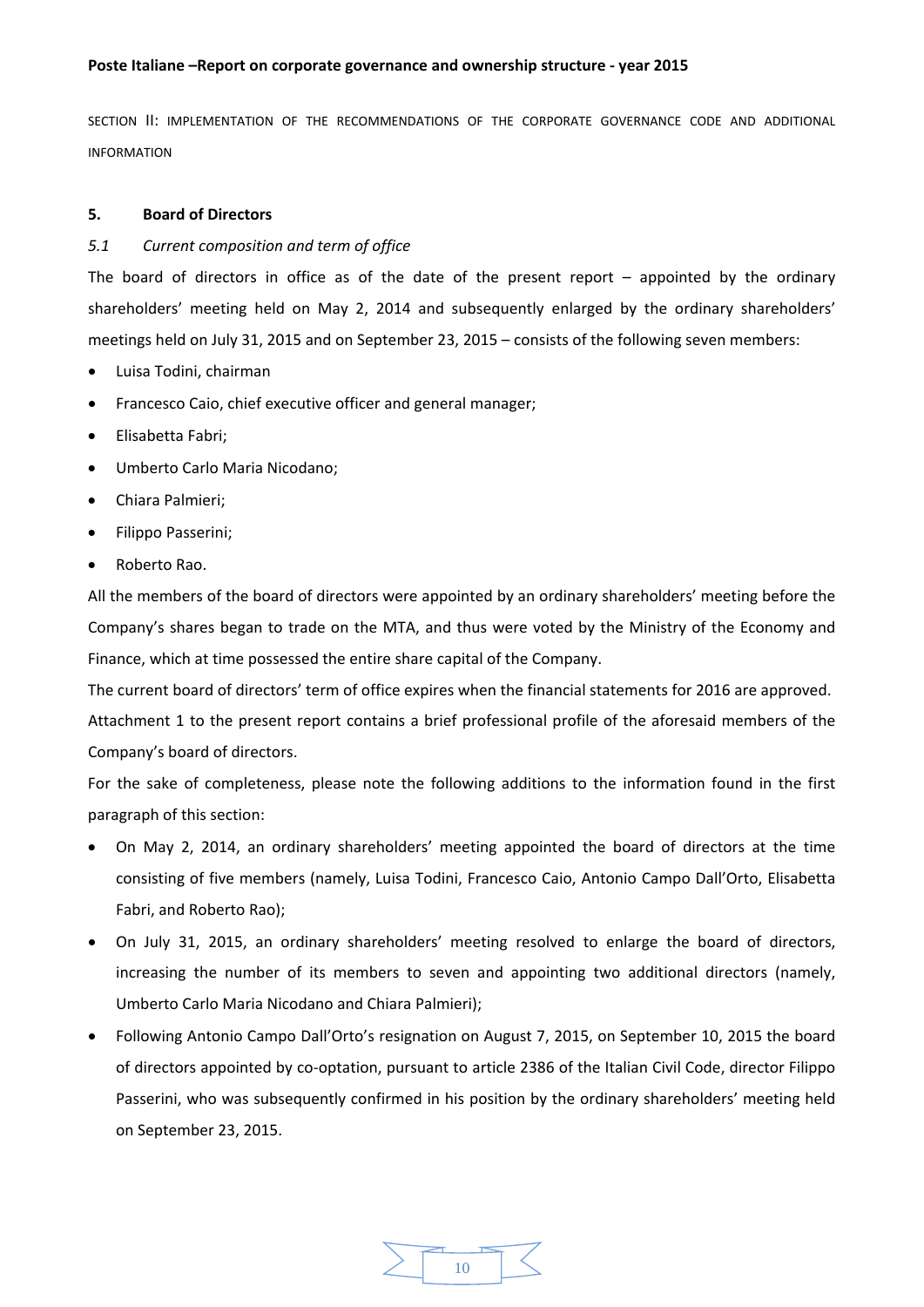#### *5.2 Appointment and replacement*

According to the provisions of the Company's bylaws, the board of directors consists of from five to nine members, who are appointed by an ordinary shareholders' meeting (which determines their number within such limits) for a period no longer than three years and may be re-elected when their term of office expires. According to the legislation in force, all directors must possess the requisites of integrity provided for the statutory auditors of listed companies, as well as for corporate representatives of banks. Furthermore, directors must possess the additional stringent requisites of integrity provided for by article 14.3 of the Company's bylaws.

Implementing the provisions of the law with regard to privatizations, and in accordance also with the provisions subsequently introduced in the Consolidated Law on Finance, the bylaws also provide that the appointment of the entire board of directors must take place according to the "slate vote" method, which aims to ensure the presence on the board of members designated by minority shareholders totaling one‐ fourth of the directors to be elected. In the event this number is a fraction, it is to be rounded up to the next integer.

Each slate must include at least two candidates possessing the requisites of independence established by the law (that is to say, those provided for the statutory auditors of listed companies), distinctly indicating such candidates and listing one of them as the first name on the slate.

Furthermore, the first three times a new board of directors is appointed after August 12, 2012 , slates that present three or more candidates must also include candidates of both genders, as will be specifically stated in the meeting notice. With regard to the procedures for electing the board of directors, the Company's bylaws provide for a special "sliding" mechanism in the slates, to be used in the event that the election does not produce the gender balance required by law.

The slates must list the candidates in numerical order, and may be presented by shareholder who, individually or together with other shareholders, possess at least 1% of the Company's share capital, i.e. the minimum percentage established by a regulation of the CONSOB (concretely, given Poste Italiane's market capitalization as of the date of the present report, the minimum required is at least 1% of the share capital). The slates must be filed at the Company's registered office, by those who are going to present them, at least 25 days before the date of the shareholders' meeting that is to resolve upon the appointment of the members of the board of directors. The Company will then publish them on its website (www.poste.it) and make them available to the public at its registered office at least 21 days before the date of the aforesaid shareholders' meeting, thus ensuring a transparent procedure for the appointment of the board of directors.

A report with exhaustive information about the personal and professional qualifications of the candidates – accompanied by a statement as to whether or not they qualify as independent according to the law and/or

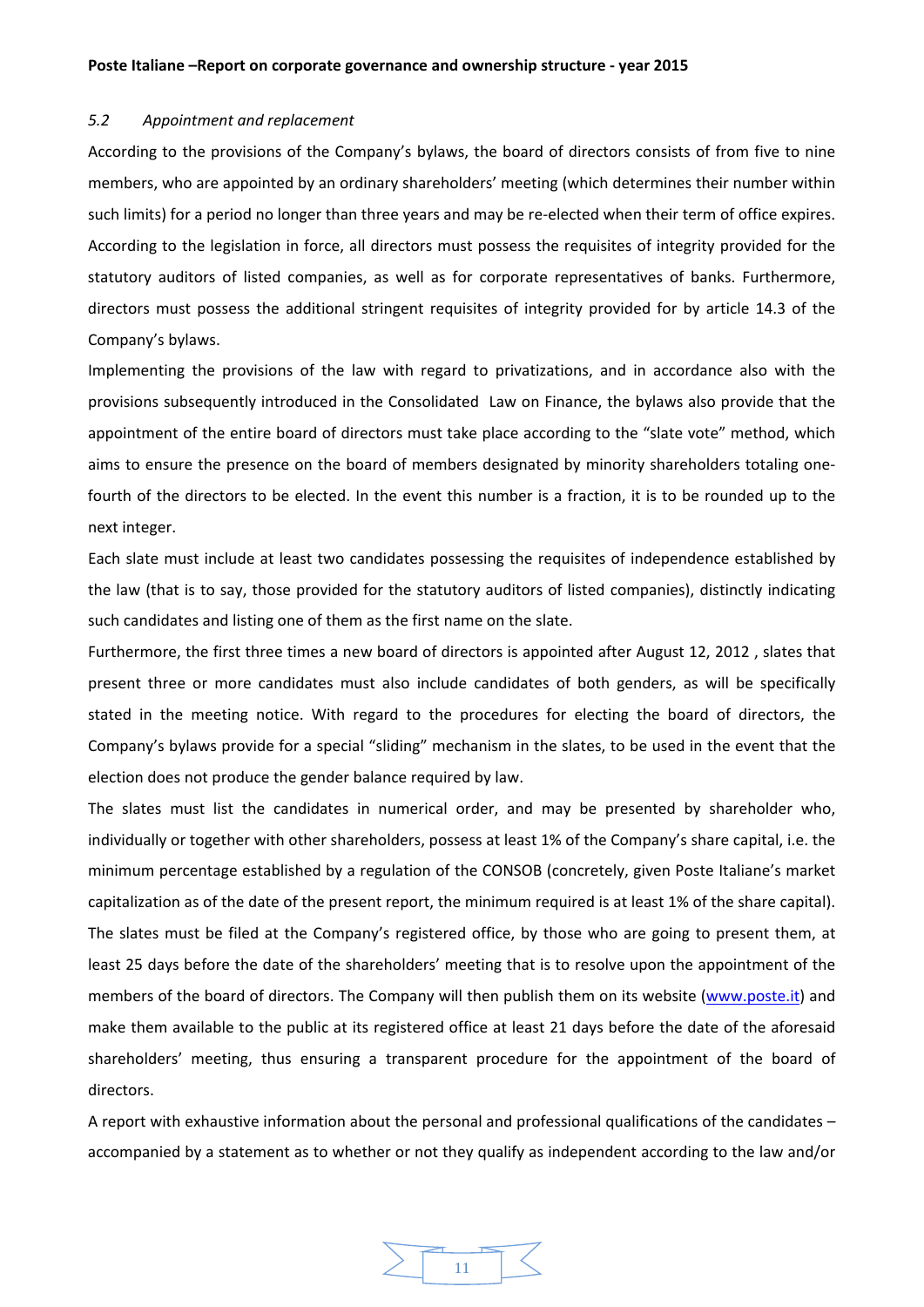the Corporate Governance Code – must be filed at the Company's registered office together with the slates, and must be promptly published on the Company's website (www.poste.it).

For the purpose of identifying the directors to be elected, candidates listed on slates that receive a number of votes amounting to less than half the percentage required to present the aforesaid slates are not taken into account (i.e., as of the date of the present report, 0.5% of the share capital).

For the appointment of directors who, for whatever reason, are not elected by the slate voting system, the shareholders' meeting resolves with the majorities prescribed by the law, and in such a way as to ensure in any case:

- the presence of the necessary number of directors possessing the requisites of independence established by the law, including regulations;
- compliance with the law with regard to gender balance, as well as
- the principle of a proportional representation of minority shareholders on the board of directors.

The replacement of directors is regulated by the provisions of the law. In addition to these, the bylaws provide that:

- if one or more of the directors leaving their office were drawn from a slate also containing candidates who were not elected, the replacement is made by appointing, in numerical order, persons drawn from the slate to which the outgoing director belonged, provided they are still eligible for election and are willing to accept the offer.
- in any case, in replacing directors leaving their office the board of directors must ensure the presence of the necessary number of directors possessing the requisites of independence established by the law, as well as ensuring compliance with the provisions of the law regarding gender balance;
- if a majority of the directors appointed by a shareholders' meeting leave their office, the entire board is deemed to have resigned, and the directors remaining in office must promptly call a shareholders' meeting to elect a new board.

It should be noted that the Company has not adopted any plans for the succession of executive directors (as defined by the criteria set forth under "*5.7 – Executive and non‐executive directors*" of the present section of this document), because, taking into account Poste Italiane's shareholder structure, until now the chief executive officer has always been elected upon designation by the controlling shareholder, the Ministry of the Economy and Finance.

# *5.3 Role and duties*

The board of directors plays an essential role in corporate governance, because it is vested with powers regarding the strategic and control guidelines for the Company and the Group. In addition to the powers granted it by the law and the bylaws, the board has exclusive authority over the decisions that are most

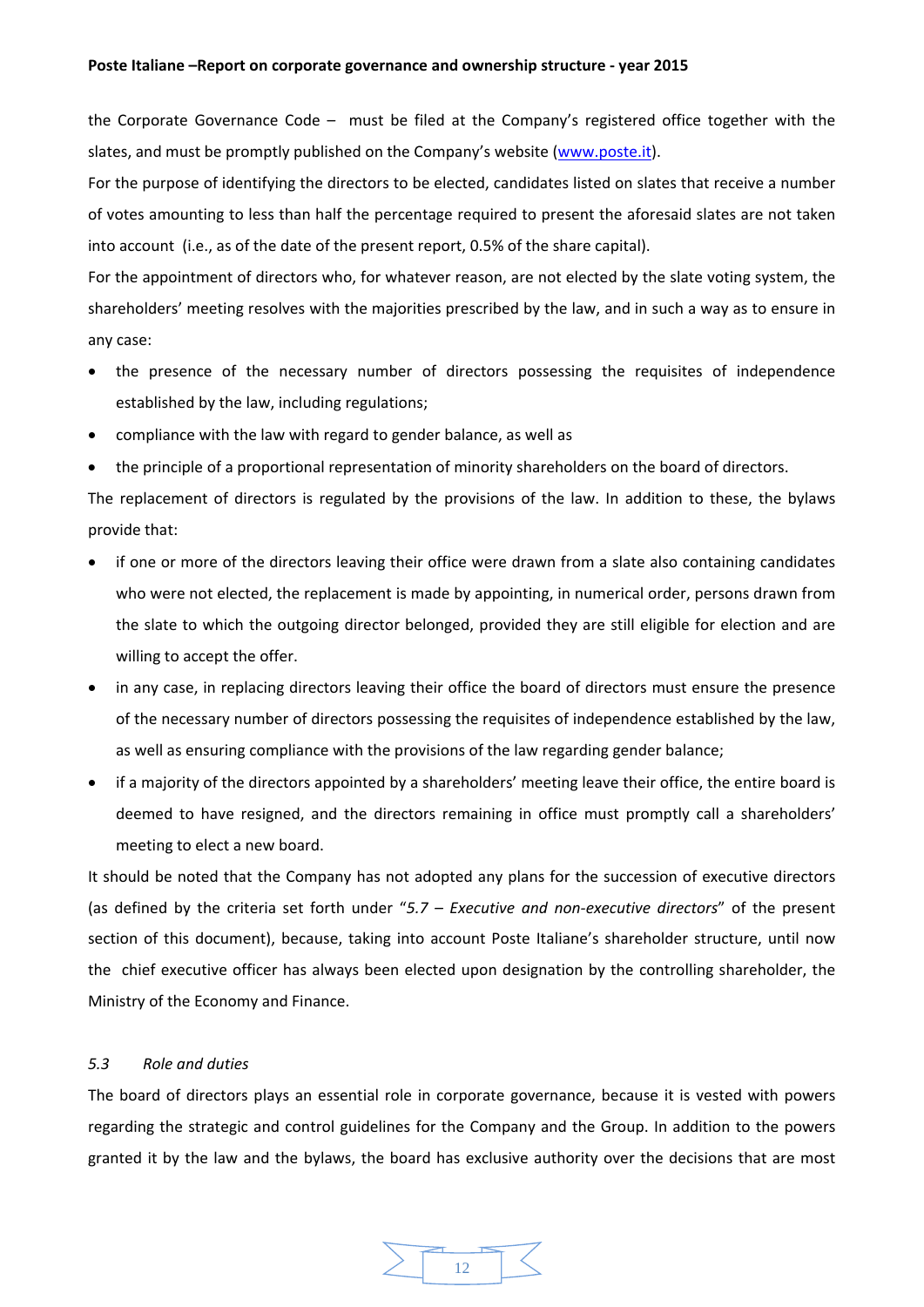important from the economic and strategic points of view, as well as in terms of their structural influence on management, i.e. functional to monitoring and guiding the Company.

In consideration of its role, the board of directors meets regularly, organizing and conducting itself so as to ensure that it performs its duties effectively.

In particular, following the resolution of the board of directors on May 7, 2014, as well as pursuant to several provisions of the bylaws, the powers regarding the following kinds of actions, as well as those provided for by the law and the bylaws, are not vested in the chief executive officer, but remain the exclusive province of the board of directors:

- the issue of bonds and the assumption of medium- and long-term loans exceeding the amount of Euro 25,000,000, unless otherwise specified in resolutions adopted by a shareholders' meeting or by the board of directors itself;
- strategic agreements;
- orders exceeding 50,000,000 for purchases, contract work, and services;
- agreements (with ministries, local government bodies, etc.) involving commitments exceeding Euro 50,000,000;
- the incorporation of new companies, as well as acquisitions and disposals of equity interests in companies;
- changes in the organizational model adopted by the Company;
- acquisitions, swaps, and disposals of real estate with a value of more than Euro 5,000,000;
- approval of the rules governing supplies, contract work, services and sales;
- the appointment and removal upon proposal by the chief executive officer, and after the board of statutory auditors has expressed a favorable opinion – of the executive in charge of preparing the corporate accounting documents, ensuring him appropriate powers and means;
- the appointment and removal, upon proposal of the chief executive officer, of the head of the BancoPosta function, as well as decisions regarding his remuneration;
- the appointment and removal of the head of the internal control function, upon the joint proposal of the chairman and the chief executive officer, and after consulting the board of statutory auditors.

The directors perform their duties with full knowledge of the facts and completely independently, pursuing the primary objective of creating value for the Company's shareholders in the medium‐long term. They are aware of the duties and responsibilities belonging to the office they hold and, like the statutory auditors, they are kept informed by the relevant corporate functions on the most important new legislation and regulations concerning the Company and the performance of their duties. Furthermore, they take part in initiatives aimed at increasing their knowledge of the Company and its dynamics, so that they can perform their role even more effectively.

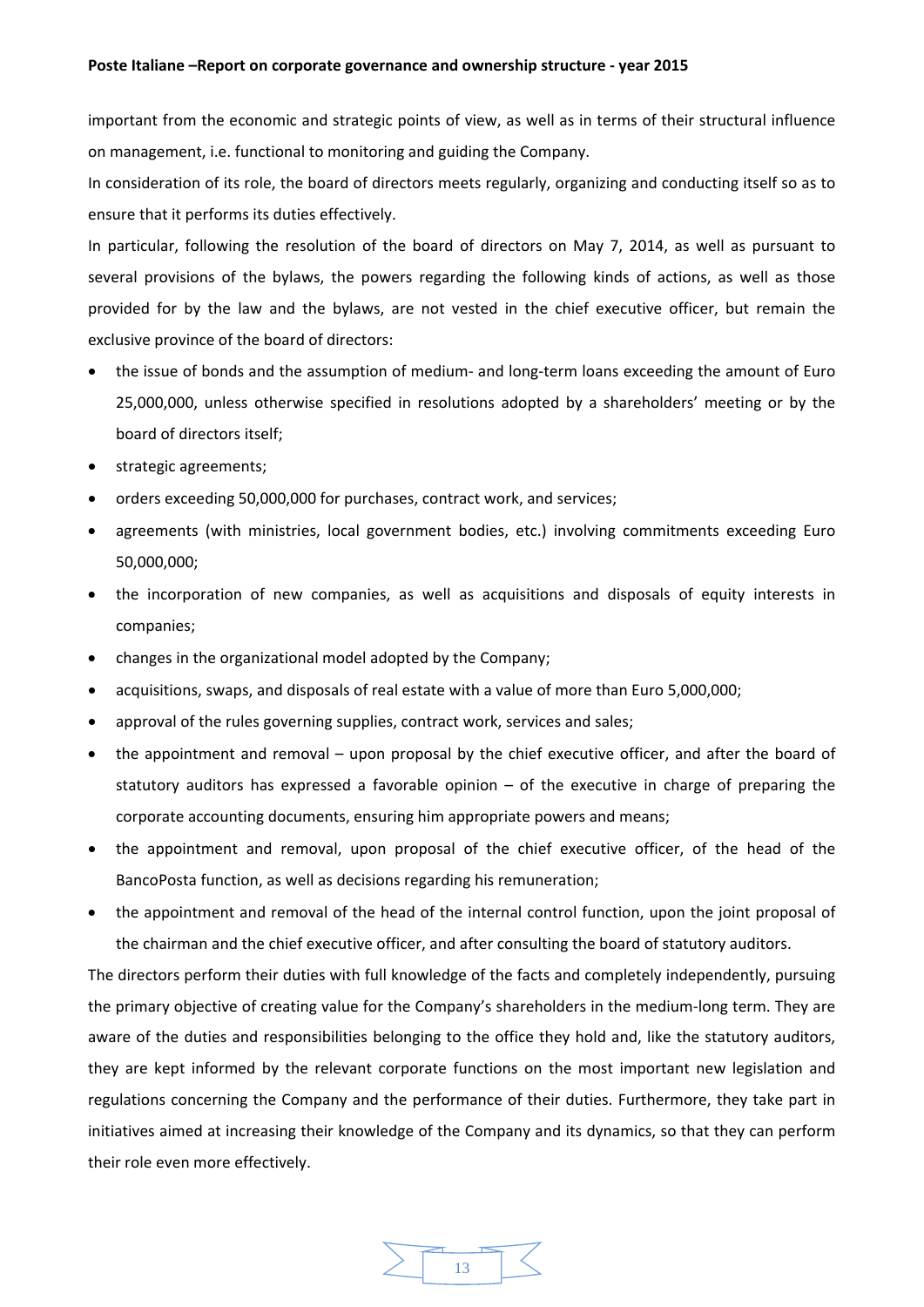In particular, following the election of a new board of directors in May 2014 (and the subsequent additions to it resolved on in 2015), the Company organized a special induction program aimed at providing the directors with appropriate knowledge of the business areas in which the Group operates, the corporate dynamics and their evolution, market trends, and the relevant framework of laws and regulations. The statutory auditors also took part in this program.

#### *5.4 Board meetings*

The following table shows the calendar of the meetings of the board of directors held in 2015.

|                                                             | п                | М | A  | M  |  |  | A |                         | O | N | D |
|-------------------------------------------------------------|------------------|---|----|----|--|--|---|-------------------------|---|---|---|
|                                                             | $\bullet\bullet$ |   | ◆◆ | ◆◆ |  |  |   | $\bullet\bullet\bullet$ |   |   |   |
| <b>Total</b>                                                | 18               |   |    |    |  |  |   |                         |   |   |   |
| 2h45min<br>Average length                                   |                  |   |    |    |  |  |   |                         |   |   |   |
| Meetings scheduled for 2016<br>11 (of which 3 already held) |                  |   |    |    |  |  |   |                         |   |   |   |

The directors participated regularly, and the meetings were also attended by the board of statutory auditors and a magistrate representing the Italian Court of Auditors.

During 2015, the heads of the corporate functions in charge of the various matters on the agenda were regularly invited to attend the meetings of the board of directors and, at the request of the chief executive officer, provided in‐depth information regarding the questions discussed.

## *5.5 Chairman*

In May 2014, a shareholders' meeting appointed Luisa Todini as chairman of Poste Italiane's board of directors.

In performing the role of coordinator of the board's activities and proactive guide on the board's functioning, the chairman calls the meetings of the board, establishes their agenda, presides over them, and endeavors to ensure that – except in cases of urgency and necessity – the documentation regarding the items on the agenda is made available to the directors and the statutory auditors appropriately in advance of the date of each meeting. In this regard, the practice adopted in 2015 was to circulate the documentation together with the notice of each meeting, i.e., generally five days in advance.

The chairman also presides over shareholders' meetings and is authorized to represent the Company legally.

In addition to the powers provided for by the law and the bylaws regarding the functioning of the corporate bodies (shareholders' meetings and the board of directors) and the legal representation of the Company, on May 7, 2014 the Board of Directors – taking into account the resolutions of the shareholders' meeting held on May 2, 2014 – resolved to vest the Chairman with the following powers:

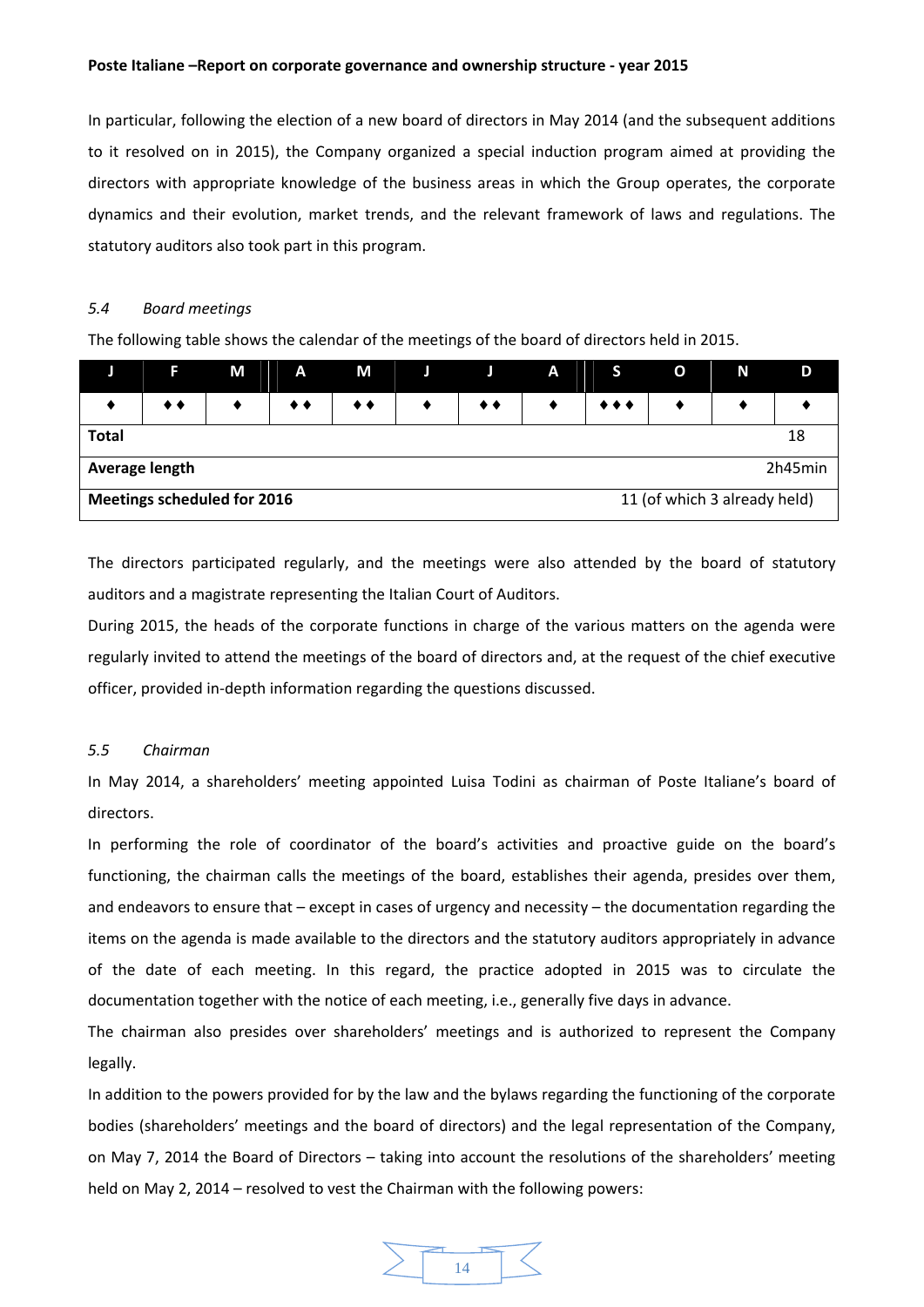# Internal control:

- supervision of the internal control function, in order to liaison with the board of directions, to which the aforesaid function reports hierarchically;
- supervision, in agreement with the chief executive officer, of the Guidelines on the Company's Internal Control Function;

Institutional relations:

– institutional relations – provided they do not concern the operating activities of the Company and the Group – with Parliament, the executive branch of the Government (including the various ministries), institutional bodies, and the authorities in general, in agreement and close coordination with the chief executive officer.

It is understood that this authorization is not exclusive.

# *5.6 Chief Executive Officer*

On May 7, 2014 the board of directors appointed Francesco Caio as chief executive officer (and general manager), vesting him with all powers for managing the Company, with the exception of those otherwise entrusted by provisions of the law, the bylaws, or the resolution of the board of directors on May 7, 2014. (The matters that in accordance with such resolution are reserved to the board of directors are specified under "*5.3 Role and functions*" in the present section of this document).

By way of example, the chief executive officer:

- represents the Company legally;
- makes decisions regarding litigation involving the Company, whether as plaintiff or defendant, as well as out‐of‐court settlements;
- sees to the preparation of the long-term plan and the annual budget to be submitted to the board of directors for its examination and approval;
- establishes the strategy and content of both internal and external communication, as well as the guidelines and key messages to present as the Company's position, including in institutional relations;
- handles institutional relations with Parliament, the executive branch of the Government (including the various ministries), institutional bodies, and in general the authorities, while institutional relations connected with the Group's operating activities – such as, for example, the negotiating and operating relationship with regulatory authorities like the AGCom, the Bank of Italy, the IVASS, and the Consob – and the process of privatizing the Company are his exclusive province.
- sees to the organization of the Company and appoints its executive personnel;
- defines the general documents regarding the procedures for hiring, as well as the legal and financial position of the personnel;

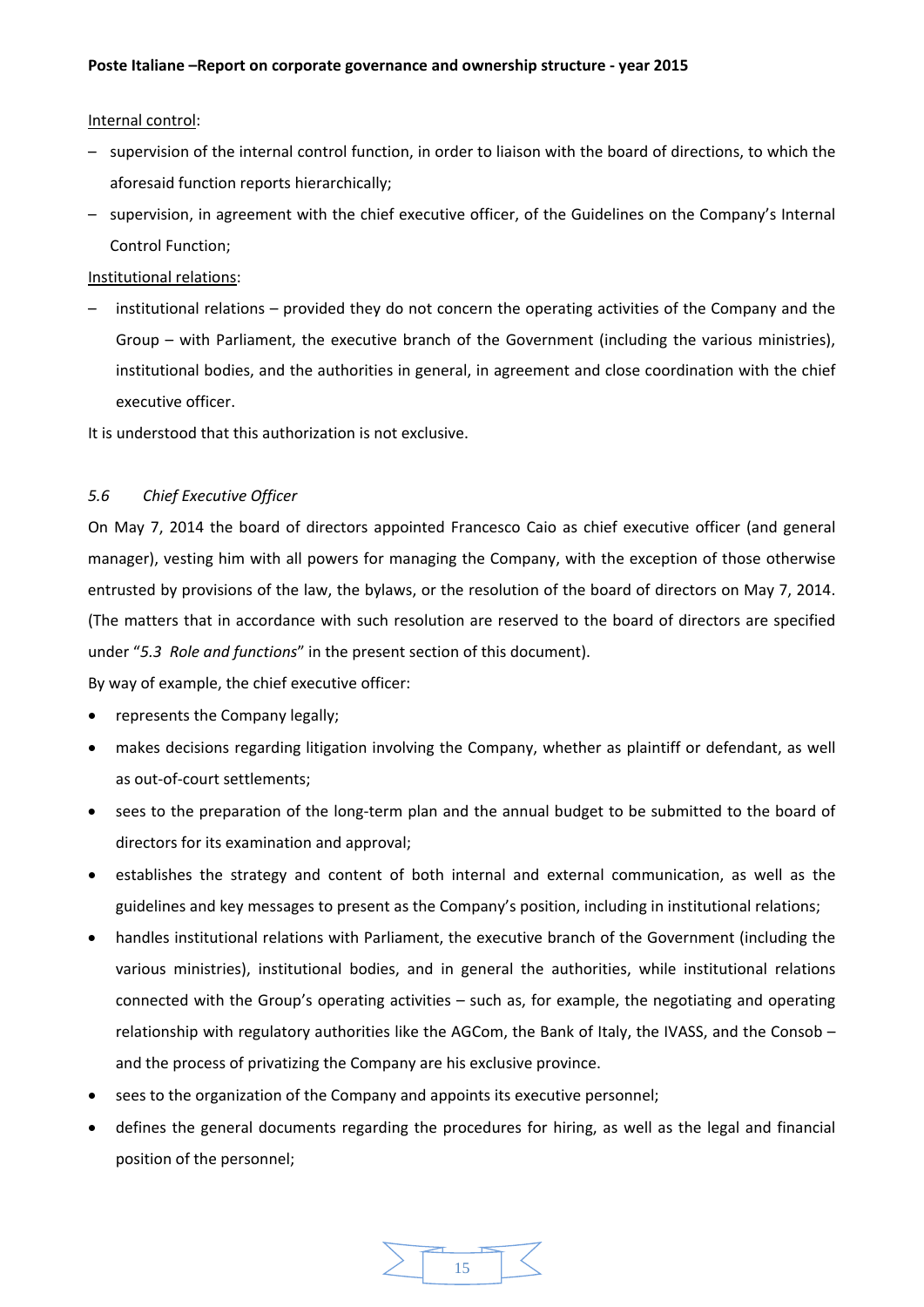- determines within the scope of his authority the powers and roles, based on special authorizations, to assign to the executive personnel for the ordinary management of the Company to the executive personnel for the normal management of the Company;
- proposes strategic guidelines and directives for the Group Companies to the board of directors;
- presents proposals to the board of directors regarding voting at extraordinary shareholders' meetings of subsidiaries and affiliated companies;
- awards contracts not exceeding Euro 50,000,000 for purchases, contract work, and services and sees to the related obligations provided for by internal and external regulations in every phase of the entire process, from the preliminary one to the final one;
- enters into agreements involving an expenditure not exceeding Euro 50,000,000 (with ministries, local government bodies, etc.);
- approves the sale of real estate worth no more than Euro 5,000,000;
- makes decisions regarding purchases, swaps, and sales of real estate worth no more than Euro 5,000,000.

The chief executive officer is also entrusted with the role of director in charge of the internal control and risk management system pursuant to the Corporate Governance Code. (For a detailed description of his duties in this capacity, see "*Linee Guida del Sistema di Controllo Interno e Gestione dei Rischi/*Guidelines of the Internal Control and Risk Management System" on the Company's website).

The chief executive officer reports to the board of directors and the board of statutory auditors quarterly, and in any case during the meetings of the former, on the Company's operations, the general trend of its results, and their foreseeable evolution, as well as on the transactions carried out by the Company and its subsidiaries with the greatest impact on their income statements, cash flow, and balance sheets.

# *5.7 Executive and non‐executive directors*

The board of directors consists of executive and non‐executive directors.

In accordance with the recommendations of the Corporate Governance Code, the following are considered executive directors:

- the chief executive officer of the Company (or of strategically significant Group companies), as well as the related chairman of the same in the event he is vested with individual management powers or when he plays a specific role in establishing corporate strategies ;
- directors who hold executive positions in the Company, in strategically significant Group companies, or in the controlling entity if the position also regards the Company.

Directors who do not fall under any of the foregoing categories are considered non‐executive.

According to the survey carried out in October 2015 by the board of directors in office as of the date of the present report when it was preparing the Prospectus – a survey still valid at the present time, since there

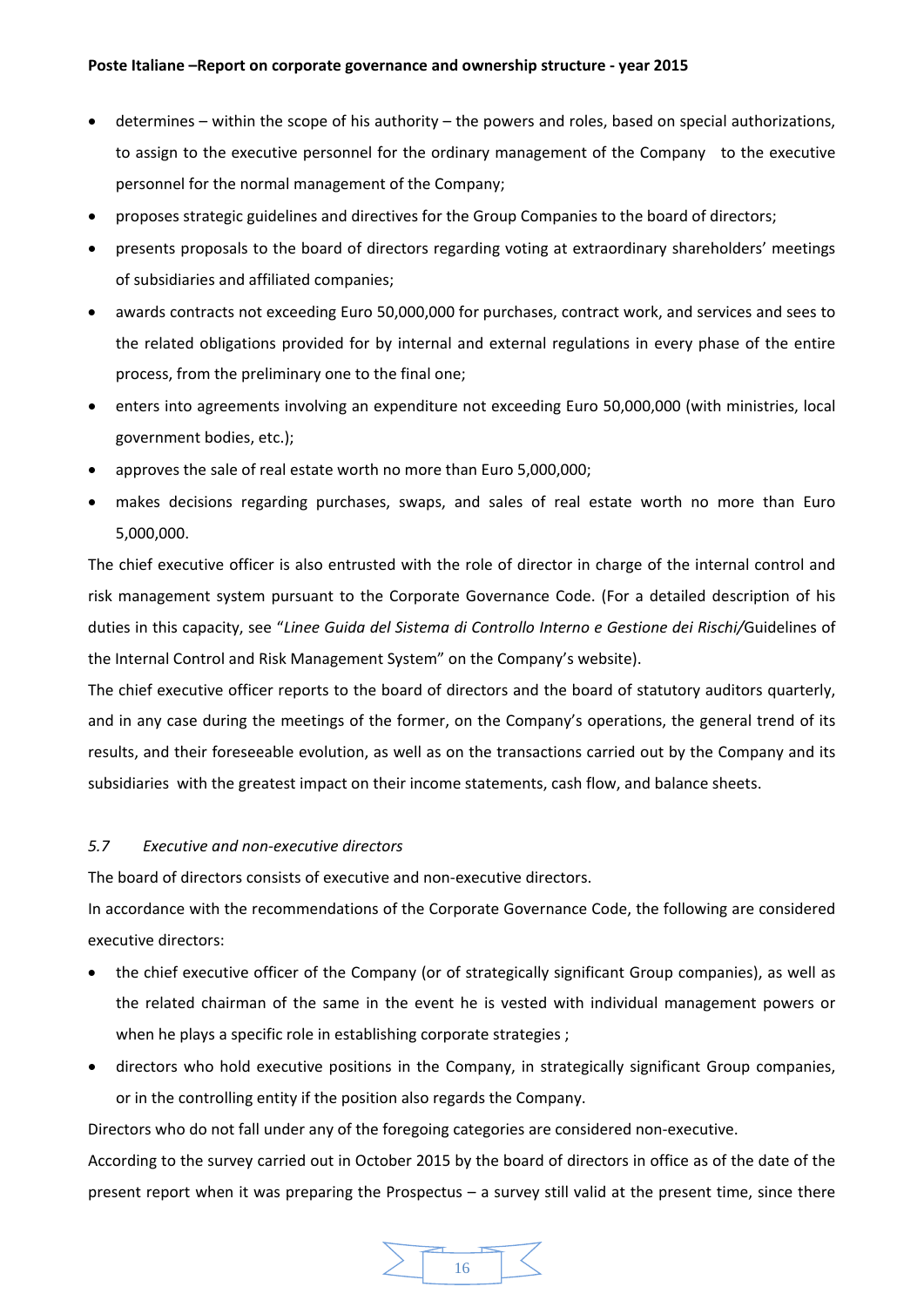have been no changes in the structure of powers described under 5.3, 5.5, and 5.6 above – the members of the aforesaid board, with the exception of the chief executive officer/general manager (Luisa Todini, Elisabetta Fabri, Umberto Carlo Maria Nicodano, Chiara Palmieri, Filippo Passerini, Roberto Rao) qualify as non‐executive.

The number, expertise, authoritativeness, and availability of the non-executive directors are thus appropriate for ensuring that their judgment can have a significant influence on the decisions made by the board.

The non-executive directors bring their specific expertise to the board's discussions, thereby facilitating examination of the questions under discussion from different perspectives, and consequently the adoption of carefully considered and well‐informed resolutions aligned with the corporate interest.

#### *5.8 Independent directors*

On the basis of the information provided by the individuals concerned or otherwise available to the Company (i) immediately after their respective appointments (May 2014, July 2015, and September 2015), (ii) subsequently, when the Prospectus was being prepared (October 2015), and (iii) finally, in January 2016, the board of directors ascertained that directors Elisabetta Fabri, Umberto Carlo Maria Nicodano, Filippo Passerini, and Roberto Rao possess the requisites of independence pursuant to the Corporate Governance Code.

In particular, directors were considered independent if they are non-executive and do not have, nor have recently had, even indirectly, relations with the Company or with parties connected with the Company that could currently compromise the independence of their judgment.

The procedure followed in this regard by the board of directors began with its examination of a document analyzing issues that could be significant for the purposes of assessing their independence. This phase was followed by the self-evaluation carried out by each non-executive director regarding his personal position – formalized in a special declaration by the same – which in turn was followed by a final assessment carried out collectively by the board, with the abstention of the individual members when their position was being examined.

In assessing the independence of the non-executive directors, the board of directors took into account the cases in which, according to the Corporate Governance Code, the requisites of independence should be considered lacking, and in this regard applied the principle, recommended by the Code itself, that substance prevails over form. (Such requisites are distinctly specified in Table 1 attached to the present report.)

During the assessment carried out in January 2016, the board of directors also ascertained that four non‐ executive directors – i.e., Elisabetta Fabri, Umberto Carlo Maria Nicodano, Filippo Passerini, and Roberto Rao – also possess the requisites of independence provided by the law (namely the Consolidate Law on

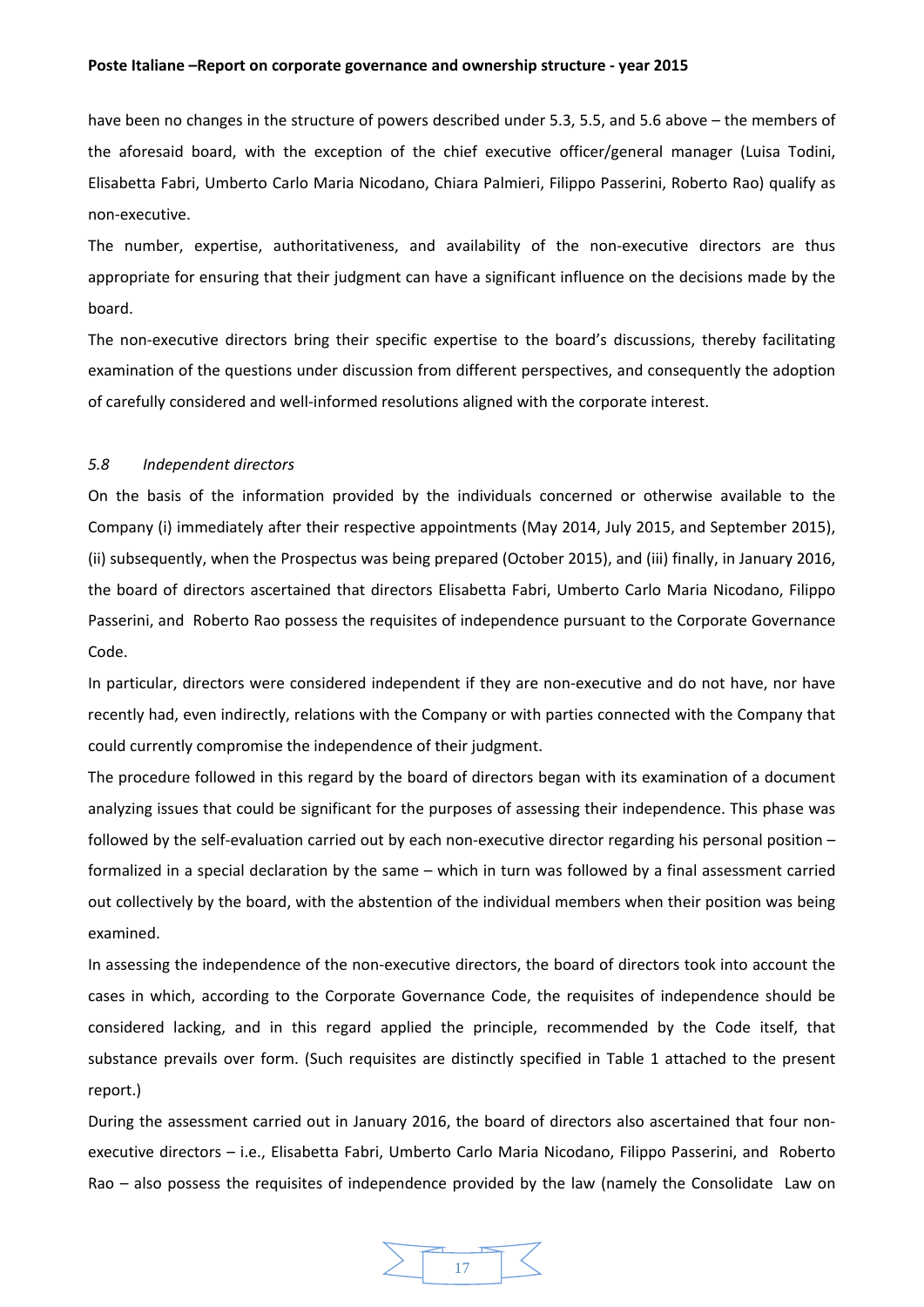Finance) for the statutory auditors of listed companies. (These requisites are also specified distinctly in Table 1 attached to the present report.)

In February 2016, the board of statutory auditors verified that, in carrying out the aforesaid assessments regarding the independence of its non‐executive members, the board of directors correctly applied the criteria specified by the Corporate Governance Code, following for this purpose a transparent evaluation procedure that enabled said board to learn about relations potentially significant for the assessment of independence.

Although independence of judgment characterizes the work of all directors, whether executive or non‐ executive, an appropriate presence – with respect to both their number and their responsibilities – of directors who qualify as independent according to the foregoing definition and have a significant role on the board as well as its committees is considered to be a good way to ensure a proper balance of the interests of all shareholders.

In March 2016, the independent directors met without the presence of the other directors. At that time they discussed the functioning of the board of directors and entrusted director Umberto Carlo Maria Nicodano with the role of coordinator of the subsequent meetings reserved to them. They also agreed on the importance of the induction initiatives undertaken so far, which, among other things, enable the board to thoroughly understand the corporate strategies in the medium‐long term. Finally, they also expressed their opinion on the institution of a lead independent director, viewing such an appointment to be neither necessary nor advisable, in consideration of: (i) the absence of the conditions that, pursuant to the Code of Corporate Governance, require the institution of this position, taking into account the fact that the chairman of Poste Italiane's board of directors is neither in charge of managing the Company (the chief executive officer) nor owns a controlling shareholding in it; (ii) the large number of independent directors on the board of directors; and (iii) the open and constructive discussions that characterize the board meetings.

# *5.9 Limit on the number offices held by directors*

Directors accept and maintain their office if they believe they can dedicate the necessary time to diligently performing their duties, taking into account both the number and the nature of the offices they hold on the boards of directors and the boards of statutory auditors of other companies of significant size, as well as the commitment required by other professional activities and offices held in associations.

In this regard, it should be noted that in September 2015 the board of directors approved a policy – formalized in a special document – concerning the maximum number of offices that its members may hold on the boards of directors and the boards of statutory auditors of other companies of significant size in order to ensure that the individuals concerned have sufficient time to effectively perform their role on the board of directors of Poste Italiane.

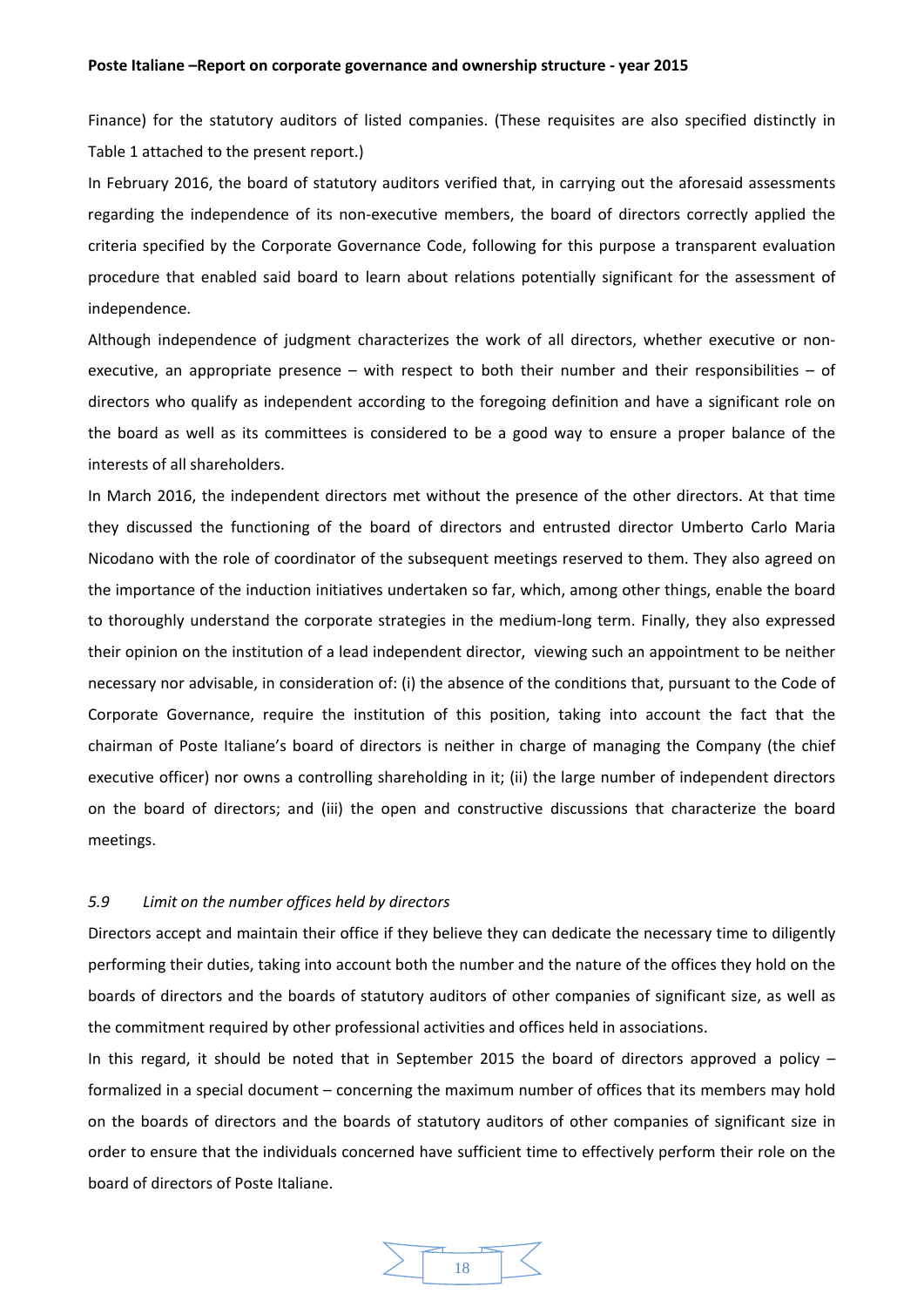In accordance with the recommendations of the Corporate Governance Code, the aforesaid policy considers significant in this regard only the offices held on the boards of directors and the boards of statutory auditors of the following kinds of companies:

- a) companies whose shares are listed in regulated markets, including foreign ones;
- b) companies, both Italian and foreign, with shares not listed in regulated markets, with net assets exceeding Euro 1,000 million and/or revenue exceeding Euro 1,700 million according to the latest approved annual financial statements.

In accordance with the recommendations of the Corporate Governance Code, the policy adopted by the board of directors establishes the following:

- 1) The chief executive officer of Poste Italiane: (i) in general, and unless the board of directors expresses a reasoned opinion to the contrary, is not allowed to hold the position of chief executive officer in the companies specified under a) above; (ii) is allowed a maximum of 2 offices as a director and/or regular statutory auditor in the companies specified under a) above and 5 offices as director and/or statutory auditor in the companies specified under b) above.
- 2) For directors of Poste Italiane other than the chief executive officer, the number of offices held on the boards of directors or the boards of statutory auditors of other companies referred to under a) and b) above may not exceed 5.

The calculation of the offices specified under 1) and 2) above does not take into account those held in subsidiaries, whether directly or indirectly controlled, or in companies affiliated with Poste Italiane, it being understood that the board of directors may decide otherwise if performing the role of director requires a considerable commitment, including in terms of time, because of its activity, scope, complexity, or other reasons.

According to the information provided by the Company's directors upon implementation of the aforesaid policy, as well as the inquiry carried out by the board of directors in February 2016, the number of offices currently held by each of Poste Italiane's directors on the boards of directors or boards of statutory auditors of other companies of significant size is compatible with the limit prescribed by the aforesaid policy.

## *5.10 Evaluation of the functioning of the Board of Directors and its Committees.*

In early 2016, the board of directors, assisted by Spencer Stuart (a firm specialized in the field) performed a so-called board review: an assessment of the size, composition, and functioning of the board itself and its committees in accordance with the most advanced international corporate governance practices adopted by the Corporate Governance Code. The aforesaid review was also conducted in accordance with the provisions of the Supervisory Regulations. This board review followed a similar initiative carried out by the board of directors on a voluntary basis in the first half of 2015.

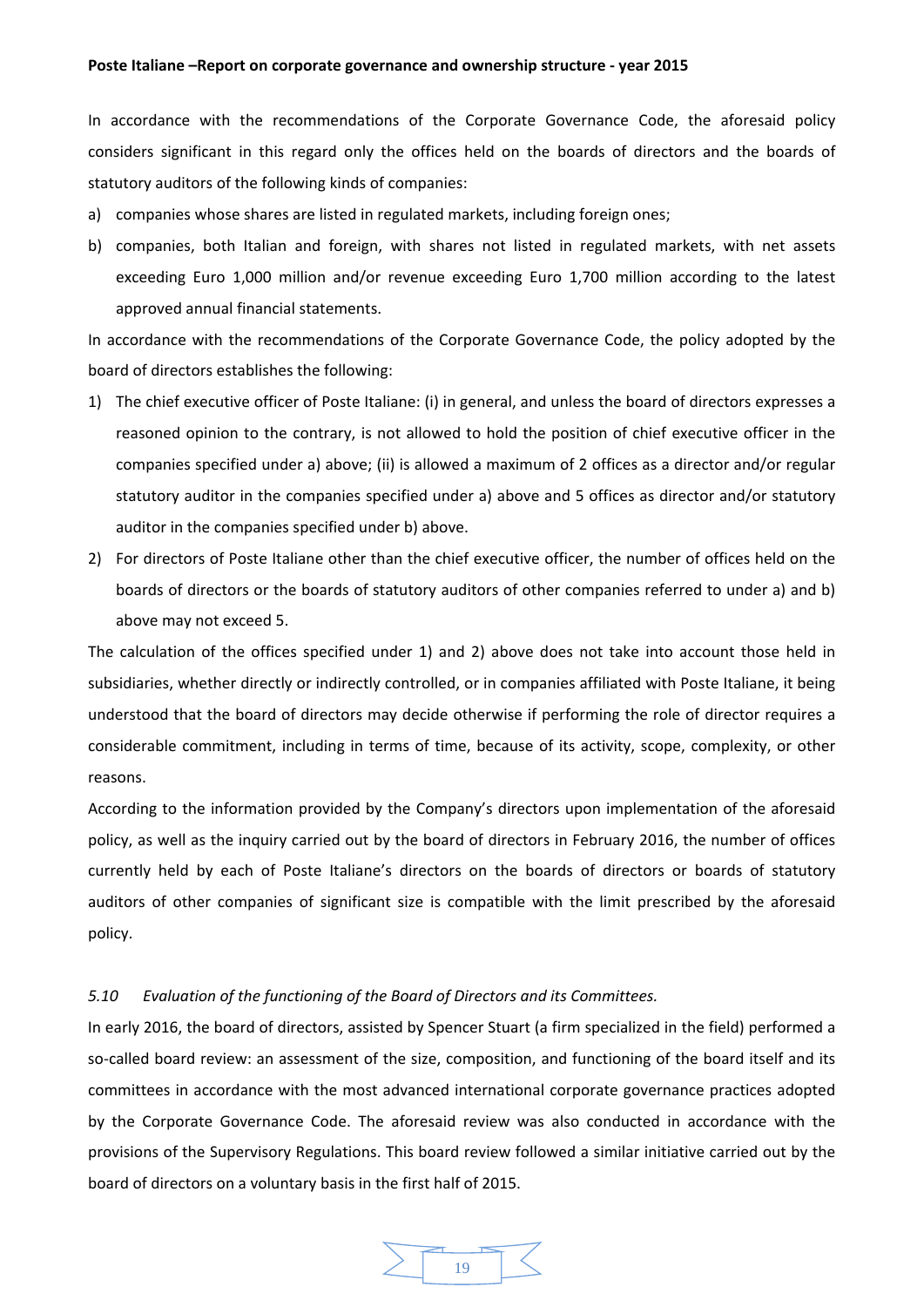Based on individual interviews conducted by the consulting firm with each director, the review assessed the functioning of the board of directors during 2015, and in particular the second half of the year following (i) the enlargement of the board with the directors appointed in July and September 2015 and (ii) the establishment within the board of the committees (discussed in section 6 below), among other things in view of the conclusion of the process that culminated in the trading of the Company's shares on the MTA beginning on October 27, 2015.

Specifically, the review focused on the most important issues concerning the board, such as: its structure, composition, role, and responsibilities; (ii) the conduct of its meetings, the related flows of information, and the decision‐making processes adopted; (iii)the composition and functioning of the committees constituted within the board of directors: and (iv) the assessment of the appropriateness of the organizational support received by the board and its committees.

It should be noted that the questionnaire and the interviews also involved the board of statutory auditors, the head of the "Internal Control" function, and the secretary of the board of directors in the capacity of observers, in order to enhance the process of assessing the board with additional perspectives.

The results of the board review for 2015 provide a very positive overall picture of the functioning of the board of directors and its committees, showing that these bodies work effectively and transparently, in strict accordance with the best practices of corporate governance, as confirmed by the consulting firm.

Most of the directors consider the current size of the board to be appropriate, but have nothing against enlarging it with one or two additional members.

The mix of expertise was also considered by most directors to be in line with the needs of the Group. If the board is enlarged, the new directors should be experts in business (logistics, insurance), finance (ALM), and communication.

In particular, the results of the review for 2015 highlight the following strong points in the functioning of the board:

- (i) The board of directors worked with a constructive spirit open to discussion. The interaction among the directors was positive, thanks in part to the atmosphere of personal trust and esteem that has been created.
- (ii) The directors made their contribution, drawing on their professional know‐how and knowledge of the Group and the businesses in which it operates, which is gradually increasing.
- (iii) Participation in the board's discussions was good, with the enlargement of the board in 2015 and the appointment of new directors adding quality and dynamism to its debates, and there is space for members to freely express their opinions and to arrive at a consensus on the management's proposals.

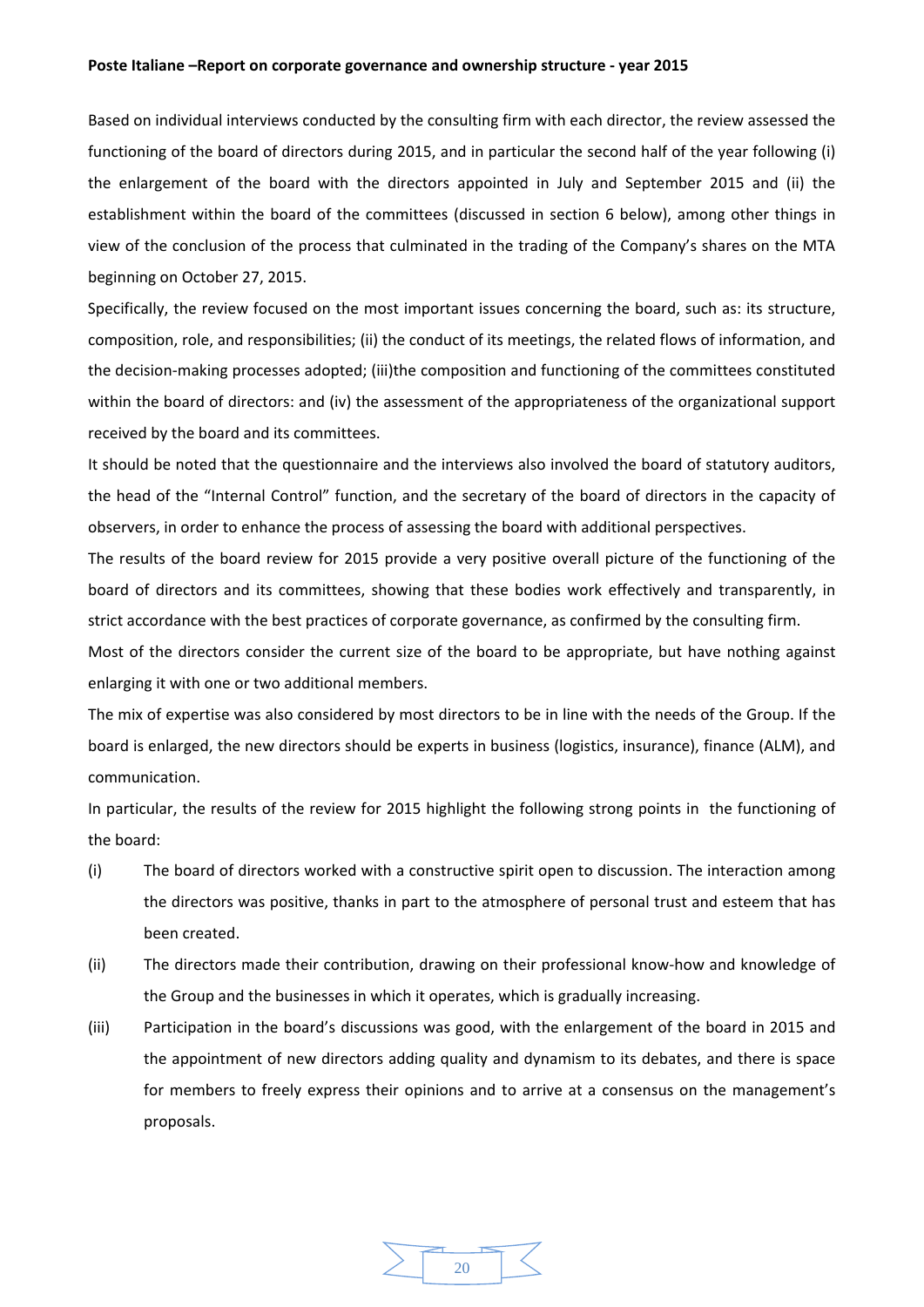- (iv) The relationship between the chairman and the chief executive officer, in accordance with the related roles assigned them by the bylaws, allowed fruitful discussion of the subjects on the agenda.
- (v) The frequency and duration of the board meetings were substantially in line with the need for analysis and in‐depth discussion of the most important subjects.
- (vi) The agendas are considered clear and well organized, albeit full of items.
- (vii) The information and related information put together by corporate units are clear and well organized.
- (viii) The support and collaboration of the board of statutory auditors enable the board of directors to count on authoritative and professional opinions.

Several directors brought up areas that need improvement, highlighting the advisability of:

- a) constructing agendas that are more focused on items connected with business, now that the compliance activities connected with the listing of the Company's shares have been established;
- b) continuing the program of induction and bringing the directors up to date in 2016 to enable them to get to know such a complex organization as the Poste Italiane Group;
- c) proceeding with the analysis and in‐depth discussion of the issues of risk management.

## *5.11 Remuneration*

The remuneration of the members of the board of directors is determined by shareholders' meetings, while the board itself, upon proposal by the remuneration committee, sets the additional remuneration for the members of the committees instituted within the board to advise and make proposals to it. The total remuneration of the chairman and the chief executive officer/general manager is also decided by the board of directors upon proposal of the remuneration committee and after consulting the board of statutory auditors.

For a complete description of the structure and amount of the aforesaid remuneration for 2015, see the report on remuneration which will be made available to the public at the Company's registered office and on its website (www.poste.it) by the deadline prescribed by the law.

## **6. Committees**

# *6.1 Organizational and operational rules*

As part of the process of adapting the Company's corporate governance structure in accordance with the recommendations of the Corporate Governance Code in view of the listing of its shares on the MTA, in September 2015 the board of directors instituted within itself the following three committees:

 the control and risk committee (also charged with expressing specific opinions regarding transactions carried out by Poste Italiane with related parties and affiliated entities in the cases specified and

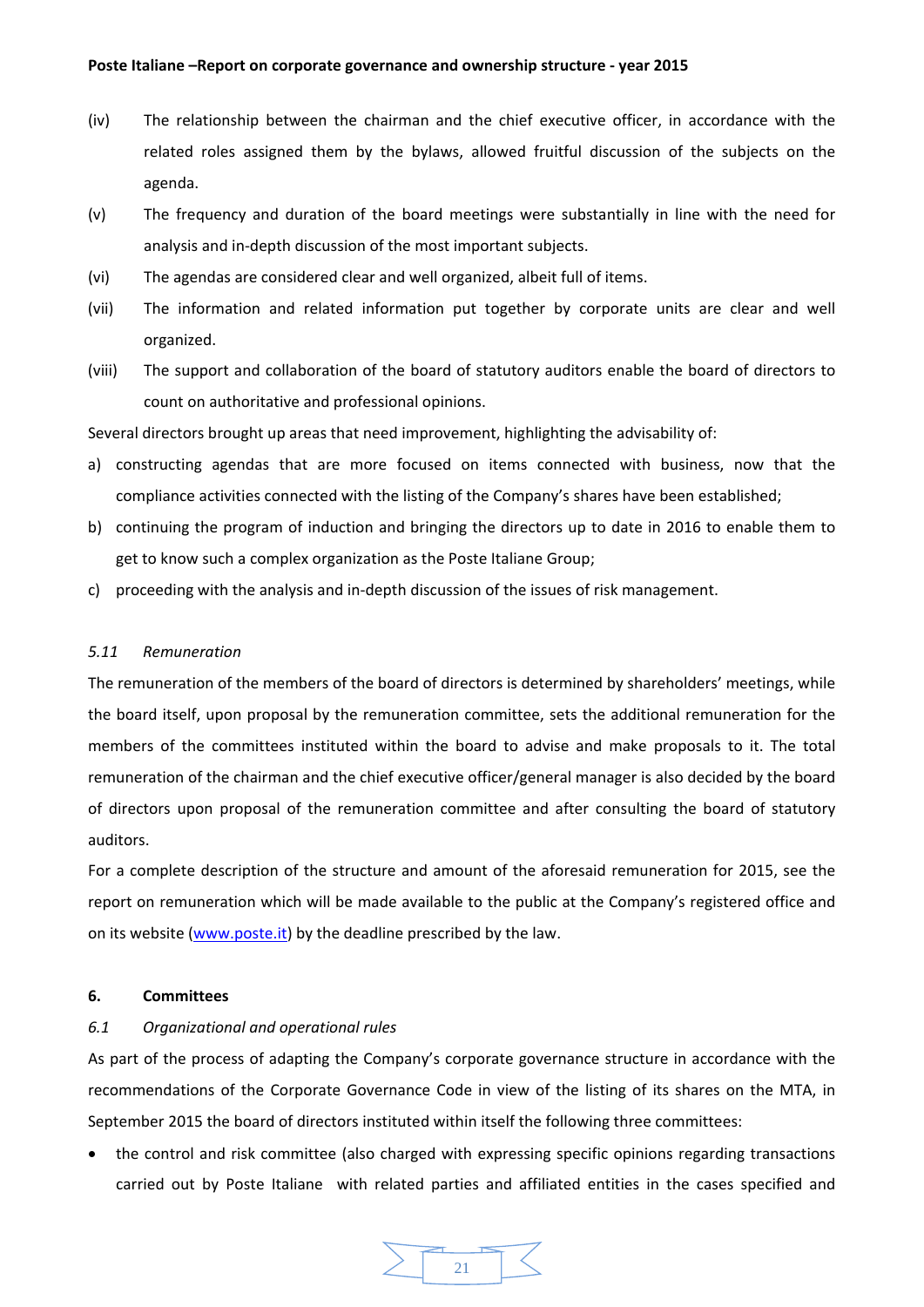according to the procedures prescribed by the rules concerning transactions with related parties and connected entities, for the description of which see "*13.1 Transactions with related parties and affiliated entities"* in the present section of this document);

- the remuneration committee; and
- the nomination committee.

Special organizational regulations approved by the board of directors govern the composition, tasks, and functioning of the aforesaid committees.

In particular, the organizational rules provide that the committees be composed of non-executive directors, the majority of whom (including the chairman of each committee) are independent.

Within the limits of the duties assigned to each of them, the aforesaid committees are authorized to access the information and corporate functions necessary for carrying out their respective tasks, and may avail themselves of external consultants at the Company's expense within the limits of the budget approved for each committee by the board of directors. In this regard, it should be noted that in the event the remuneration committee intends to avail itself of the services of a consultant in order to obtain information on market practices regarding remuneration, it ascertains beforehand that the consultant is not in a situation that could actually compromise his independence of judgment.

Each committee appoints a secretary, normally selected from a short list of Company executives – in particular, for the control and risk committee, a short list of executives in Poste Italian's "Internal Control" function proposed by the chief executive officer – who is entrusted with the task of assisting the chairman of each committee in organizing and running meetings, as well as drawing up the minutes of the same.

The board of statutory auditors attends the meetings of the control and risk committee and the remuneration committee, while said board – either as a whole or through some of its members – attends the meetings of the nomination committee upon invitation by the committee's chairman.

Upon invitation by the committee's chairman, the meetings of each committee may also be attended by other members of the board of directors, representatives of the corporate functions, or third parties whose presence could enhance the committee's performance of its duties. Furthermore, if invited by the chairman of the control and risk committee, the chairman of the board of directors, the chief executive officer, and the magistrate representing the court of auditors may also attend the meetings of said committee.

Moreover, the meetings of the control and risk committee are normally attend by the head of Poste Italiane's "Audit" function, as well as – for matters regarding BancoPosta RFC – the heads of BancoPosta's control functions, while those of the remuneration committee are normally attended – for matters regarding BancoPosta RFC – by the head of BancoPosta's "Risk Management" function. No director may take part in meetings of the remuneration committee when proposals for the board of directors regarding their own remuneration are discussed, unless such proposals regard in general the members of the committees instituted within the board.

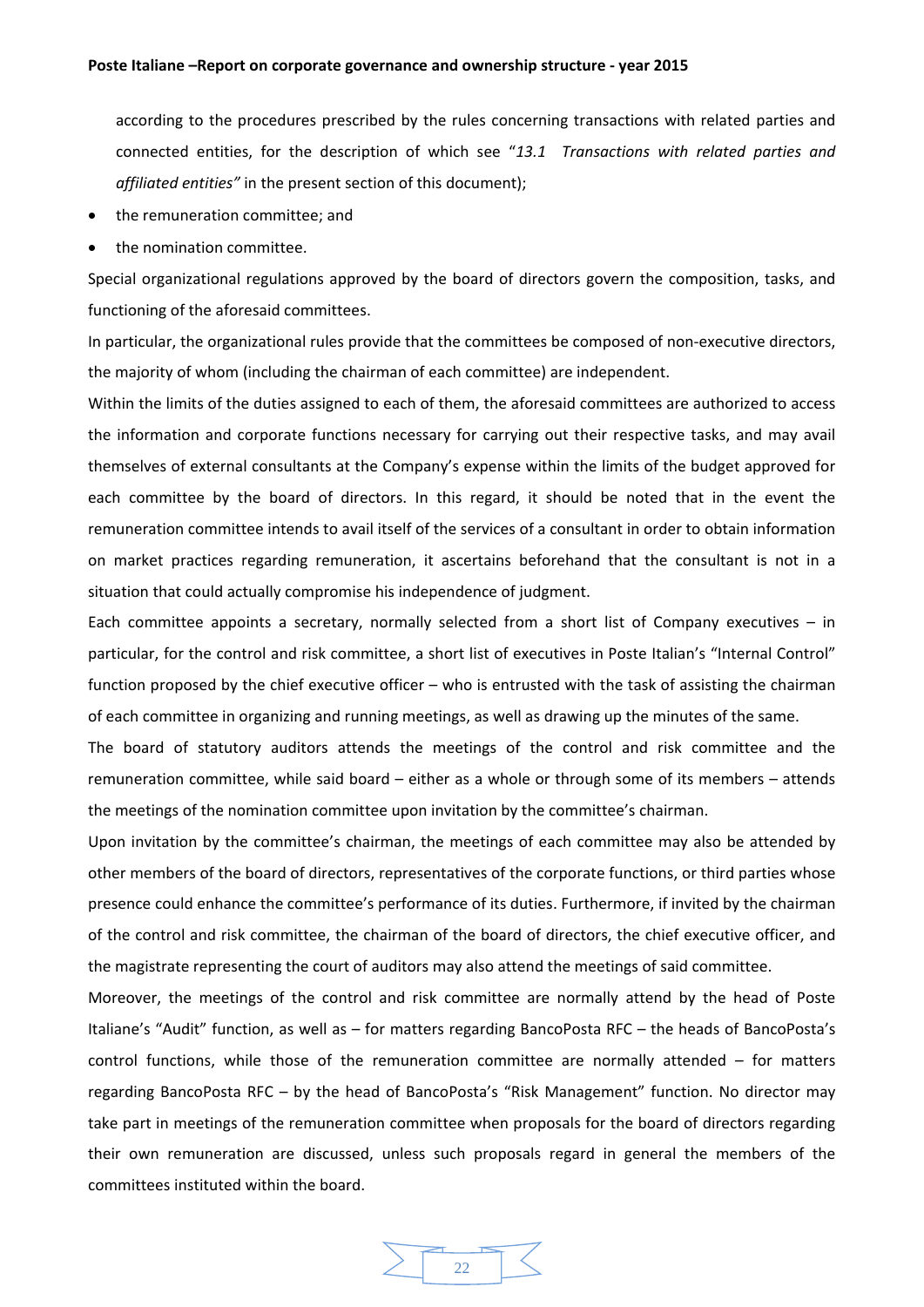#### *6.2 Control and risk committee*

## Composition

The control and risk committee was appointed by the board of directors on September 10, 2015, and consists of Umberto Carlo Maria Nicodano (who serves as chairman), Chiara Palmieri, and Roberto Rao. All the members are non‐executive and possess the requisites of independence. The aforesaid composition of the Committee ensures the presence of the necessary number of members with the specific requisites of professional competence required by both the Supervisory Regulations and the Corporate Governance Code.

#### Duties

The control and risk committee is a body entrusted with the task of assisting, through an appropriate review process, the assessments and decisions of the board of directors regarding the Company's internal control and risk management system, as well as those regarding the approval of the periodical financial reports.

In particular, the control and risk committee expresses its opinion regarding the:

- a) establishment of the guidelines for the internal control and risk management system, ensuring that the main risks concerning Poste Italiane and its subsidiaries are correctly identified, as well as appropriately measured, managed, and monitored;
- b) determination of the degree of compatibility of the risks referred to under a) above with the management of Poste Italiane in accordance with the strategic objectives identified;
- c) assessment, performed at least annually, of the appropriateness of the internal control and risk management system with respect to the characteristics of Poste Italiane and the risk profile assumed, as well as the effectiveness of the aforesaid system;
- d) approval at least annually, after consulting the board of statutory auditors and the chief executive officer – of the audit plan prepared by the head of Poste Italiane's "Audit" function;
- e) the description contained in the corporate governance report of the most important features of the internal control and risk management, including the assessment of the appropriateness of the aforesaid system;
- f) assessment of the results set forth by the audit firm in the letter of suggestions it may write, as well as in its report on the essential questions that emerged during the external audit;
- g) proposal which will be submitted to the board of directors regarding the appointment and removal of the head of Poste Italiane's "Audit" function, availing itself in this regard of the assistance of the nomination committee (for a description of the duties of such committee, see "*6.5 Nomination committee* – *Duties*" in the present section of this document) instituted within the board of directors itself, as well as on the remuneration assigned him, in accordance with the remuneration committee

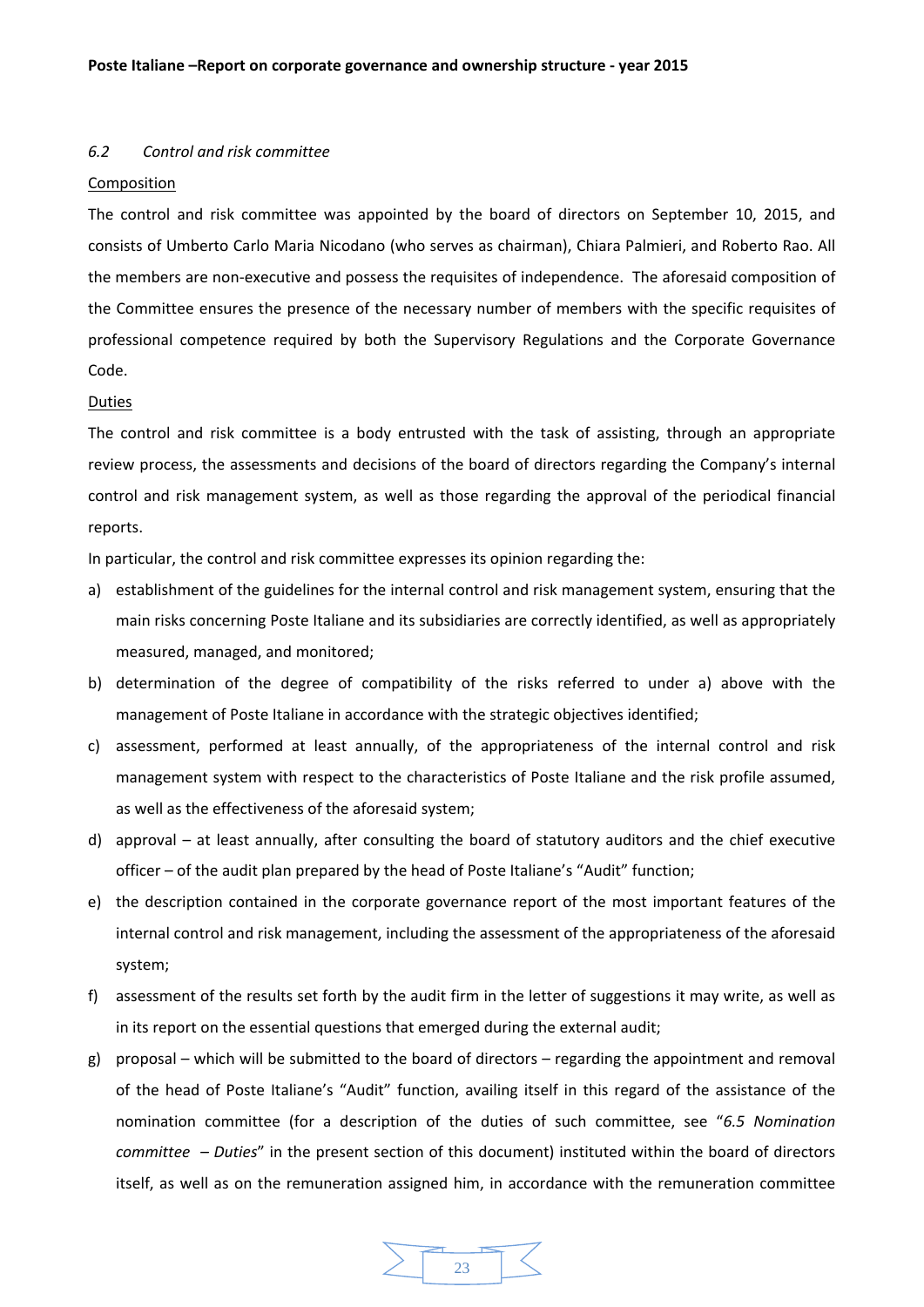(for a description of whose duties see "*6.4 Remuneration committee – Duties*"), and on the adequacy of the resources assigned him for performing his duties.

In addition to the foregoing, the control and risk committee is entrusted with the following advisory and proactive duties in assisting the board of directors:

- a) assessing together with the executive in charge of preparing the corporate accounting documents, and after consulting the audit firm and the board of statutory auditors – the correctness of the use of accounting principles and their consistency for the purposes of preparing the various periodical financial reports;
- b) expressing opinions on specific aspects regarding the identification of the main corporate risks;
- c) examining the periodical reports concerning the assessment of the internal control and risk management system, as well as those of particular significance prepared by Poste Italiane's "Audit" function;
- d) monitoring the autonomy, appropriateness, effectiveness, and efficiency of Poste Italiane's "Audit" function;
- e) performing the additional tasks assigned it by the board of directors;
- f) reporting to the board of directors at least once every six months, when the board approves the annual and half-year financial reports, on the activity carried out by, and the appropriateness of, the control and risk management system.

The control and risk committee may also ask Poste Italiane's "Audit" function to perform checks on specific operating areas, giving notice at the same time to the chairman of the board of statutory auditors, the board of directors, and the chief executive officer, except in cases where the request specifically regards the actions of such persons.

In addition to the foregoing tasks, the committee is entrusted with the duties prescribed by the guidelines regarding transactions with related parties and affiliated entities adopted by the board of directors (hereinafter, for the sake of brevity, the "Guidelines", for a description of which see "*13.1 Transactions with related parties and affiliated entities*" in the present section of this document) and exercises the related powers in accordance with the composition and the procedures prescribed by the aforesaid Guidelines. Committee can propose to the board of directors changes or additions to the abovementioned guidelines.

Furthermore, with regard to the activities conducted by the Company through BancoPosta RFC, the control and risk committee performs tasks to assist the board of directors regarding internal risks and controls, with particular regard to all the instrumental and necessary activities that enable the aforesaid board to arrive at a correct and effective determination of the risk appetite framework (hereinafter, "RAF" and policies for governing risks.

As part of these duties, the control and risk committee:

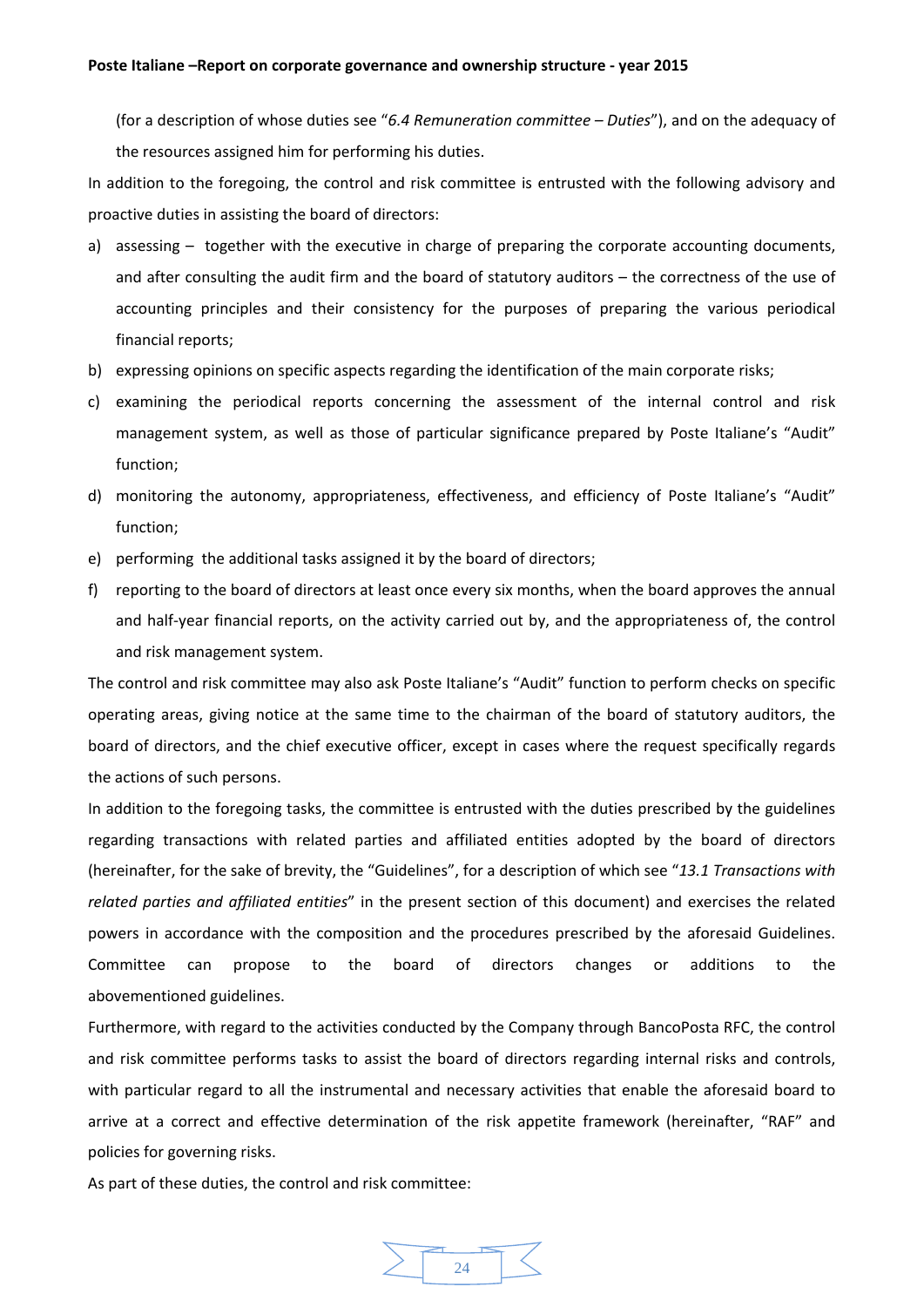- a) expresses its opinion, availing itself of the contribution of the nomination committee, on proposals to appoint the heads of BancoPosta's "Internal Audit", "Risk Management", and "Compliance" functions;
- b) expresses its opinion on proposals regarding the removal of the heads of BancoPosta's "Internal Audit", "Risk Management", and "Compliance" functions, as well as on the appropriateness of the resources assigned to these functions for performing their duties;
- c) reviews in advance the activity plans (including the audit plan), the annual reports, and the periodical reporting of BancoPosta's control functions addressed to the board of directors;
- d) reviews in advance the annual ICAAP report and the related report of the internal audit function addressed to the board of directors;
- e) assesses, and expresses opinions to the board of directors regarding, compliance with the principles that apply to the internal control system and the corporate organization, as well as the requisites that must be satisfied by BancoPosta's control functions, bringing any weak points and the consequent corrective actions to be promoted to the attention of the board of directors. To this end, it assesses the proposals presented by the head of the "BancoPosta" function and the chief executive officer;
- f) contributes assessments and opinions to the establishment of any corporate policy of outsourcing BancoPosta's control functions, in particular decisions regarding the entrusting of control activities concerning BancoPosta RFC to functions of Poste Italiane;
- g) checks that BancoPosta's control functions properly comply with the instructions and guidelines of the board of directors and, to this end, assists the latter in preparing the documents – referred to in the Bank of Italy's Circular n. 263 of December 27, 2006, Title V, Chapter 7 – which specify the tasks and responsibilities of the various control bodies and functions, the information flows among the different functions/organs and among the latter and the corporate bodies, and, in the event the areas of control could overlap or allow synergy to develop, procedures for coordination and cooperation;
- h) identifies all the additional reports regarding risks it must receive (subject, format, frequency, etc.);
- i) assesses the correctness of the use of accounting principles in preparing the separate report regarding BancoPosta RFC, and to this end cooperates with the executive in charge of preparing Poste Italiane's corporate accounting documents, as well as with the board of statutory auditors.

In the event BancoPosta RFC has entrusted, entirely or partially, important operating tasks or control activities to Poste Italiane, the committee examines in advance the annual report – which must be approved by the board of directors and submitted to the Bank of Italy – regarding the checks carried out on the activities entrusted by BancoPosta RFC to functions of Poste Italiane, the results thereof, any weak points that emerge, and the measures adopted to eliminate the weaknesses identified.

Furthermore, with particular regard to its duties regarding risk control and management concerning the activities conducted by the Company through BancoPosta RFC, the control and risk committee assists the board of directors:

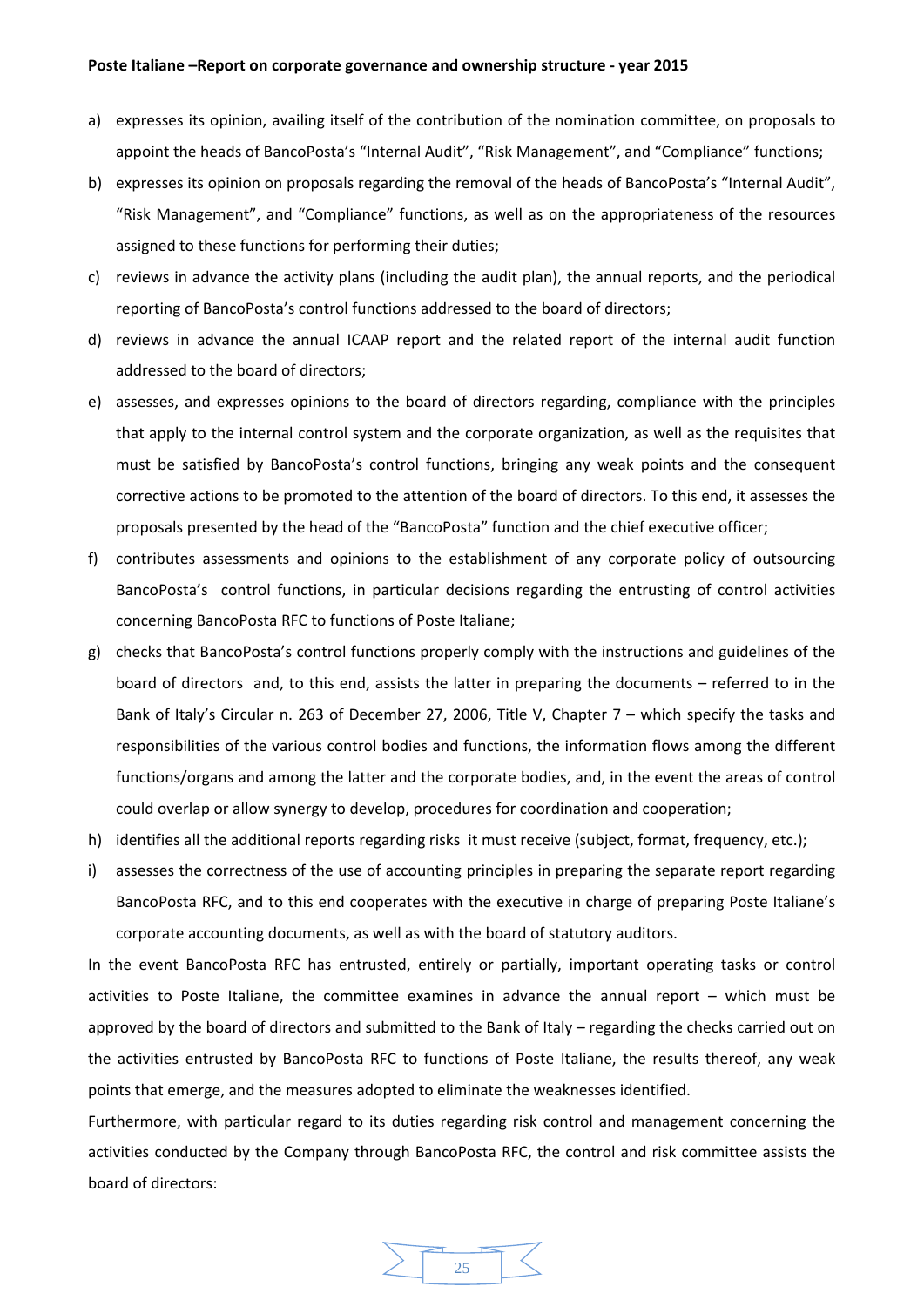- a) in establishing and approving the strategic guidelines and policies for governing risks. With regard to the RAF, the control and risk committee provides the assessments and proposals necessary for the board of directors to establish and approve the corporate risk appetite and risk tolerance;
- b) in checking that the strategies, policies governing risk, and the RAF are properly implemented;
- c) in establishing the policies and the processes of assessing corporate activities, including checking that the price and conditions of Poste Italiane's transactions with its BancoPosta customers are consistent with its business model and its strategies regarding risks.

The role of the remuneration committee being understood, the control and risk committee ascertains that the incentives underpinning the remuneration and motivation system of BancoPosta RFC are consistent with the RAF.

In addition to the foregoing tasks, the committee performs the duties prescribed by the Guidelines governing transactions with related parties and affiliated entities, including with regard to the activities carried out by the Company through BancoPosta RFC.

Activities carried out by the control and risk committee in 2015

The following table shows the calendar of the meetings of the control and risk committee in 2015.

|                | F | M | A | M | Л | Л | A | ь | $\mathbf{o}$ | N | D       |
|----------------|---|---|---|---|---|---|---|---|--------------|---|---------|
|                |   |   |   |   |   |   |   |   |              |   |         |
| <b>Total</b>   |   |   |   |   |   |   |   |   |              |   |         |
| Average length |   |   |   |   |   |   |   |   |              |   | 2h30min |

During these meetings, which were attended by all its members, as well as the members of the board of statutory auditors, the control and risk committee:

- prepared its proposal regarding the rules governing the composition, duties, and functioning of the committee itself;
- received information and examined in depth the reorganization of the Company's "Internal Control" function;
- reviewed the 2015 Audit Plan prepared by the "Internal Control" function;
- acquired further information and updates regarding the results of some particularly significant auditing activity conducted by the "Internal Control" function.

With regard to the issues within the control and risk committee's province following the Company's activities conducted through BancoPosta RFC the committee:

- carried out an inquiry regarding investment transactions by BancoPosta RFC and, in accordance with decision‐making autonomy, by Group companies coordinated by BancoPosta RFC itself;
- examined the Risk Appetite Framework for 2015;

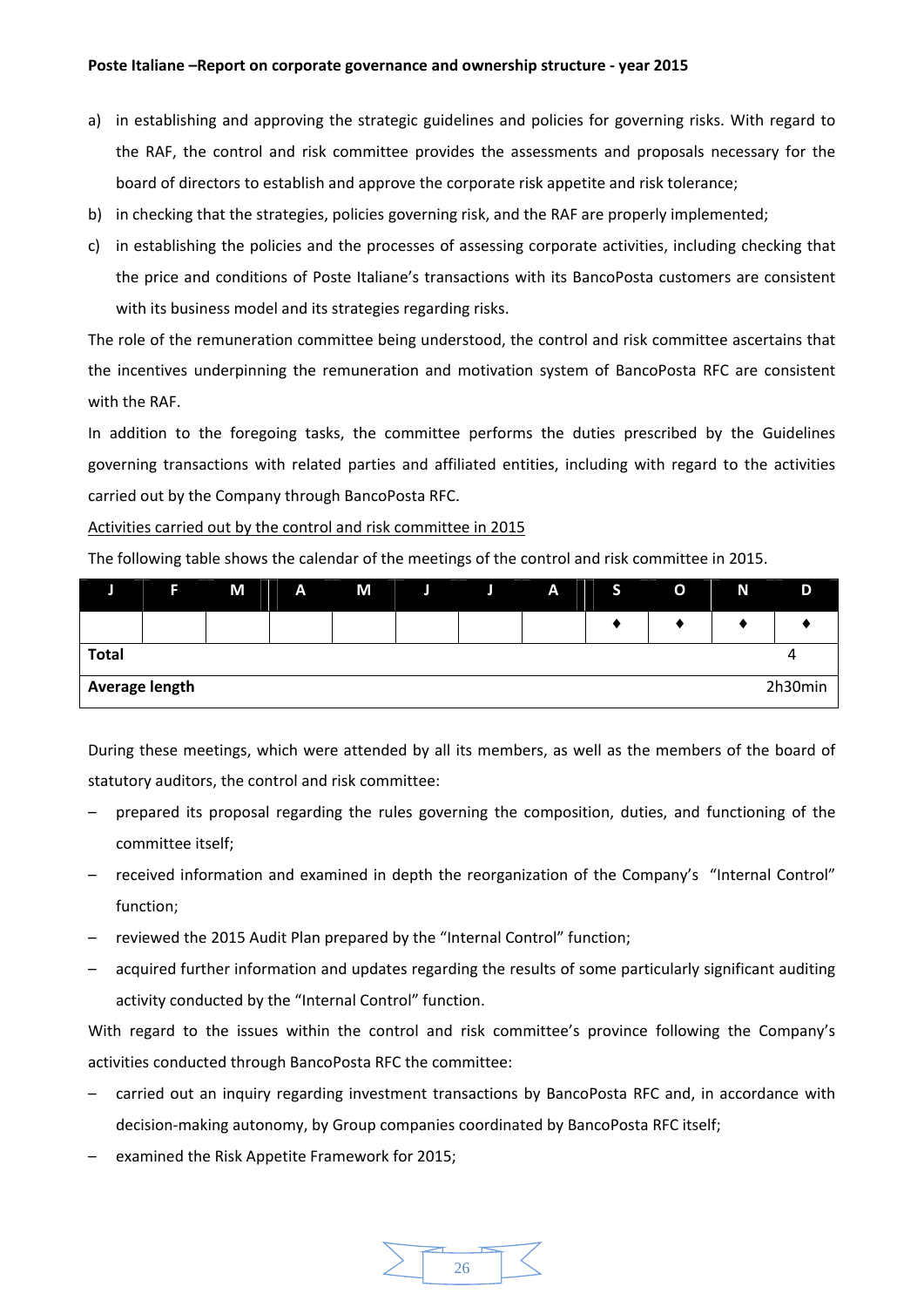- examined the "dashboards" regarding the fourth quarter of 2015 concerning the activities of BancoPosta's "Compliance", "Risk Management", and "Internal Audit" Functions.
- acquired information on and further examined the initiatives to comply with the supervisory standards of IVASS and the Bank of Italy.

Furthermore, with regard to the duties assigned to the control and risk committee by the Guidelines for transactions with related parties and affiliated entities, the committee:

- carried out an inquiry regarding Poste Italiane's debts and credits with government bodies;
- defined additions, later approved by the board of directors, to the Guidelines, with particular regard to: (i) the requisites of independence (including therein also those set forth in the Corporate Governance Code) which must be possessed by the directors on the committee; (ii) the composition of the committee, in order to ensure an appropriate presence of independent directors, not related to the counterparties of the transactions under examination; and (iii) the whitewash mechanism at shareholders' meetings, with regard to the establishment of the percentage (not exceeding 10%) of the share capital represented by non-related shareholders with voting rights present, whose presence allows the most significant transaction to be prevented;
- expressed its opinion on the proposal made by the remuneration committee to the board of directors regarding the award of an IPO bonus to the chief executive officer in his capacity as general manager and to a limited number of corporate human resources in consequence of the involvement of such individuals in the exceptional activities leading to the listing of the Company's shares on the MTA.

In addition to the foregoing, it should be noted that in the first months of 2016, the control and risk committee held extra meetings, during which the committee:

- examined, among the matters regarding BancoPosta RFC, the Risk Appetite Framework for 2016 and the updating of the related guidelines;
- also examined the Group Risk Appetite Framework for 2016;
- received information and carried out an inquiry regarding the Group's risk government model, the results of the rank assessment performed in 2015, and the "Activity Plan for Group Risk Management 2016";
- discussed information and updates regarding the results of several auditing activities of particular significance conducted by the "Internal Control" function.

#### *6.3 Remuneration committee*

#### Composition

The remuneration committee was appointed by the board of directors on September 10, 2015, and consists of Filippo Passerini (who acts as chairman), Elisabetta Fabri, and Umberto Carlo Maria Nicodano. All the members are non‐executive directors. The aforesaid composition ensures the presence on the committee

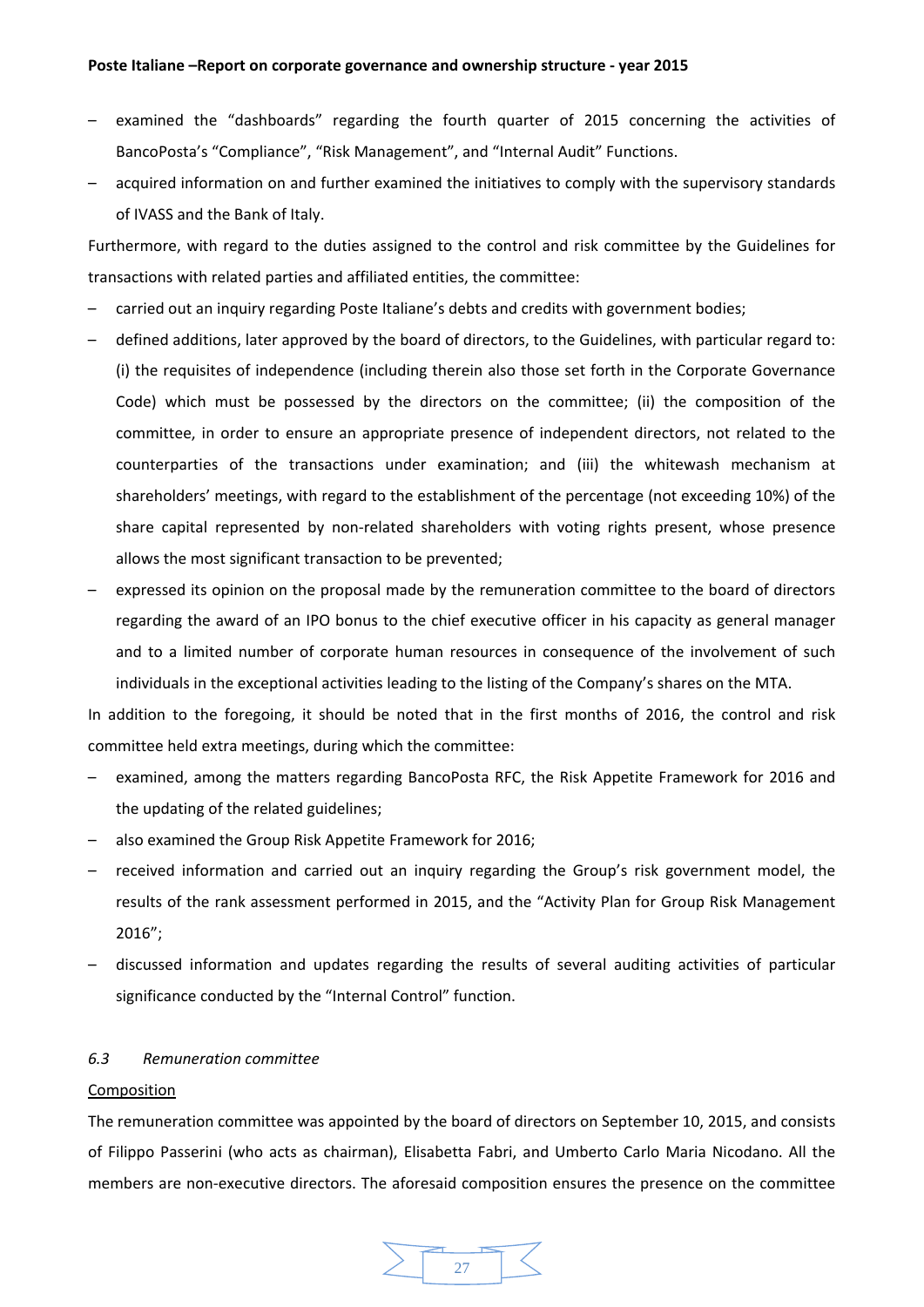of the necessary number of members possessing the specific requisites of professional competence required by both the Supervisory Regulations and the Corporate Governance Code.

Merely for the sake of completeness it should be noted that:

- In 2005 a compensation committee was instituted within the board of directors on which there were first three and then two non-executive directors – which advised and made proposals to the board of directors regarding the remuneration of the top management of the Company (i.e., the chairman and the chief executive officer).
- When the current board of directors began its term of office in May 2014, the compensation committee consisted of directors Antonio Campo Dall'Orto (acting as committee chairman), who resigned from his directorship in August 2015, and Elisabetta Fabri.
- Since the institution of the remuneration committee on September 10, 2015, the duties of the aforesaid compensation committee have been absorbed and superseded by the tasks and attributions assigned to the remuneration committee itself.

#### Duties

The remuneration committee makes proposals and recommendations to the board of directors regarding the remuneration of the directors and of executives with strategic responsibilities. In particular, the remuneration committee is assigned the following tasks, which are advisory and proactive:

- a) making proposals to the board of directors regarding policy for the remuneration of the directors and executives with strategic responsibilities in accordance with the regulations in force, periodically assessing the appropriateness, the overall consistency, and the concrete application of the policy adopted, availing itself of the information provided by the chief executive officer as far as the implementation of such policy is concerned;
- b) presenting proposals or expressing opinions to the board of directors on the remuneration of the chief executive officer/general manager, as well as on the establishment of performance targets regarding the variable component of such remuneration, monitoring the application of the decisions adopted by the board, and checking if the aforesaid targets have been achieved;
- c) making proposals regarding the remuneration, including the variable component, of the head of Poste Italiane's "Internal Control" function, in agreement with the control and risk committee. (For the duties of such committee, see "*6.2 Control and risk committee – Duties*" in the present section of this document );
- d) making proposals regarding the remuneration of the executive in charge of preparing Poste Italiane's accounting documents;
- e) examining in advance the annual report on remuneration that will be made available to the public in view of the annual shareholders' meeting called to approve the financial statements.

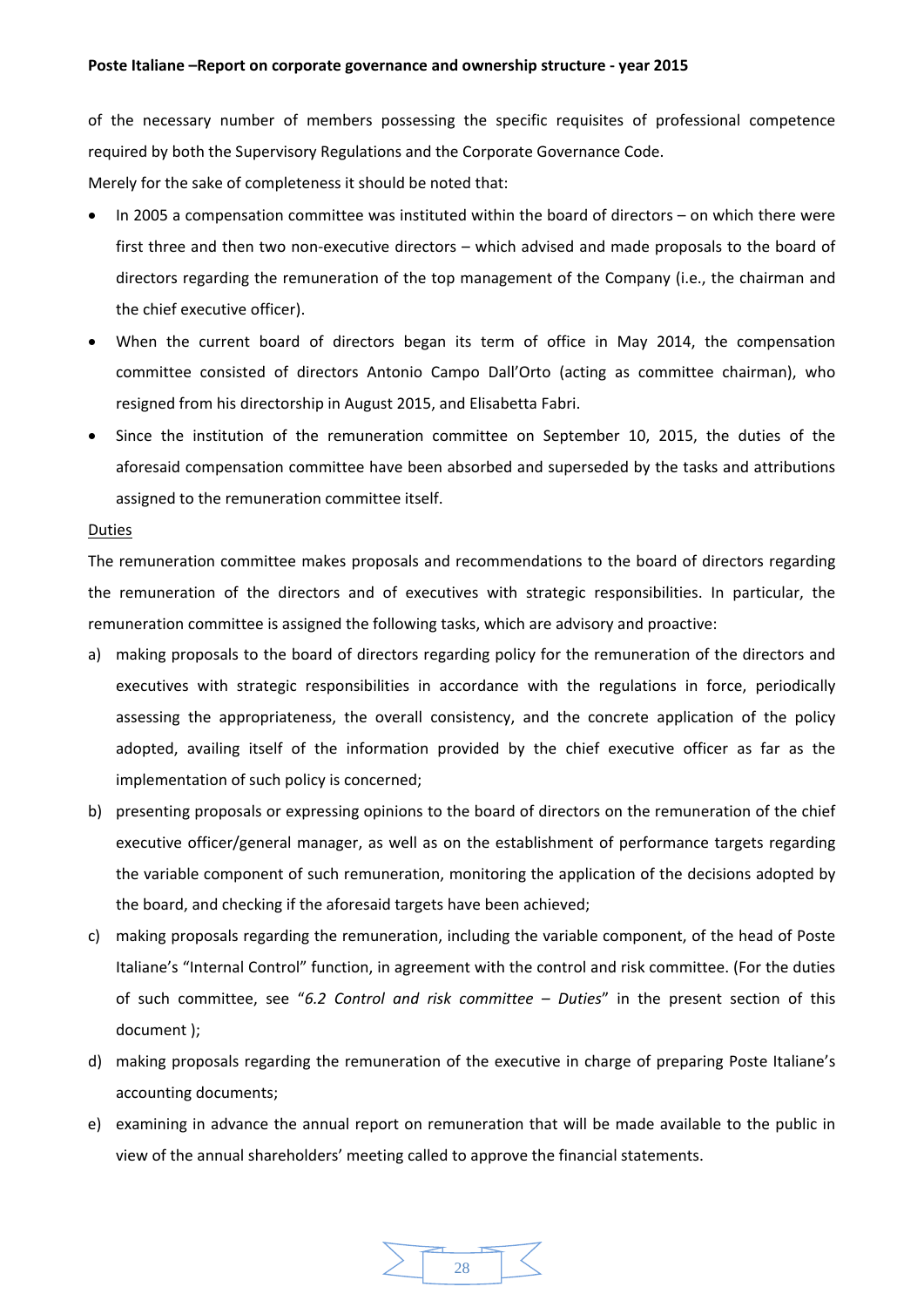In addition to the aforesaid duties, with regard of the activities conducted by the Company through BancoPosta RFC, and the prerogatives of shareholders' meetings as established by the Supervisory Regulations being understood, the remuneration committee:

- a) has the task of making proposals to the board of directors regarding remuneration and incentive systems for the top positions as identified by the Company, in accordance with the provisions of the Supervisory Regulations, as well as the compensation of the head of the "Bancoposta" function;
- b) performs advisory tasks for the board of directors regarding the determination of the criteria for the remuneration of all the key personnel, identified as such on the basis of the provisions of the Supervisory Regulations;
- c) oversees directly the correct application of the rules regarding the remuneration of the head of BancoPosta's control functions, in close cooperation with the board of statutory auditors;
- d) prepares the documentation to submit to the board of directors for the related decisions;
- e) collaborates with the control and risk committee and the nomination committee instituted within the board of directors;
- f) ensures the involvement of the relevant corporate functions in the process of establishing and checking remuneration policies and practices;
- g) pronounces, availing itself of information received from the relevant corporate functions, on the achievement of the performance targets to which the incentive plans are linked, as well as on the materialization of the other conditions for payment of the compensation;
- h) provides appropriate reports on the activity it carries out to the corporate bodies, including shareholders' meetings.

## Activities carried out by the remuneration committee in 2015

The following table shows the calendar of the meetings of the remuneration committee in 2015.

|                | Е | M | A | M | P. | A | $\mathcal{L}$ | O | N | D       |
|----------------|---|---|---|---|----|---|---------------|---|---|---------|
|                |   |   |   |   |    |   |               |   |   |         |
| <b>Total</b>   |   |   |   |   |    |   |               |   |   |         |
| Average length |   |   |   |   |    |   |               |   |   | 1h40min |

During these meetings, which were attended all its members, as well as by the members of the board of statutory auditors, the remuneration committee, with the assistance of independent external consultants:

- formulated the proposal regarding the rules governing the composition, duties, and functioning of the committee itself;
- formulated the proposal regarding the IPO Bonus to be paid to the chief executive officer in his capacity as general manager and to a limited number of corporate resources following the involvement of these people in the exceptional activities leading to the listing of the Company's shares on the MTA;

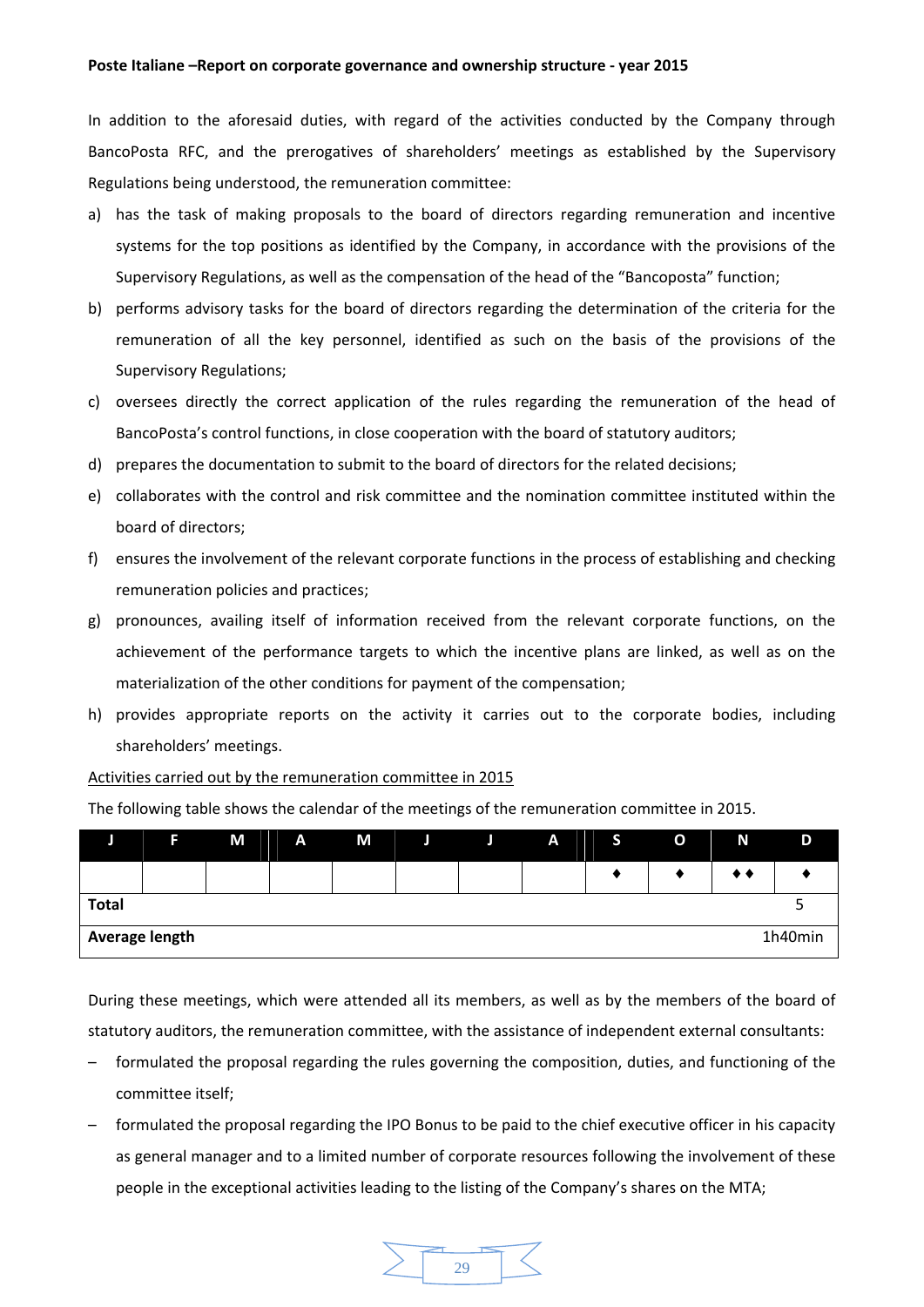- formulated the proposal regarding the compensation to be paid to non-executive directors for their participation on the committees instituted within the board of directors;
- examined information provided by the relevant corporate units about the positioning in terms of remuneration of executives with strategic responsibilities, as well as the advisability of adopting consequent measures.

In addition to the foregoing, it should be noted that in early 2016 the remuneration committee held meetings, during which it formulated:

- the proposal regarding (i) the establishment of the policy for the remuneration of directors and of executives with strategic responsibilities for 2016, as well as the report on remuneration for 2015 and (ii) the short‐term incentive plan (MBO), and the related performance targets, for the chief executive officer/general manager and executives with strategic responsibilities;
- the proposal for the long-term incentive plan (LTI) for the personnel concerned for 2016.

#### *6.4 Nomination committee*

#### **Composition**

The nomination committee was appointed by the board of directors on September 10, 2015 and consists of Roberto Rao (acting as chairman), Chiara Palmieri, and Filippo Passerini. All the members are non‐ executive, and directors Roberto Rao and Filippo Passerini possess the requisites of independence.

## Duties

The nomination committee's duty is to assist the board of directors in an advisory and proactive capacity by carrying out inquiries for assessments and decisions regarding the size and composition of the board itself. In this regard, the nomination committee is assigned in particular the following tasks:

a) to express opinions to the board of directors regarding the size and composition of the board itself and to make recommendations regarding the kinds of professional expertise it considers advisable to have on the same. In particular, the nomination committee performs an advisory role with respect to the board of directors regarding the process of self-evaluation  $-$  in accordance with the Supervisory Regulations – and, in particular, in the board's prior identification of its optimal composition in terms of quality and quantity, as well as in the subsequent assessment of the extent to which the qualitative and quantitative composition considered optimal corresponds to the actual one resulting from the appointment process. To this end, the nomination committee also prepares the board review  $$ regarding the functioning of the board of directors and the committees instituted within it, as well as their size and composition – submitting to the board proposals regarding the assignment of the task to a firm specialized in the field, identifying the matters to be evaluated, and establishing the procedures and timing of the process itself;

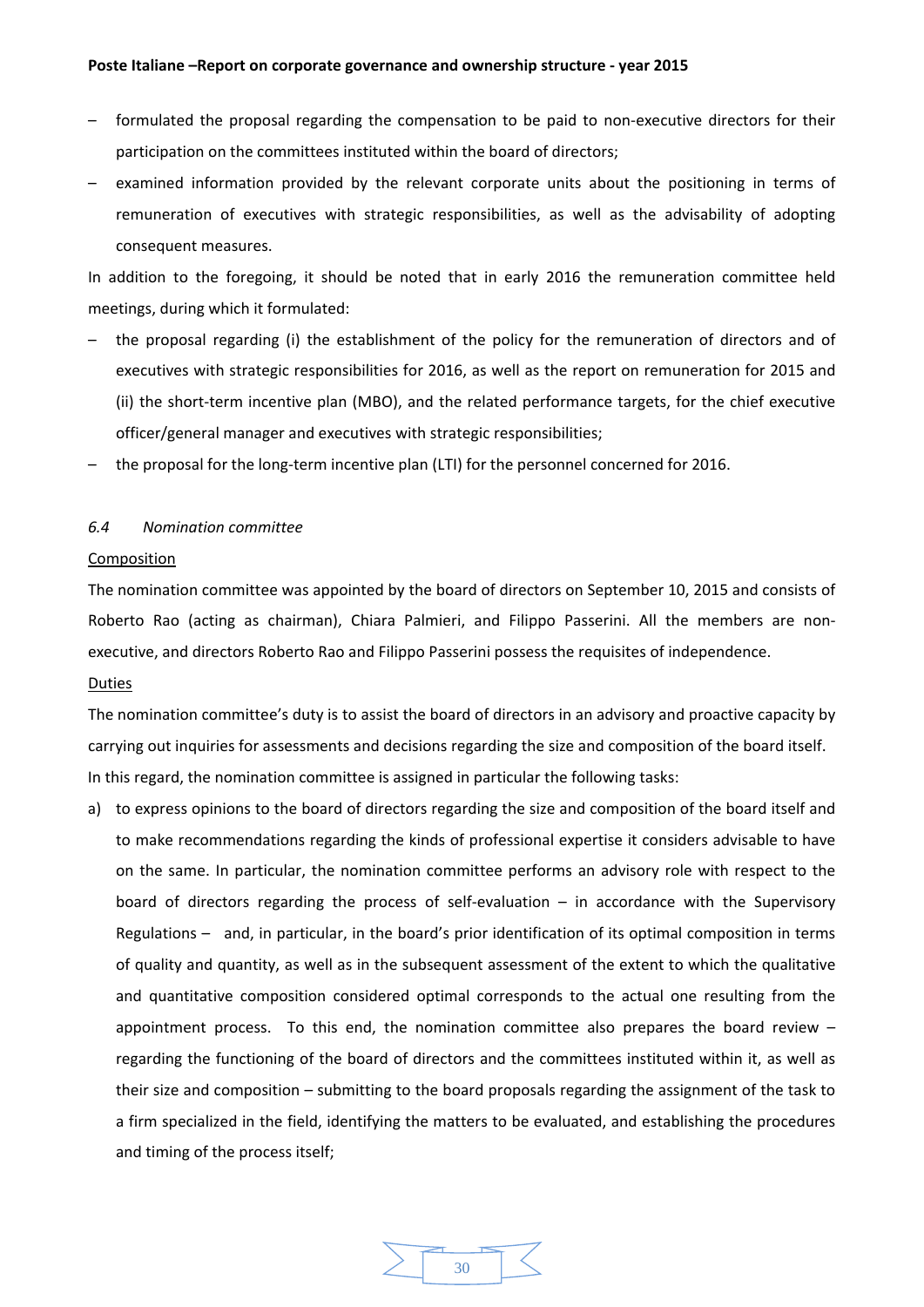- b) to specify to the board of directors the requisites of the candidates for directorships in the event of cooptation;
- c) to express its opinion with regard to the chief executive officer's proposal concerning the appointment of the head of the "BancoPosta" function;
- d) to assist the control and risk committee regarding its opinion on the appointment of the head of the "Internal Audit", "Risk Management", and "Compliance" functions of BancoPosta;
- e) when the slates are presented for the election of a new board of directors by a shareholders' meeting, to express its opinion – based on its prior examination – of the requisites of professional competence that the candidates must possess. The Company must make the results of the aforesaid examination, including the opinion expressed by the committee, available to the shareholders in time for them to take into account the professional competence required when choosing the candidates to present;
- f) to make recommendations to the board of directors regarding the maximum number of offices on the boards of directors or the boards of statutory auditors of other companies listed in regulated markets, including foreign ones, or not listed in Italy or abroad, compliance with the limits on the number of offices provided by the law and regulations being understood;
- g) to make recommendations to the board of directors regarding any problematic cases connected with the application of the prohibition of competition prescribed for directors by article 2390 of the Italian Civil Code in the event that, for organizational reasons, a shareholders' meeting authorizes beforehand general exceptions to such prohibition;
- h) to prepare for the board of directors the activities regarding the ascertainment of the requisites and the criteria of fitness provided for pursuant to article 26 of Legislative Decree n. 385 of September 1, 1993;
- i) to prepare for the board of directors the activities regarding the establishment of plans for succession in the Company's top management positions.

# Activities carried out by the nomination committee in 2015

In 2015 the nomination committee held a single meeting, in September, attended by all its members (as well as – upon invitation by the committee's chairman – the chairman of the board of statutory auditors), during which the committee set out the proposal regarding the rules governing its composition, duties, and functioning.

In addition to the foregoing, it should be noted that in early 2016 the nomination committee held meetings during which it:

- put forward a special proposal to the board of directors regarding the choice of the external consulting firm to be entrusted with assisting the board in performing its assessment of the size, composition, and functioning of the board itself and its committees (the so-called board review);
- saw to the overall preparation for the board of directors of the aforesaid board review;

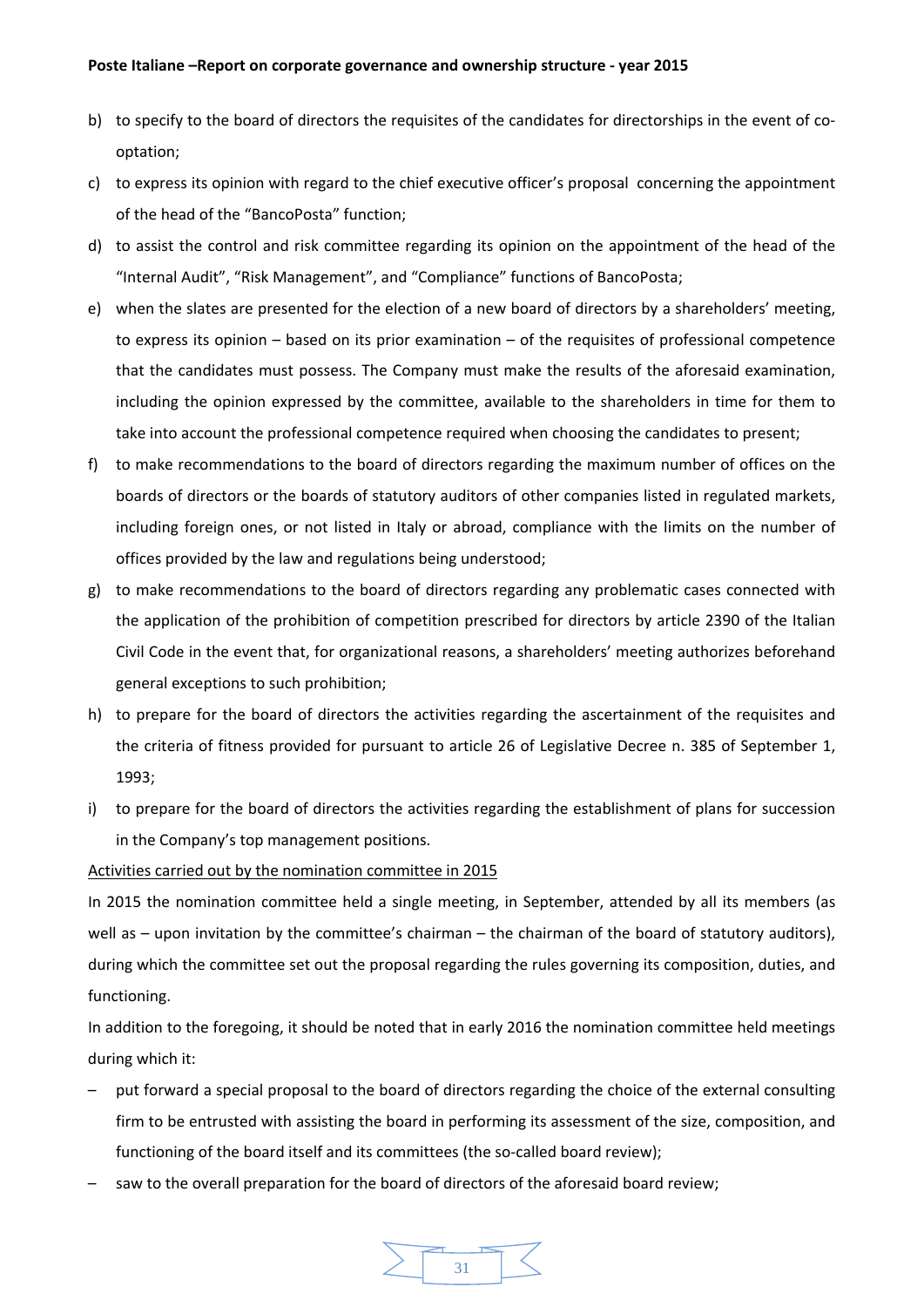- put forward its proposal regarding the annual budget for its own requirements;
- began the procedure for establishing the plan for the succession of the chief executive officer;
- expressed its opinion on the requisites of professional competence that must be possessed by candidates for directorships.

## **7. Board of Statutory Auditors**

## *7.1 Current composition and term of office*

The board of statutory auditors in office as of the date of the present report – which was appointed by an ordinary shareholders' meeting on July 25, 2013 and subsequently supplemented by another such meeting on September 23, 2015 following the resignations of the chairman of the board of statutory auditors and both of the substitute auditors – consists of the following regular members:

- Benedetta Navarra, chairman;
- Maurizio Bastoni;
- Nadia Fontana.

All the members of the board of statutory auditors were appointed by a shareholders' meeting prior to the listing of the Company's shares on the MTA, and thus by the favorable vote of the shareholder the Ministry of the Economy and Finance, which at the time held the Company's entire share capital.

The term of the current board of statutory auditors will expire when the financial statements for 2015 are approved.

Attachment 2 to the present report contains a brief professional profile of the aforesaid members of the Company's board of statutory auditors.

For the sake of completeness, it should be further noted that the ordinary shareholders' meeting held on September 23, 2015:

- appointed Benedetta Navarra who had already been a regular statutory auditor since July 2013 as chairman of the board to replace Biagio Mazzotta, who had resigned;
- appointed the current substitute statutory auditors Manuela Albertella and Alfonso Tono to replace Roberto Coffa and Patrizia Padroni, who had resigned.

## *7.2 Appointment and replacement*

In accordance with the provisions of the law and the Company's bylaws, the board of statutory auditors consists of three regular auditors and three substitutes, who are appointed by an ordinary shareholders' meeting for a period of three years and may be re‐appointed when their term expires.

As provided for in the bylaws with regard to the board of directors – and in accordance with the Consolidated Law on Finance – the bylaws prescribe that the election of the entire board of statutory auditors must take place according to the method of slate voting, aimed at ensuring the presence on the

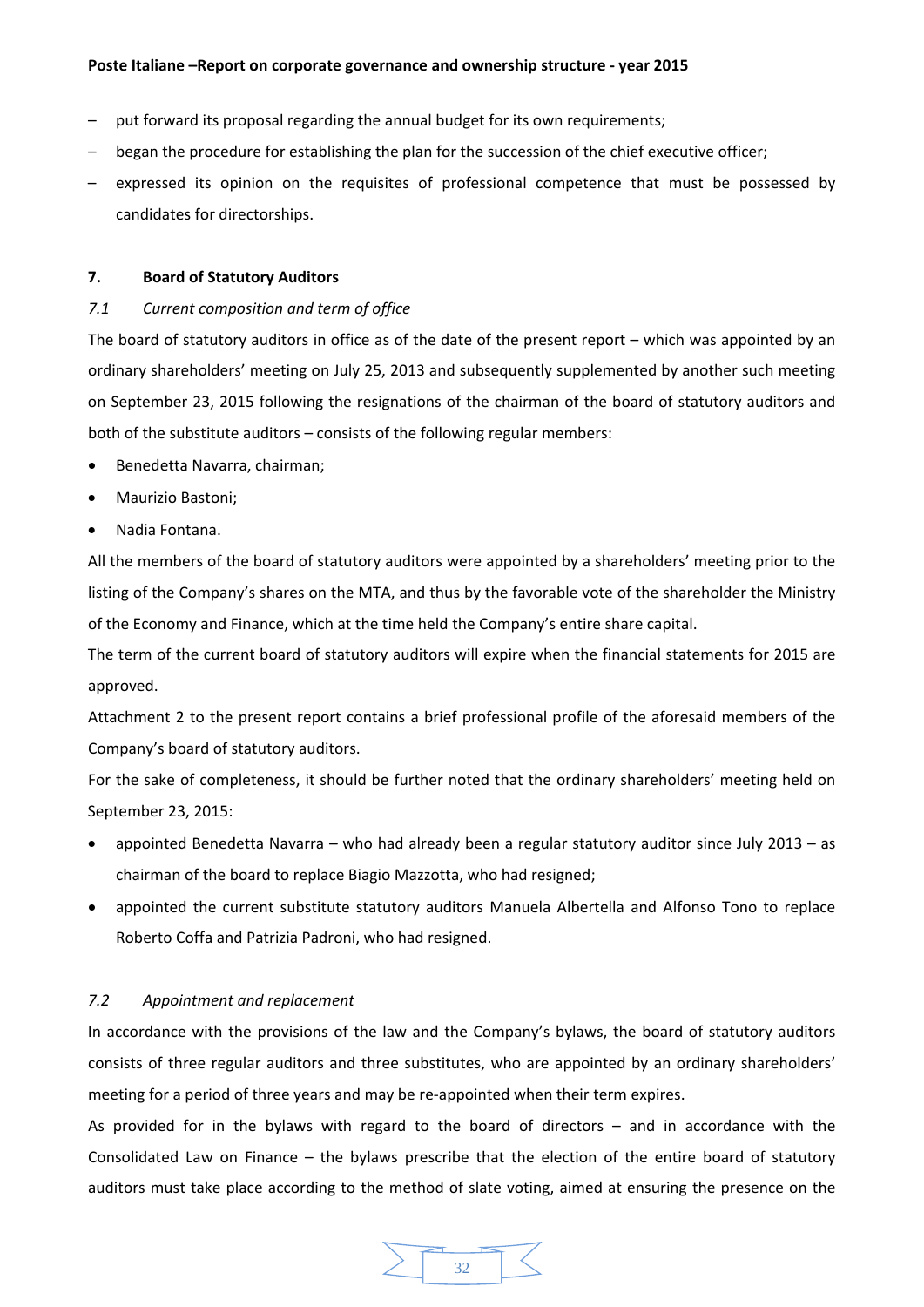board of a regular statutory auditor (entrusted with the office of chairman) and a substitute statutory auditor (who replaces the chairman in the event he leaves his office before the end of his term) designated by minority shareholders.

This election system provides that slates, on which the candidates must be listed in numerical order, may be presented by shareholders who, either alone or together with other shareholders, own at least 1% of the share capital, i.e. the percentage established by the CONSOB in a regulation. (Concretely, on the basis of Poste Italiane's market capitalization as of the date of the present report, the equity interest required amounts to at least 1% of the share capital.)

Furthermore, the first three elections of the board of statutory auditors subsequent to August 12, 2012 – in accordance with the provisions of the law regarding gender balance – slates must include candidates of different genders in both the first two places in the section regarding the regular auditors and the first two places in the section regarding the substitute auditors.

As for the slates of candidates for the office of director, the slates of candidates for the office of statutory auditors must be filed at the Company's registered office by those presenting them at least 25 days prior to the date of the shareholders' meeting called to resolve on the appointment of the members of the board of statutory auditors. The slates are then published by the Company on its website (www.poste.it) and made available to the public at the registered office at least 21 days before the date of the aforesaid shareholders' meeting, accompanied by exhaustive information on the personal and professional characteristics of the candidates, thus ensuring a transparent procedure for the election of the board of statutory auditors.

For the appointment of statutory auditors who, for whatever reason, are not elected by slate voting, a shareholders' meeting resolves in accordance with the majorities provided for by the law and without following the foregoing procedure, but in any case in such a way as to ensure that the composition of the board of statutory auditors complies with the regulatory and administrative provisions of the law, as well as with the principle of the representation of minority shareholders and the regulations regarding gender balance.

In accordance with the law, members of the board of statutory auditors must possess the requisites of integrity, professional competence, and independence required of the statutory auditors of listed companies, supplemented (only with regard to the requisites of professional competence) by special provisions of the bylaws, as well as the additional requisites specified by the Supervisory Regulations. They must also comply with the limits on the number of offices on the boards of directors and the boards of statutory auditors of Italian companies established by the CONSOB in a special regulation.

In February 2016 the board of statutory auditors also ascertained that all the regular auditors in office possess the requisites of independence provided for by the Corporate Governance Code with regard to

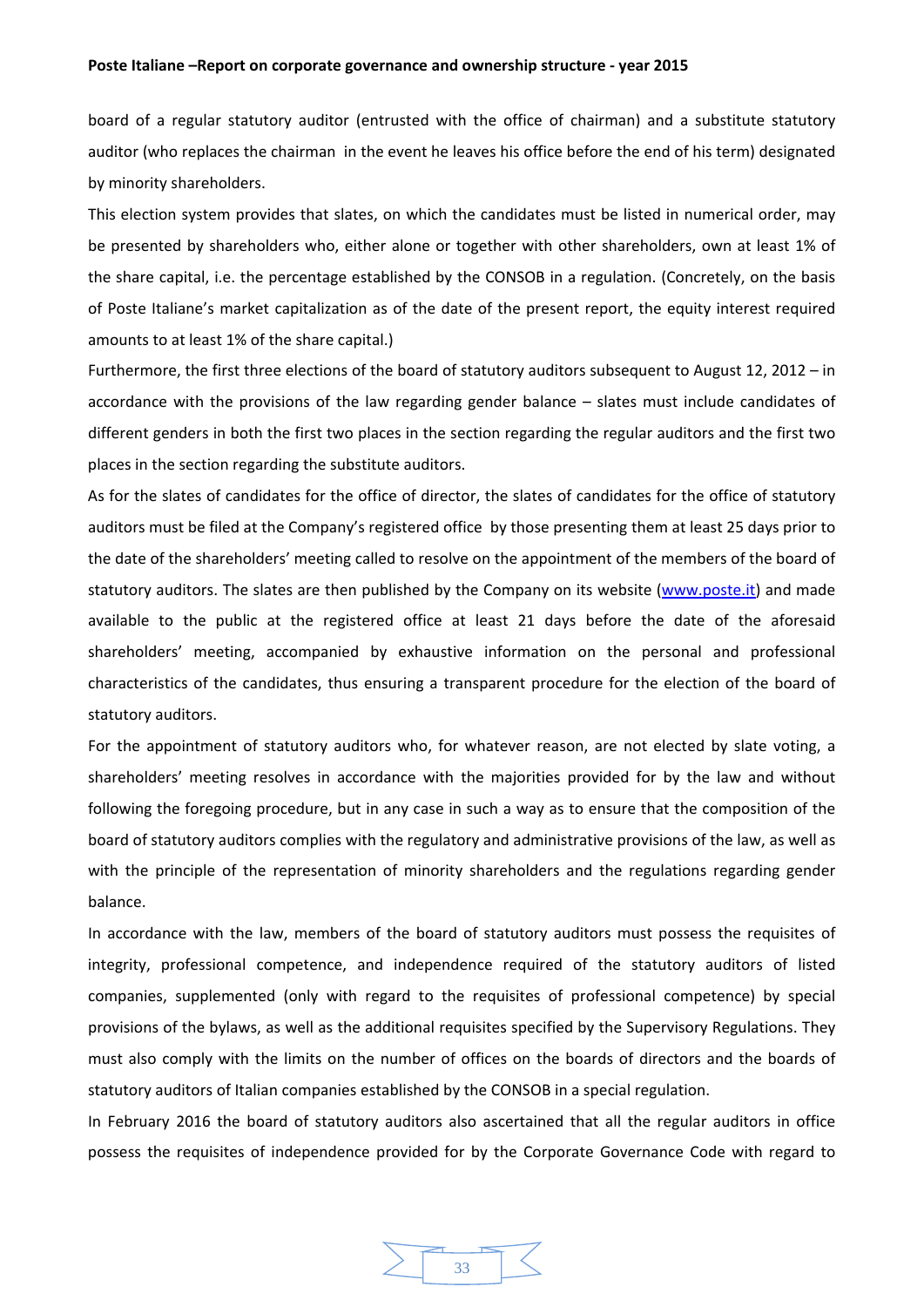directors. In any case, the statutory auditors act autonomously and independently with respect to the shareholders who elected them.

# *7.3 Duties and powers*

As part of the duties assigned it by the law – which are specified under *"2. Corporate Governance Model"* in the first section of the present report – and in accordance with the recommendations of the Corporate Governance Code, the board of statutory auditors is vested with:

- the power which may also be exercised individually by the auditors to request the Company's "Internal Control" function to perform checks on specific corporate operating areas or transactions;
- the power to promptly exchange with the control and risk committee information that is significant for performing their respective duties.

# *7.4 Meetings*

The following table shows the calendar of the meetings of the board of statutory auditors in 2015.

|                           | F  | M | A                | M |  | Л.                      | $\mathbf{A}$ | D. | O                       | N | D  |
|---------------------------|----|---|------------------|---|--|-------------------------|--------------|----|-------------------------|---|----|
| $\bullet\bullet$          | ◆◆ |   | $\bullet\bullet$ |   |  | $\bullet\bullet\bullet$ |              |    | $\bullet\bullet\bullet$ |   |    |
| <b>Total</b>              |    |   |                  |   |  |                         |              |    |                         |   | 20 |
| Average length<br>2h40min |    |   |                  |   |  |                         |              |    |                         |   |    |

These meetings were duly attended by the regular auditors, while the magistrate representing the Court of Auditors attended eight of the twenty meetings held.

# *7.5 Remuneration*

Shareholders' meetings determine the remuneration of the regular members of the board of statutory auditors. Specifically, in July 2013 an ordinary shareholders' meeting established Euro 52,000 as the gross annual remuneration of the chairman of the board of statutory auditors and Euro 41,500 as the gross annual remuneration of each of the other regular auditors.

# **8. Internal control and risk management system**

The internal control and risk management system ("SCIGR") of Poste Italiane consists of the set of corporate instruments, organizational entities, and rules aimed at enabling management of the Company that is sound, honest, and consistent with the corporate objectives. To be effective, the system of controls must be integrated, which presupposes that its components are coordinated and interdependent, as well as that the entire system is an integral part of the general organizational, administrative, and accounting structure of the Company, taking into account, among other things, the separation of BancoPosta RFC in terms of its accounting, capital, organization, and control system.

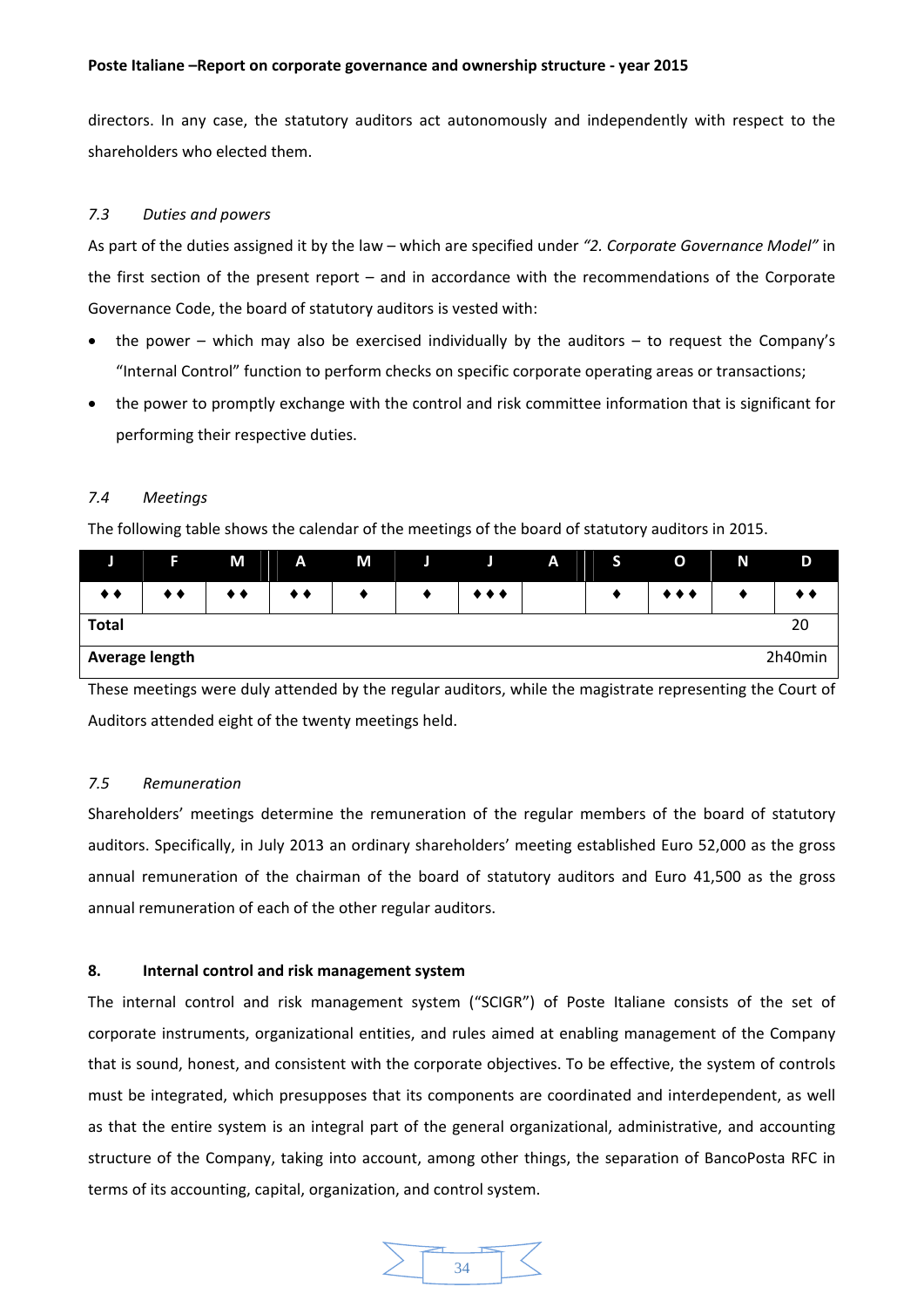The SCIGR constitutes a significant component of Poste Italiane's corporate governance, because it enables the Company's board of directors to pursue its primary objective of ensuring the creation of value in the medium‐long term while also establishing the level of risk compatible with its strategic goals.

Going into greater detail, it should be noted that Poste Italiane has adopted a new business and organizational model aimed at achieving the Company's strategic targets, fostering intra‐Group synergy in terms of industrial integration and ensuring greater focus on its core business, as well as efficiency and quality.

In this context, characterized by operating and regulatory complexity, on the one hand, and the need to compete more and more efficiently in the markets concerned, on the other, risk management and the related control systems assume a key role in decision‐making processes aimed at creating value.

Specifically, the SCIGR consists of the following three levels of control:

- "first level of control", which consists of the set of control actions that the individual operating units perform on their processes in order to ensure that they are carried out properly. These control actions are entrusted primarily to the operating management, and are considered an integral part of every corporate process. Thus the operating units have primary responsibility for the internal control and risk management process.
- "second level of control", which is entrusted to autonomous, independent functions, distinct from the operating ones, which contribute to establishing policies for governing risks and the process of risk management, in particular by monitoring corporate risks, proposing guidelines on the related control systems, and checking the appropriateness of the same in order to ensure efficient and effective operations, the appropriate control of risks, the prudent conduct of business, reliable information, and compliance with laws, regulations, and internal procedures;
- "third level of control", which is entrusted to Poste Italiane's "Internal Control" function or to BancoPosta's "Internal Audit" function for the activities conducted through BancoPosta RFC – with the objective of (i) furnishing independent assurance on the appropriateness and actual functionality of the first and second levels of control and, in general, on the SCIGR, as well as (ii) assessing the completeness, appropriateness, functionality, and reliability in terms of efficiency and effectiveness of the system of internal controls, as well as to identify violations of the procedures and rules applicable to Poste Italiane.

In addition to the foregoing, Poste Italiane has decided to implement, as factors enabling the integration and rationalization of its SCIGR, the following:

1) the new Risk Governance Group process, based on the international framework of enterprise risk management (ERM), and the institution of a "Risk Governance Group" function reporting directly to the CFO, with the task of coordinating the different activities for risk management and mitigation carried out in the Group and consolidating the main risks for the Company's top management;

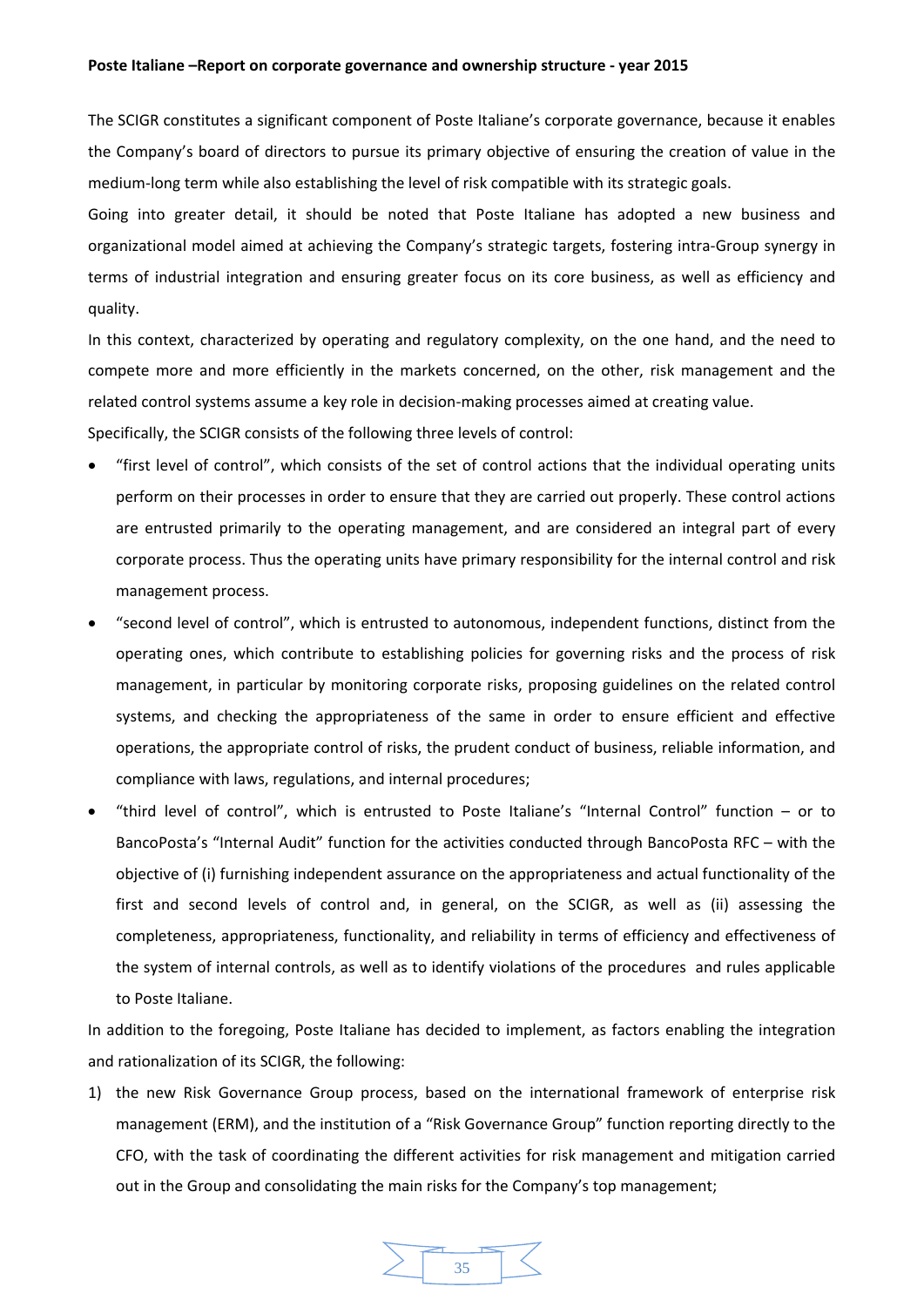- 2) the Integrated Normative System (SNI), as a unitary model of corporate governance based on the corporate practices of the Poste Italiane Group and on the role of the process owner. Consisting of policies, guidelines, and procedures established within a pyramidal architecture, it involves the board of directors, the chief executive officer, the management and all the personnel of the Poste Italiane Group as well as, among other things, integrating the SCIGR in the corporate processes;
- 3) a new model of functioning for the third level of control (internal audit) in order to capture the synergy deriving from the integration and harmonization of the contributions of the different control functions in accordance with the regulatory requisites and to consolidate the overall assessment on the appropriateness of the Group's internal control and risk management system.

Furthermore, the role of "director in charge of the internal control and risk management system" within the SCIGR is assigned to the chief executive officer, among other things in consideration of the recommendations expressed in this regard by the Corporate Governance Code, which provide that this office normally be entrusted to the CEO.

For a detailed description of the duties and responsibilities of the most important positions involved in the SCIGR, as well as the procedures for coordinating them, see the "Guidelines for the Internal Control and Risk Management System", which were approved by the board of directors and are available on the Company's website (www.poste.it), while for further information about the activities carried out in 2015 by the control and risk committee within the SCIGR, see: *"6. Committees – 6.2 Control and Risk Committee*" in the present section of this document.

## **9. Executive in charge of preparing the corporate accounting documents**

During 2015, the duties of the executive in charge of preparing Poste Italiane's corporate accounting documents (hereinafter, for the sake of brevity, also "the executive in charge") were performed:

- until February 2, 2015 by the head of the Company's "Administration, Finance, and Control" function, Luigi Calabria, who was subsequently assigned another role within the Group;
- from February 2, 2015 to August 7, 2015 by the head of the Company's "Administration, Finance, and Control" function, Luigi Ferraris;
- from August 7, 2015 until the end of the year by the head of the "Accounting and Financial Statements" function within the Company's "Accounting, Finance, and Control" function, Luciano Loiodice, to whom such duties are still entrusted .

The executive in question  $-$  appointed by the board of directors after consulting the board of statutory auditors – possesses the requisites of professional competence provided for by the corporate bylaws. For a description of the duties of the Executive in Charge, see the "Guidelines for the Internal Control and Risk Management System".

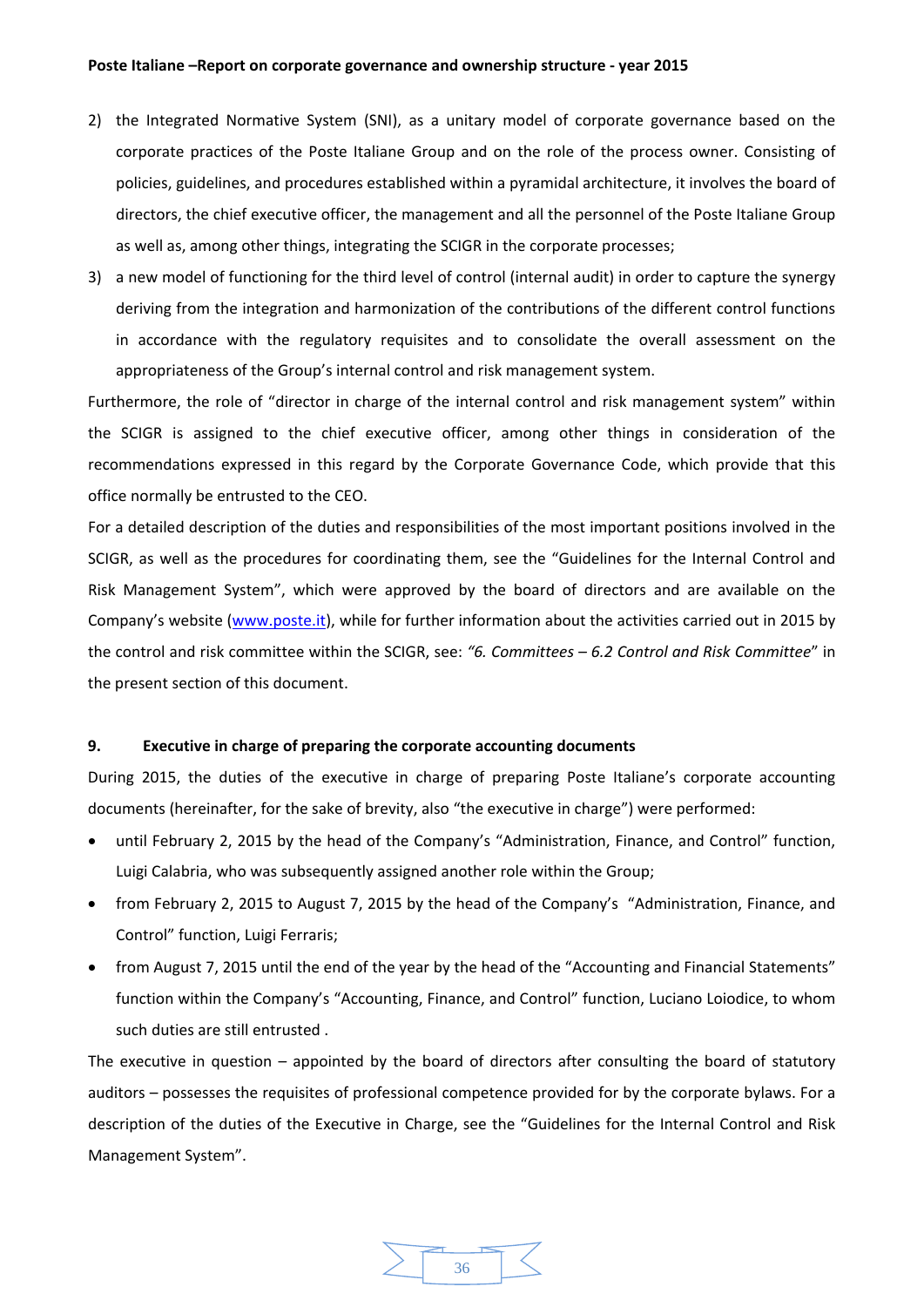#### *9.1 The system of risk management and internal control of financial information*

The Poste Italiane Group's system of control of financial information ("SCIF"), which is an integral part of the broader corporate internal control and risk management system ("SCIGR"), is aimed at ensuring the achievement of the objectives of trustworthiness, accuracy, reliability, and promptness of the financial statements and all other financial information.

The SCIF is structured in accordance with the "Internal Controls – Integrated Framework*"* model issued by the Committee of Sponsoring Organizations of the Treadway Commission (the so-called COSO Report), which provides for the following components: control environment, risk assessment, control activities, information and communication, and monitoring activities. The COSO Report has been supplemented with regard to IT by the "Control Objectives for Information and related Technology" model (the so-called "COBIT").

Responsibility for implementing and maintaining an appropriate SCIF is entrusted to the Executive in Charge, whose position has been provided for in the corporate bylaws since 2007 and became obligatory under article 154 *bis* of the TUF in 2008, when Poste Italiane was categorized as a "listed issuer having Italy as its member State of origin" pursuant to article 1, paragraph 1, letter w)‐*quater* of the TUF, in consequence of an issue of bonds listed on the Luxembourg stock exchange as part of the Euro Medium Term Notes (EMTN) Program. Subsequently, after the listing of its shares on the MTA on October 27, 2015, Poste Italiane has been subject *a fortiori* to the regulations set forth in article 154‐*bis* of the TUF.

The principles and methodologies adopted by the Executive in Charge in performing his duties, as well as the responsibilities of the personnel in various capacities in the SCIF's maintenance and monitoring activities, are described in the Model of Governance and Control of Financial Information and in the Methodological Guidelines of the Group.

The figure of the Executive in Charge is also provided for in the Group subsidiaries that issue listed bonds, or larger Group subsidiaries <sup>(2)</sup>. The Executives in Charge of such companies report every six months to their board of directors and to Poste Italiane's Executive in Charge on the state of the SCIF, issuing his attestation together with the chief executive officer of the single company considered, in a form similar to that of Poste Italiane.

The institution, maintenance, and assessment of the SCIF are ensured through a structured process that provides for the following phases: risk assessment, identification of the controls protecting against risk, assessment of the controls, related reporting.

Specifically, the process consists in:

- a) establishing which companies are included and the significant processes;
- b) analyzing and assessing the controls at the level of Group entities: so-called company-level controls (CLC) and information technology general controls (ITGC) for each entity;

 (**2**) SDA Express Courier, Postel, Poste Vita and Banca del Mezzogiorno – Mediocredito Centrale; the latter two are issuers of bonds listed in regulated markets, and thus are required to appoint an Executive in Charge pursuant to the TUF.

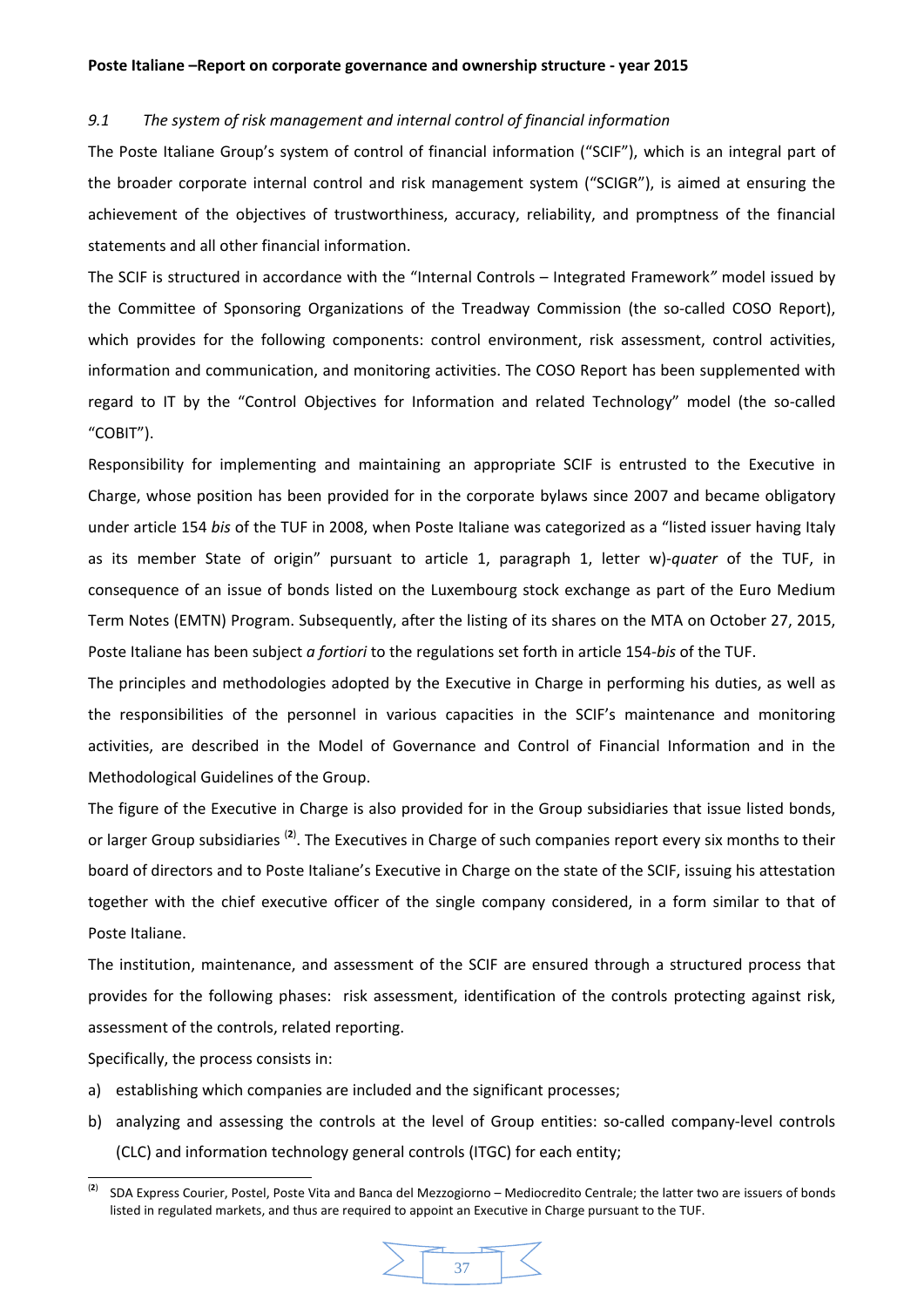- c) mapping/updating the processes, risk assessment, establishing the controls and identifying the key controls;
- d) independent monitoring entrusted to Poste Italiane's Internal Control function (Internal Audit in the BancoPosta function or Internal Audit functions of subsidiaries, where applicable) and line monitoring;
- e) assessing shortcomings, approving and monitoring corrective actions;
- f) updating and publishing the administrative and accounting procedures;
- g) declaration on the Financial Statements and Annual Report issued by the Chief Executive Officer and the Executive in Charge of preparing the corporate accounting documents.

Each of the foregoing phases is described concisely in the following paragraphs:

a) Poste Italiane's Executive in Charge identifies the significant companies within the system of internal control of financial information. The determination of the scope of application is carried out according to a top-down, risk-based approach aimed at ensuring appropriate protection of the areas most exposed to risk of significant errors or fraud regarding the financial statements.

Specifically, the companies considered significant from the quantitative point of view are those that aggregately contribute to the achievement of the percentage target with respect to certain values of the consolidated financial statements (Total Assets, Total Net Revenue, and Net Income before Taxes).

Within the scope of the companies included, the significant processes are specified by identifying the items on the company's balance sheet and income statement, starting from the significant accounts in the consolidated financial statements. Processes are termed significant when they contribute large amounts to items in the financial statements, i.e. exceeding the threshold determined for selecting the processes themselves or in consideration of qualitative aspects (for example, risky processes not connected with significant accounts).

b) The structure of the entity-level controls provides for company-level controls (CLC), defined as the structured set of the processes and controls that operate transversally within an organization, and allow the design and functionality of the overall internal control system to be guided, established, and monitored, albeit at a high level. The structure of Poste Italiane's CLC takes into account the updates of the reference framework (the COSO Report) and the best practices of listed companies.

An integral part of the internal control system is constituted by both the IT general controls, which regard the companies' infrastructure and cross-cutting processes, and the application controls regarding the various applications supporting the corporate business processes.

c) The processes supporting financial information that are included in the scope are mapped and continually updated. The structure of the process-level controls provides for specific controls or monitoring, understood as the set of activities, manual or automated, geared to prevent, identify, and correct errors or irregularities that occur in carrying out operations. The primary key controls (PKC) –

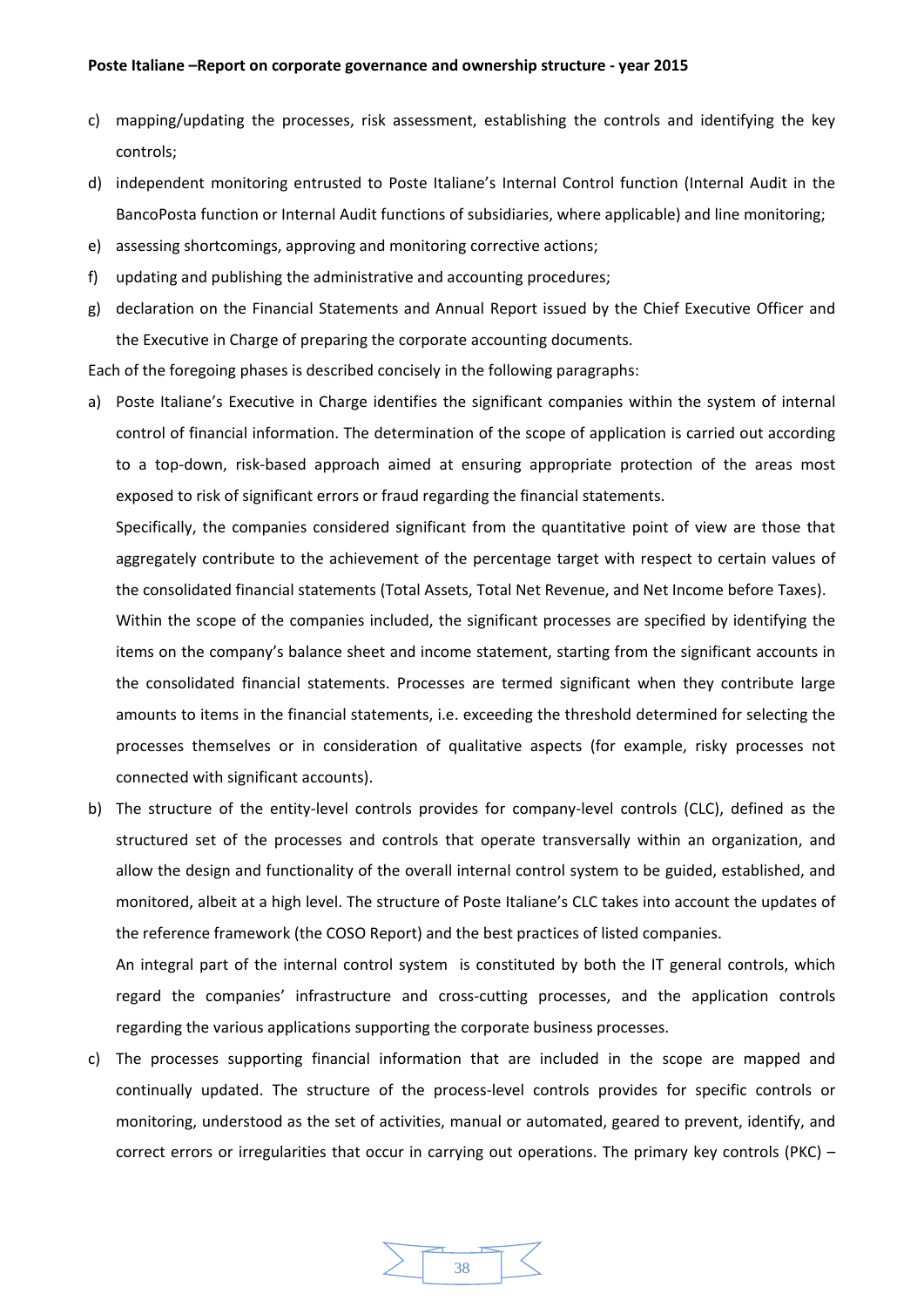those that have the greatest impact on correct representation in the Financial Statements – on the processes within the scope are selected through a risk assessment activity.

Among the structural elements that support the proper execution of operating activities and the related defenses, a major role is performed by the segregation of duties (SOD), whose purpose is to ensure the separation of incompatible corporate roles and resolve critical problems and conflicts within roles and usernames in the IT processes and systems that are significant with regard to financial information.

d) In performing his duties, the Executive in Charge avails himself of the independent monitoring carried out by Poste Italiane's Internal Control function (by "Internal Audit" in BancoPosta or Internal Audit functions of the subsidiaries, where applicable) and of the assistance of the other actors involved in the management of corporate risks through pre‐established periodical reporting. In particular, Internal Control and Internal Audit in BancoPosta check the actual application of the primary key controls in accordance with criteria established together with the Executive in Charge.

Furthermore, the system also provides for line monitoring through the issue of attestations at least every six months by the heads of Poste Italiane's corporate functions and the Chief Executive Officers and Executives in Charge (where they exist) of the fully consolidated companies.

- e) The results of the checks are reported to Poste Italiane's Executive in Charge by the Internal Control function in a summary report that also includes an assessment of the main shortcomings observed, followed by specific audit reports on the single processes subjected to monitoring. In the event shortcomings are revealed by the assessment, the latter reports also explain any corrective actions undertaken, or that will be undertaken, aimed at enabling the objectives of the trustworthiness, accuracy, reliability, and promptness of financial information to be achieved.
- f) Following the audit activities or significant changes, reported also by the process owners, the Executive in Charge updates the administrative and accounting procedures and publishes them on the corporate intranet after consulting the aforesaid process owners.
- g) The issue of the declaration of the Chief Executive Officer and the Executive in Charge of the corporate accounting documents presupposes the consolidation of the results and the overall assessment of the System. The declaration regards the stand‐alone financial statements, the annual consolidated financial statements, and the half-year financial statements with the related Reports of the Directors, and is supported by a flow of internal letters of attestation issued by the primary reporters of the companies and the chief executive officers of the subsidiaries. On the basis of the foregoing activities, the Executive in Charge, together with the Chief Executive Officer, prepares the declaration on the effectiveness and functioning of the administrative and accounting procedures, as well as on the truthfulness and fairness of the financial information that will be released.

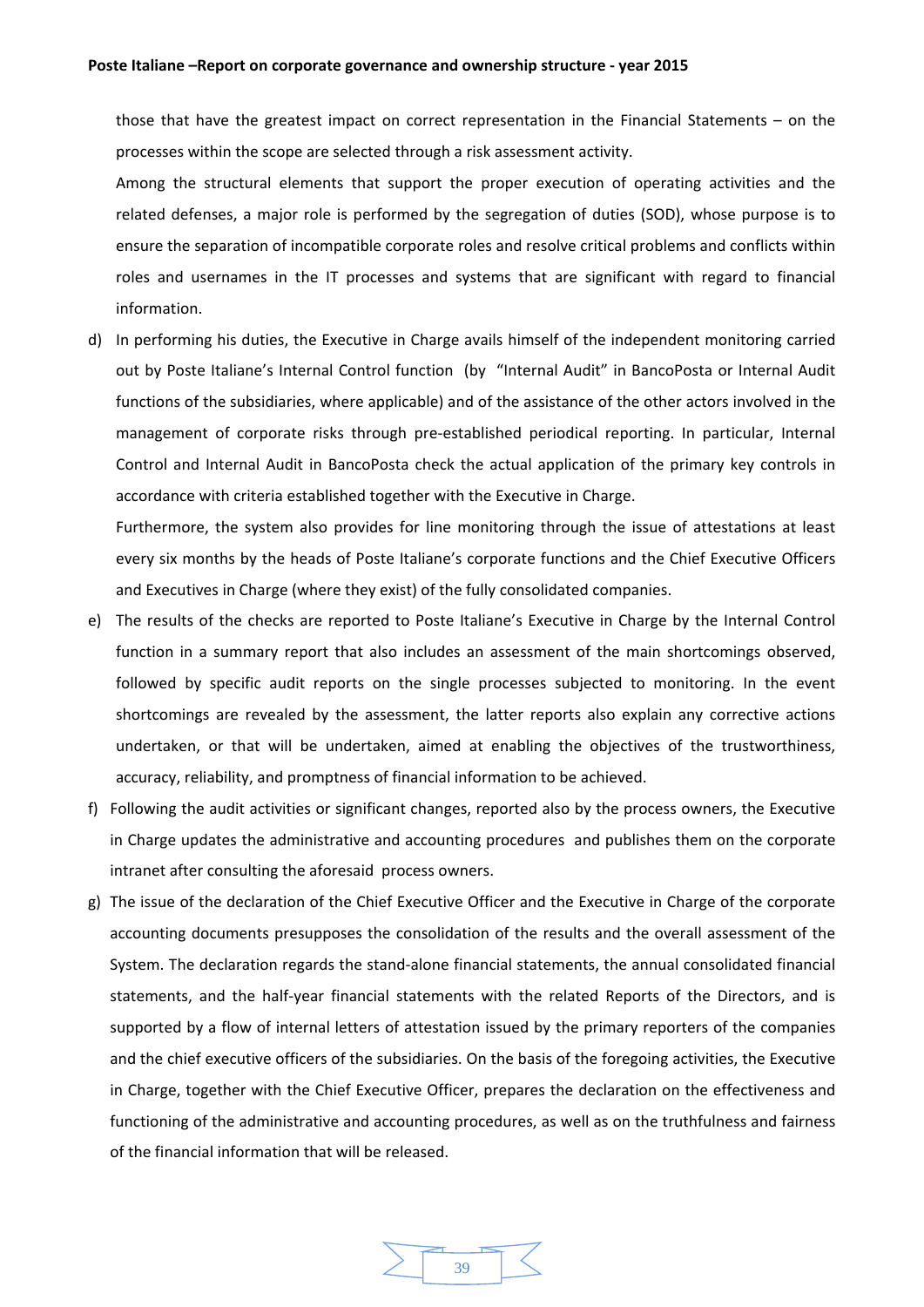#### **10. External Controls**

#### *10.1 Audit Firm*

The external audit of Poste Italiane's financial statements and the Group's consolidated financial statements is entrusted to PricewaterhouseCoopers S.p.A.

The assignment was awarded to this firm by the ordinary shareholders' meeting held on April 14, 2011, upon proposal by the board of statutory auditors, for the fiscal years from 2011 to 2019 and for an annual consideration of about Euro 1.1 million.

In 2009 a special procedure was formalized to govern the entrusting of assignments to the auditing firms that do business with the Group. In accordance with this procedure, each Group company may entrust additional assignments – thus other than the main auditing assignment, and for which no cases of incompatibility are provided for by the law – to the Group's main external auditor or entities belonging to the auditor's network with the authorization, after consulting the respective board of statutory auditors, of:

- (i) for auditing services that are optional or related to the statutory audit, the chief executive officer or the board of directors of the company that makes the appointment, according to whether or not the threshold of 25% of the annual considerations for the statutory audit is exceeded;
- (ii) for services other than the statutory audit, of the board of directors of the company that makes the appointment.

#### *10.2 Oversight of the Italian Court of Auditors*

The financial management of Poste Italiane is overseen by the Italian Court of Auditors, which avails itself for this purpose of a delegated magistrate. During 2015, this role was performed in January and the first part of February by Adolfo Teobaldo De Girolamo and from the second part of February on by Francesco Petronio.

The magistrate appointed by the Court of Auditors attends the meetings of the board of directors and the board of statutory auditors. In this regard, in 1998 the board of directors resolved to pay the magistrate appointed by the Court of Auditors an allowance, currently amounting to Euro 150 per meeting, for every meeting of a corporate body attended.

The Court of Auditors presents an annual report on the results of such oversight to the office of the President of the Senate and to the President of the Chamber of Deputies.

#### **11. Relations with institutional investors and shareholders in general**

When its shares were listed on the MTA, the Company considered it to be in its own specific interest, as well as its duty with respect to the market, to establish an ongoing dialogue – based on the mutual understanding of their respective roles – with individual shareholders in general, as well as with

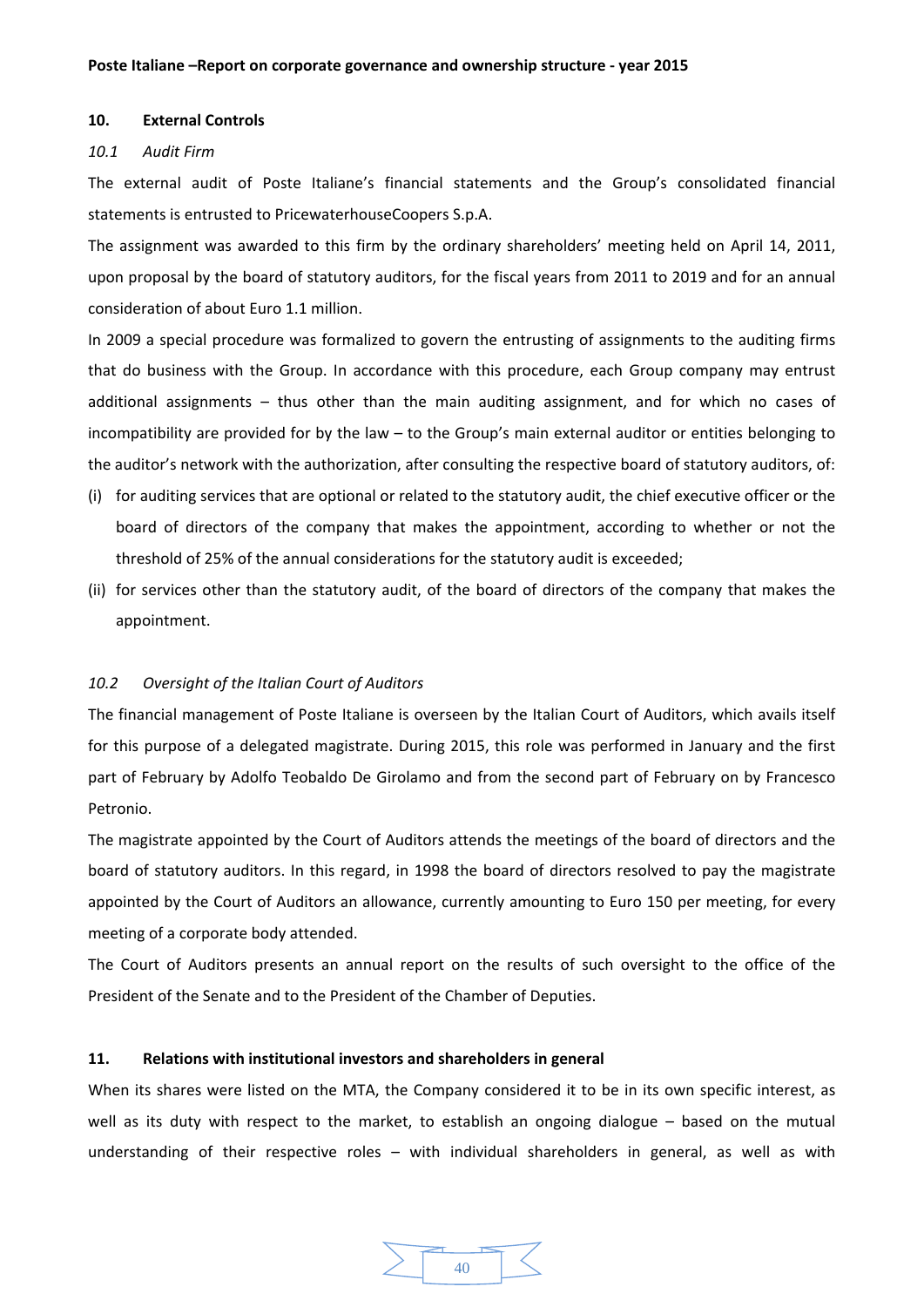institutional investors. In any case, this dialogue was to take place in accordance with the rules and procedures that govern the dissemination of inside information.

Considering, among other things, the size of the Group, the Company deemed that such dialogue could be facilitated by the institution of dedicated corporate units.

Therefore, the Company constituted within itself: (i) the "Investor Relations" function, currently a part of the "Administration, Finance, and Control" function", whose task is to communicate with institutional investors and (ii) a unit within the "Corporate Affairs" function of the "Legal and Corporate Affairs" function in charge of communicating with retail shareholders in general.

In addition, the Company considered that the dialogue with investors could be further enhanced through an appropriate display of the contents of its website (www.poste.it), whose Investor section provides financial information (financial statements, half-year and quarterly reports, presentations to the financial community, analysts' estimates, and trends in the trading of the financial instruments issued by the Company), while other sections (Company, Governance, and Media) contain additional data and documents of interest to shareholders in general (press releases, the members of Poste Italiane's board of directors and board of statutory auditors, the corporate bylaws and regulations of shareholders' meetings, documents regarding corporate governance, the code of ethics, and the organizational and management model pursuant to Legislative Decree n. 231/2001, as well as a chart displaying the organization of the Group.

## **12. Shareholders' meetings**

The recommendation contained in the Corporate Governance Code to consider shareholders' meetings as important opportunities for discussion between shareholders and the board of directors – even though there are a number of ways in which listed companies communicate with their shareholders, institutional investors, and the market – was carefully considered and fully accepted by the Company, which deemed it advisable to adopt specific measures geared to appropriately enhancing such meetings. Particular mention should be made of a provision of the corporate bylaws aimed at facilitating the collection of proxies from shareholders who are employees of the Company and its subsidiaries, and thus to foster their involvement in the decision‐making processes at shareholders' meetings. (This provision is described in greater detail in the first section of the present document under "4. Ownership structure  $-$  4.4. Employee shareholding: Procedures for exercising voting rights").

The regulations concerning the functioning of shareholders' meetings of listed companies contained in the Italian Civil Code, the Consolidated Law on Finance, and in the implementation rules issued by the CONSOB have undergone significant changes in recent years, which are essentially aimed at facilitating the exercise of several rights of shareholders of listed companies.

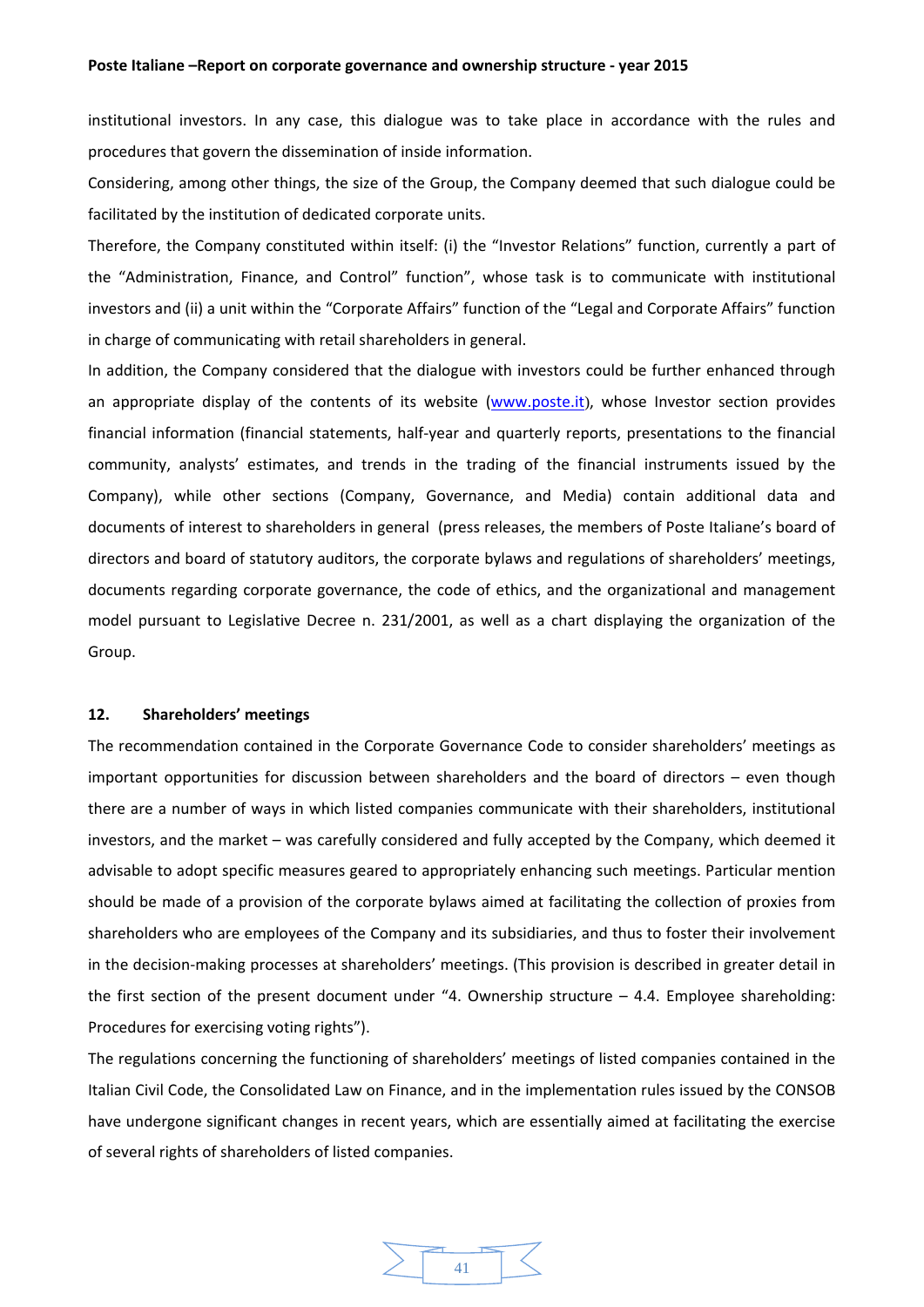It should be noted that shareholders' meetings have the power, in either ordinary or extraordinary sessions, to resolve, among other things, on: (i) the appointment and removal of members of the board of directors and the board of statutory auditors, as well as the determination of their remuneration and responsibilities, (ii) the approval of the financial statements and the allocation of net income, (iii) the purchase and sale of own shares, (iv) stock‐based incentive plans, (v) amendments to the bylaws (other than those constituting a mere adjustment in accordance with provisions of the law), and (vi) the issue of convertible bonds.

In accordance with the provisions of Poste Italiane's bylaws, ordinary and extraordinary shareholders' meetings are held, as a rule, on a single call (it being understood that the board of directors may establish, if it deems advisable and so stating expressly in the notice of the meeting, that the shareholders' meeting is to be held after more than one call), require the quorum and resolve with the majorities provided for by the law, and are held in the municipality where the Company's registered office is located (unless otherwise decided by the board of directors, and provided the venue is in Italy).

Ordinary shareholders' meetings must be called at least once a year, within 180 days after the end of the accounting period, to approve the financial statements.

The Consolidated Law on Finance provides that the entitlement to attend and vote at a shareholders' meeting must be certified by a notice sent to the issuer by the intermediary on behalf of the person entitled to vote and issued on the basis of the accounting records at the end of the seventh trading day prior to the date set for the shareholders' meeting (the so-called record date).

Those entitled to vote may:

- ask questions regarding the items on the agenda, even before the shareholders' meeting, by the deadline stated in the notice of the meeting. Such questions will be answered no later than during the meeting itself;
- notify electronically the Company of their proxies by sending them to the special section of the Company's website specified in the notice of the meeting;
- grant proxies, even to a proxy‐holder in conflict of interests, provided that the latter has informed the shareholder in writing of the circumstances giving rise to the conflict of interests and specific voting instructions have been given for each resolution with regard to which the proxy-holder is to vote on behalf of the shareholder;
- grant to a representative designated by the Company a proxy with voting instructions on all or some of the items on the agenda, which must be sent to the person concerned by the end of the second trading day prior to the date set for the shareholders' meeting . This proxy – which does not entail any expense for the shareholder and is granted by filling out a form prepared by the CONSOB – is valid only for proposals for which voting instructions have been given.

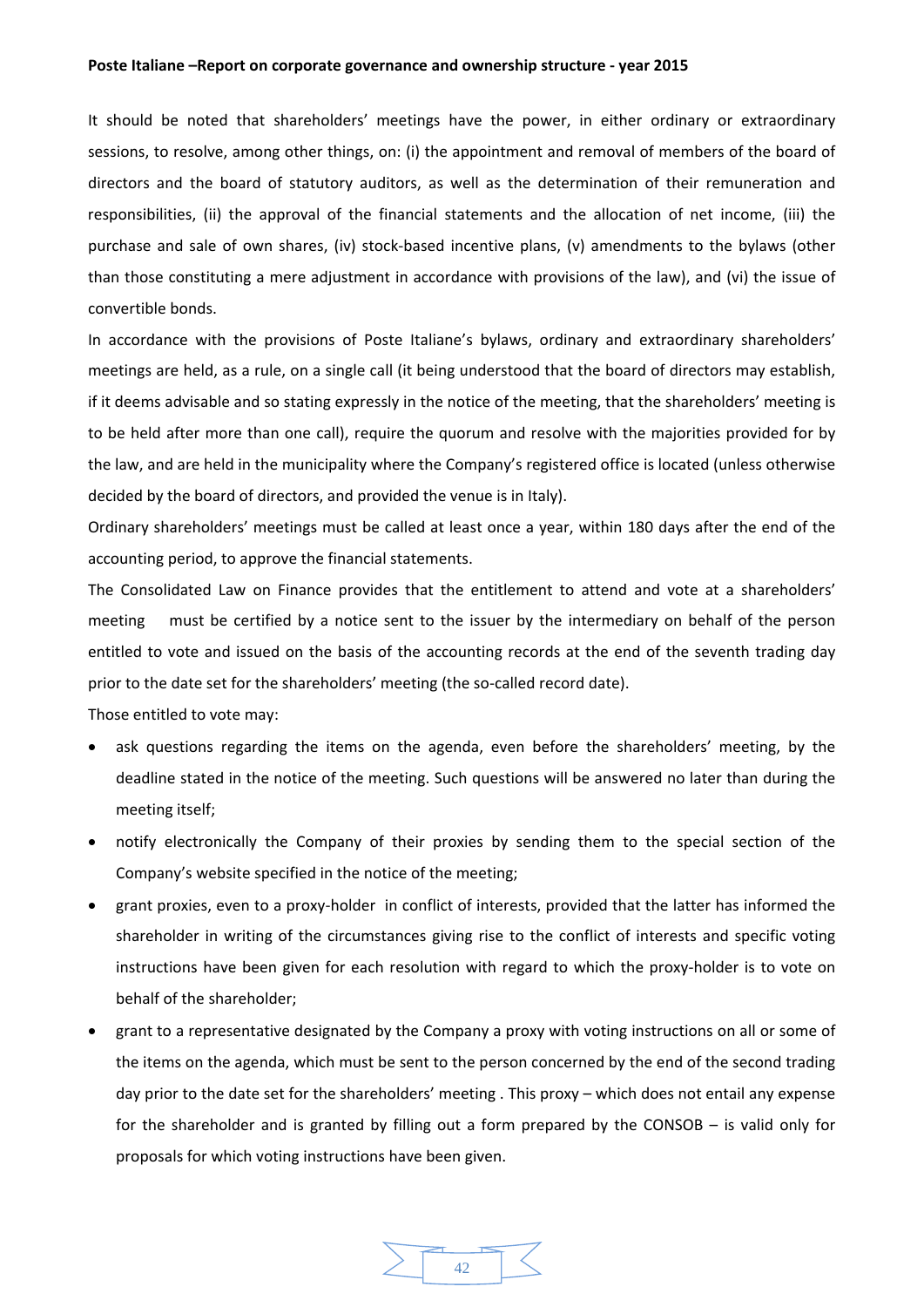In accordance with the provisions of the Consolidated Law on Finance and the related implementing regulations issued by the CONSOB, Poste Italiane's bylaws empower the board of directors – with regard to single shareholders' meetings – to provide for the possibility of participating electronically, specifying the related procedures in the notice of the meeting.

In addition to the law and the bylaws, shareholders' meetings are governed by special rules approved by the ordinary shareholders' meeting held on July 31, 2015, which are aligned with the most advanced models established by several industry associations (such as Assonime and ABI) for listed companies*.* 

Shareholders' meetings are presided over by the chairman of the board of directors or, in the event he or she is absent or impeded, by the deputy chairman, if there is one, or, if both are absent, by another person designated by the board of directors, failing which the meeting elects its own chairman. The chairman of a shareholders' meeting is assisted by a secretary designated by the chairman, unless the drafting of the minutes is entrusted to a notary public. The chairman may also appoint one or more scrutineers.

Among other things, the chairman of a shareholders' meeting checks that there is a quorum, ascertains the identity and entitlement to vote of those present, runs the meeting, and verifies the voting results.

With regard to the right of each shareholder to speak on the items on the agenda, the rules of shareholders' meeting provide that the chairman – taking into account the subject and importance of the single items to be discussed, as well as the number of those requesting to take the floor and of any questions asked by shareholders before the shareholders' meeting and that the Company has not already answered – predetermines the time limits for speaking from the floor and the replies (normally no more than ten minutes for the former and five minutes for the latter), so as to ensure that the meeting is able to conclude its proceedings in a single session. All those entitled to vote may request to speak on each of the items on the agenda only once, making observations, requesting information, and making proposals. Requests to speak may be presented from the time the quorum is determined and – unless the chairman sets a different deadline – until the chairman calls an end to the discussion of a given item. The chairman – and, at his request, those who assist him – reply to those who take the floor after all of them have spoken or after each one has spoken. Those who have spoken are entitled to a brief rejoinder.

The resolutions of the shareholders' meeting are recorded in minutes signed by the chairman and by the secretary or notary. The minutes of extraordinary shareholders' meetings must be drawn up by a notary public.

#### **13. Other corporate governance procedures**

## *13.1 Transactions with related parties*

In July 2015, after consulting the independent directors and the board of statutory auditors, the board of directors approved the "Guidelines for managing transactions with related parties and affiliated entities"

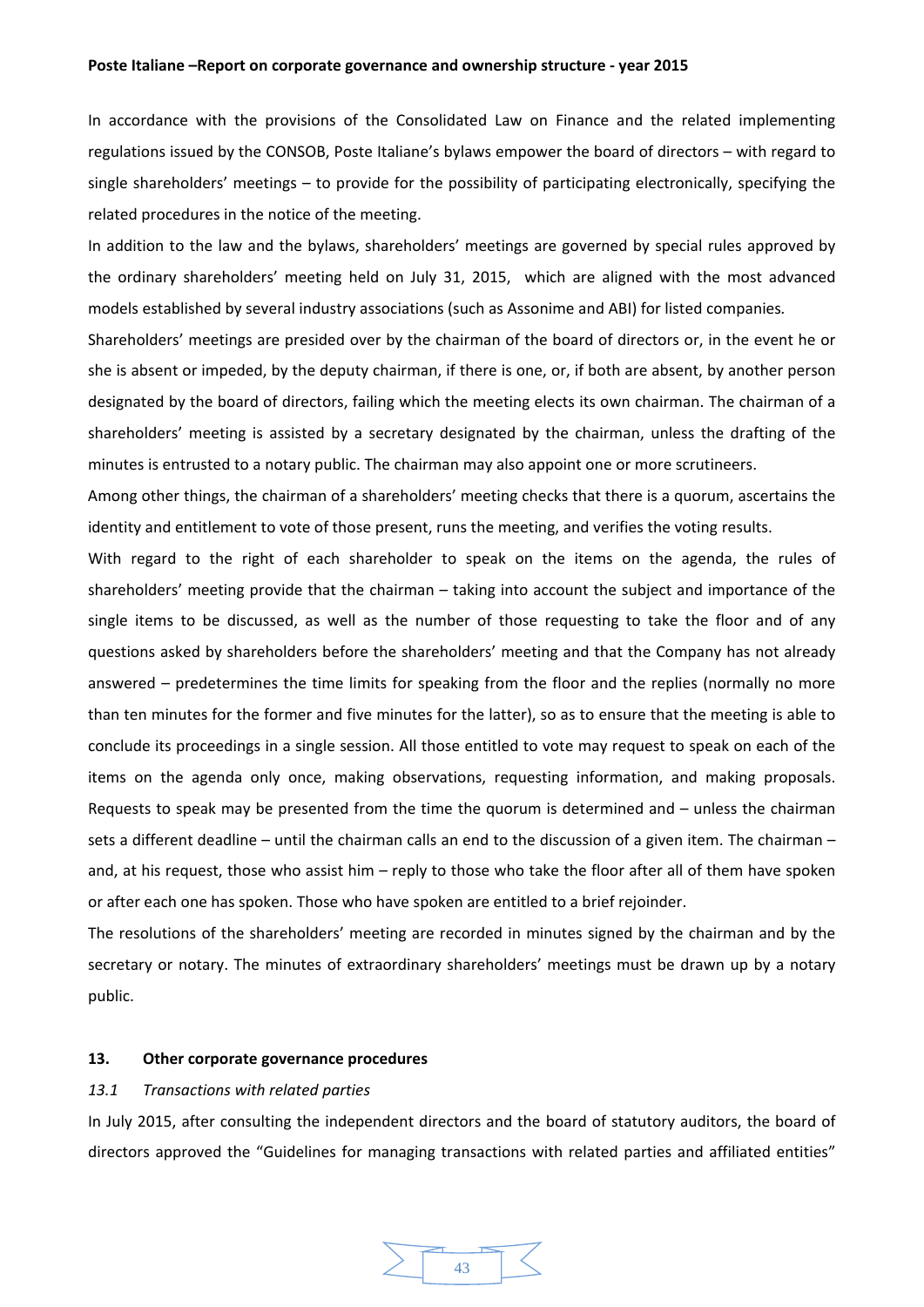(hereinafter, for the sake of brevity, also "OPC Guidelines"), which were subsequently amended by the board in October 2015 in accordance with:

- the principles established by the CONSOB in the Regulation adopted with resolution n. 17221 of March 12, 2010, as subsequently amended and supplemented ( the "OPC Regulation") and in its Directive n. DEM/10078683 of September 24, 2010;
- the rules referred to in the Bank of Italy's Circular n. 263/2006, "New regulations for the prudential supervision of banks", Title V, Chapter 5, "Risk activities and conflicts of interest with regard to related parties" and the Bank of Italy's Circular n. 285/2013 ("Supervisory regulations for banks"), applicable to Poste Italiane with regard to the transactions carried out by BancoPosta with entities affiliated with Poste Italiane.

The OPC Guidelines aim to: (i) establish the governance and the process for the management of transactions with related parties and affiliated entities carried out directly by Poste Italiane, including in the conduct of BancoPosta activities, or through Group companies, as well as (ii) ensure transparency and both substantive and procedural fairness in carrying out transactions in which a potential conflict of interests exists, and are available on the Company's website (www.poste.it).

In accordance with the aforesaid OPC Guidelines, transactions with related parties and affiliated entities are divided into three categories:

- transactions of "major significance", which are those exceeding a specific quantitative threshold (established as 5%) applied (i) to three significance indexes, based on the data reported in the Group's consolidated financial statements, which take into account the equivalent‐value of the transaction, the assets of the target entity of the transaction, and the liabilities of the entity acquired in the event of transactions that are within the scope of application of the OPC Regulation, and (ii) to two significance indices, based on the data of BancoPosta's regulatory capital, which take into account the equivalent‐ value of the transaction and the assets of the entity that is the target of the transaction, in the event of transactions that are within the scope of application of the Regulations for the Supervision of Banks. If such transactions are not attributed by the law or the bylaws to the powers of shareholders' meetings, they must necessarily be examined and approved by the board of directors.
- transactions of "lesser significance, defined negatively as transactions other than those of "major significance" and those of "a small amount". If such transactions are not attributed by law or the bylaws to the powers of shareholders' meetings, they are examined and approved according to the current corporate structure of powers;
- transactions involving a "small amount", i.e., involving an equivalent‐value less than specific thresholds, differentiated according to the specific kind of related parties with which such transactions are carried out. Transactions involving a "small amount" are excluded from the scope of application of the procedure.

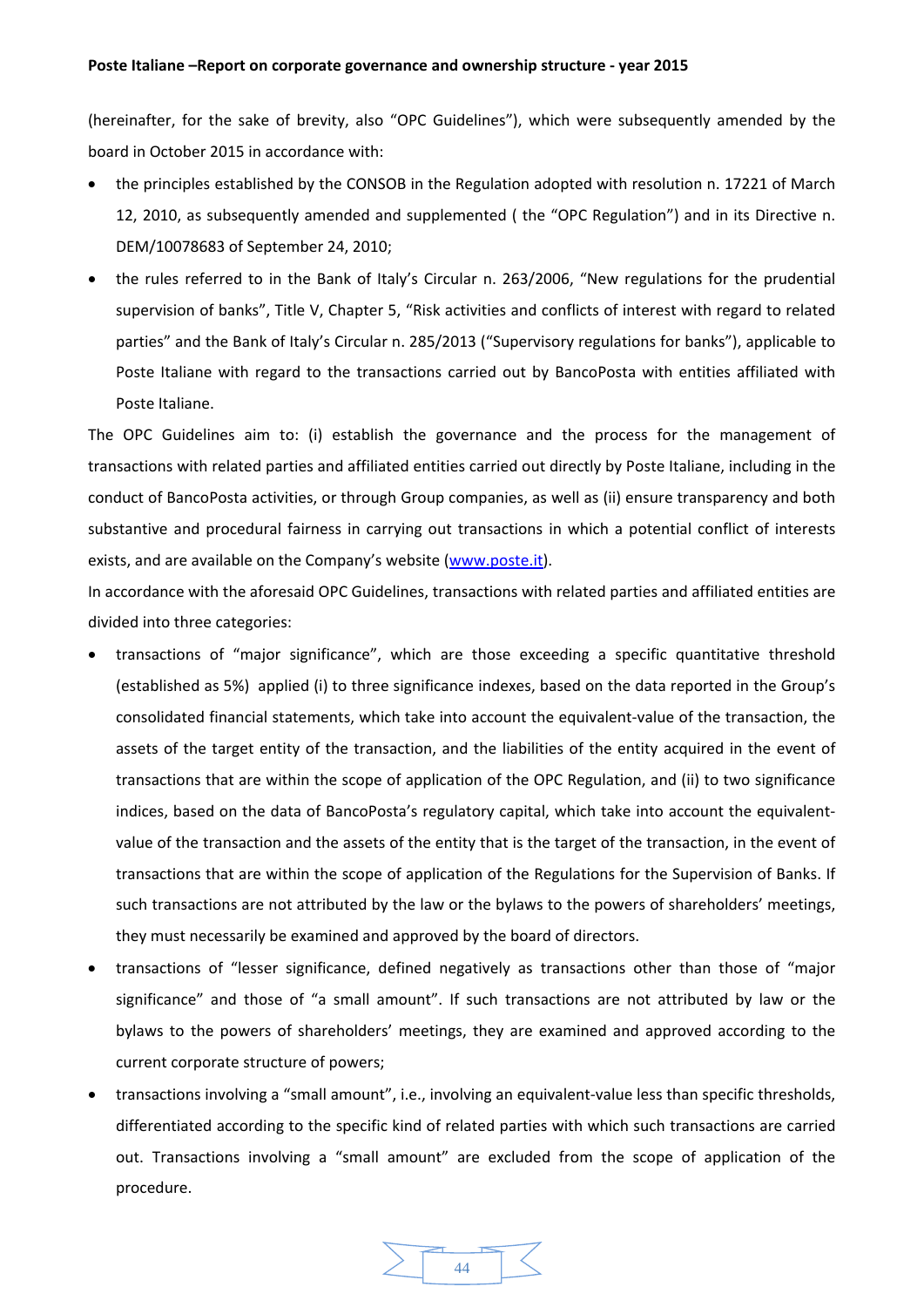In order to allow the control and risk committee – whose composition, in the event it called on to express an opinion on a transaction of major significance, will have to be adjusted each time to ensure the presence of three independent, unrelated directors, with the provision that if a sufficient number of directors possessing the necessary requisites are not present, the tasks are performed alone by the sole independent director, or jointly in the event there are two of them – to express a justified prior opinion on Poste Italiane's interest in carrying out transactions with related parties and affiliated entities, as well as on the advantageousness and substantive fairness of the related conditions, the OPC Guidelines require specific reporting. In particular:

- for transactions of "lesser significance", it is provided that appropriate information on the different parties involved in the transaction be furnished to the control and risk committee suitably in advance of the date scheduled for the committee to issue its opinion;
- for transactions of "greater significance", it is provided for the control and risk committee to also be involved in the phase of the negotiations and in that of the investigation, receiving prompt and complete reports, and to have the power to request information from and make observations to the chief executive officer and the persons in charge of conducting the negotiations and the investigation.

As far as the effectiveness of the opinion expressed by the control and risk committee is concerned, the procedure provides that:

- in the event of transactions of "lesser significance", the control and risk committee expresses to the body empowered to resolve regarding the transaction an advance, justified opinion on the Company's interest in carrying out the aforesaid transaction, as well as on the advantageousness and the fairness substantive fairness of the related conditions. In the event of a resolution to carry out transactions with a negative opinion or one conditional on observations expressed by the control and risk committee, the resolution provides an analytical explanation of the reasons for which the decision was made anyway and a precise reply to the observations made by the aforesaid committee;
- in the event of "major" transactions that fall within the scope of application referred to in the OPC Regulation, in which the control and risk committee has expressed a negative opinion, the Company's board of directors, availing itself of a special provision of the bylaws, may submit the transactions concerned to the authorization of an ordinary shareholders' meeting, which – in accordance with the majorities prescribed by the law and the bylaws, as well as with the regulations in force regarding conflicts of interest – resolves with the vote in favor of at least half of the unrelated shareholders voting (a so-called "whitewash"). In any case, the carrying out of "major" transactions is prevented only when the unrelated shareholders attending the meeting represent at least 10% of the share capital with voting right;
- in the event of "major" transactions that fall within the scope of authority referred to in the Regulations for the Supervision of Banks, in addition to what is stated in the preceding bullet point:

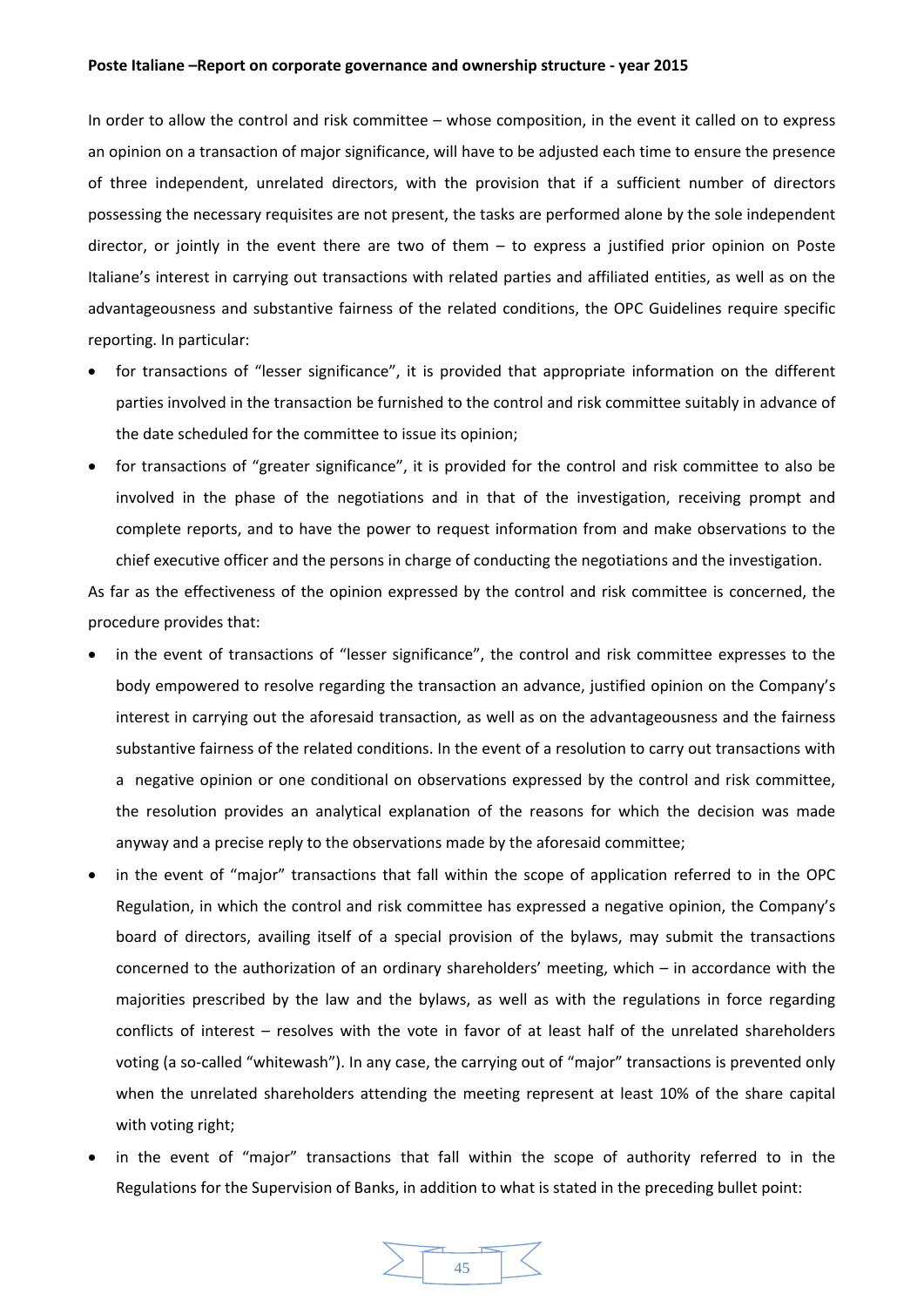- (i) in the event of a negative opinion or one that is conditional on observations by the control and risk committee, an advance opinion is also required from the board of statutory auditors, which is to be provided with information on the transaction that is appropriate in both content and promptness. Like the committee, the board of statutory auditors expresses an advance, justified opinion on BancoPosta's interest in carrying out the transaction, as well as on the advantageousness and the substantive fairness of the related conditions to the body empowered by the law or the bylaws to resolve;
- (ii) in the event of a negative opinion or one conditional on observations by the board of statutory auditors, the resolution provides an analytical justification of the reasons for which it is made anyway and a precise reply to the observations made by the statutory auditors;
- (iii) the transactions carried out on which the committee or the board of statutory auditors has expressed a negative opinion or made observations are reported, at least once a year, to a shareholders' meeting.

The OPC Guidelines are not applicable to certain kinds of transactions with related parties specified by the CONSOB, among which the most important regard ordinary transactions carried out on conditions equivalent to market or standard ones and transactions with or between companies controlled, even jointly, by Poste Italiane, as well as transactions with companies subject to considerable influence by Poste Italiane, provided that in the companies controlled or subject to considerable influence which are the counterparties of the transaction, there are no significant interests (as identified during the procedure) of other parties related with Poste Italiane.

Finally, a simplified procedure is provided for in cases where approval is urgent and the carrying out of transactions with related parties is not the province of shareholders' meetings.

## *13.2 Processing of corporate information*

In July 2015, the board of directors approved a special procedure for the internal management and communication to the public of inside information, which establishes the principles and rules regarding both the internal management and the external communication of documents and information regarding Poste Italiane and its subsidiaries, with particular regard precisely to inside information. The directors and statutory auditors are required to comply with the provisions contained in this procedure and, in any case, to keep confidential the documents and information acquired in the course of performing their duties.

The procedure is geared to preserving the secrecy of confidential information, ensuring at the same time that the information furnished to the market regarding corporate data is correct, sufficient, prompt, and not selective.

In general, the procedure assigns the management of the confidential information within his province to the chief executive officer, as well as providing that the dissemination of information regarding the single

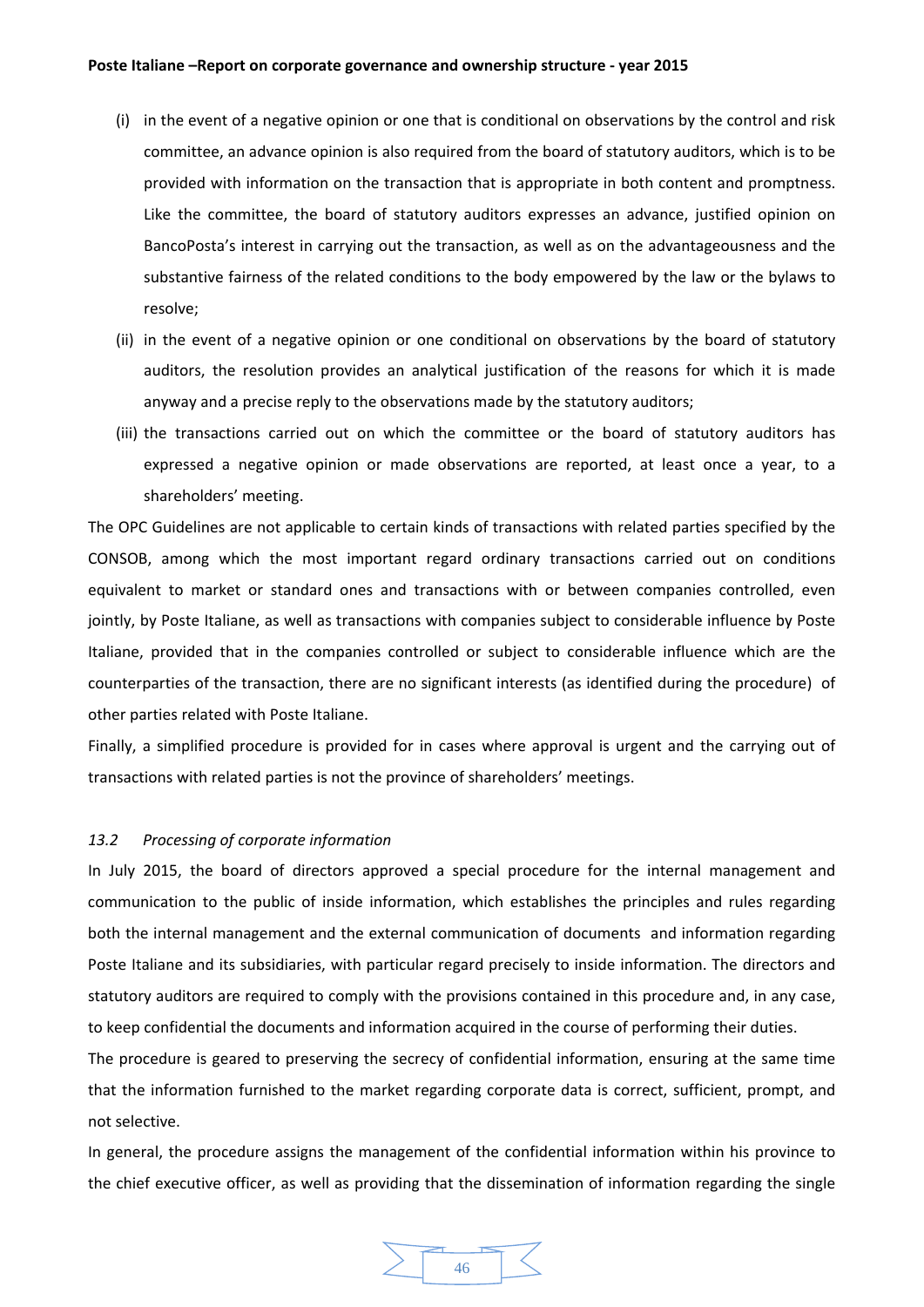subsidiaries must in any case take place in agreement with the chief executive officer of Poste Italiane. The latter is assisted in this task by several of the first-line organizational reporters of the functions in which the inside information subject to the obligation of disclosure originated, as well as the assistance of the heads of the "Administration, Finance, and Control" and "Legal and Corporate Affairs" functions and, in the event the information regards a Group company, of the chief executive officers of the Group company concerned. Furthermore, the procedure includes specific rules that must be observed when communicating externally about corporate documents and information, dwelling in particular on the dissemination of inside information, and carefully prescribes the ways in which corporate representatives enter into contact with the press and other mass media (or with financial analysts and institutional investors).

This procedure is available to the public on the Company's website (www.poste.it).

In August 2015, the Company also:

- instituted and has regularly updated a Group register, which contains the names of the persons, natural and legal, that have access to inside information because of their job or professional activity or the tasks performed on behalf of the Company or Group companies. The purpose of this register is to make the persons recorded therein more aware of the value of the inside information at their disposal, facilitating at the same time the CONSOB's supervisory activity on compliance with the regulations provided for protecting the integrity of the market.
- applied the regulations regarding inside dealing, i.e. concerning transparency on transactions involving the Company's shares and financial instruments connected with them carried out by the largest shareholders, corporate representatives, or persons closely connected with them. Specifically, from the date of the listing of the Company's shares (i.e., October 27, 2015), the regulations regarding internal dealing have been applied to the purchase, sale, subscription, and exchange of Poste Italiane's shares by "significant persons": shareholders owning at least 10% of the Company's share capital and Poste Italiane's directors and regular statutory auditors, as well as 22 other executive positions at Poste Italiane, identified in accordance with the regulations concerned, who have regular access to inside information and are authorized to make management decisions that could affect the evolution and future prospects of Poste Italiane and the Group. In enacting the measures implementing the regulations concerned, the board of directors considered it advisable to provide for the obligation for "significant persons" other than shareholders possessing at least 10% of the Company's share capital to abstain from carrying out transactions subject to the regulations regarding internal dealing during four blocking periods preceding the approval by the board itself of the proposed annual financial statements, the half-year report, and the intermediate financial reports regarding the first and third quarters, and specifically:
	- in the month preceding the date scheduled for the approval of the Company's proposed annual financial statements;

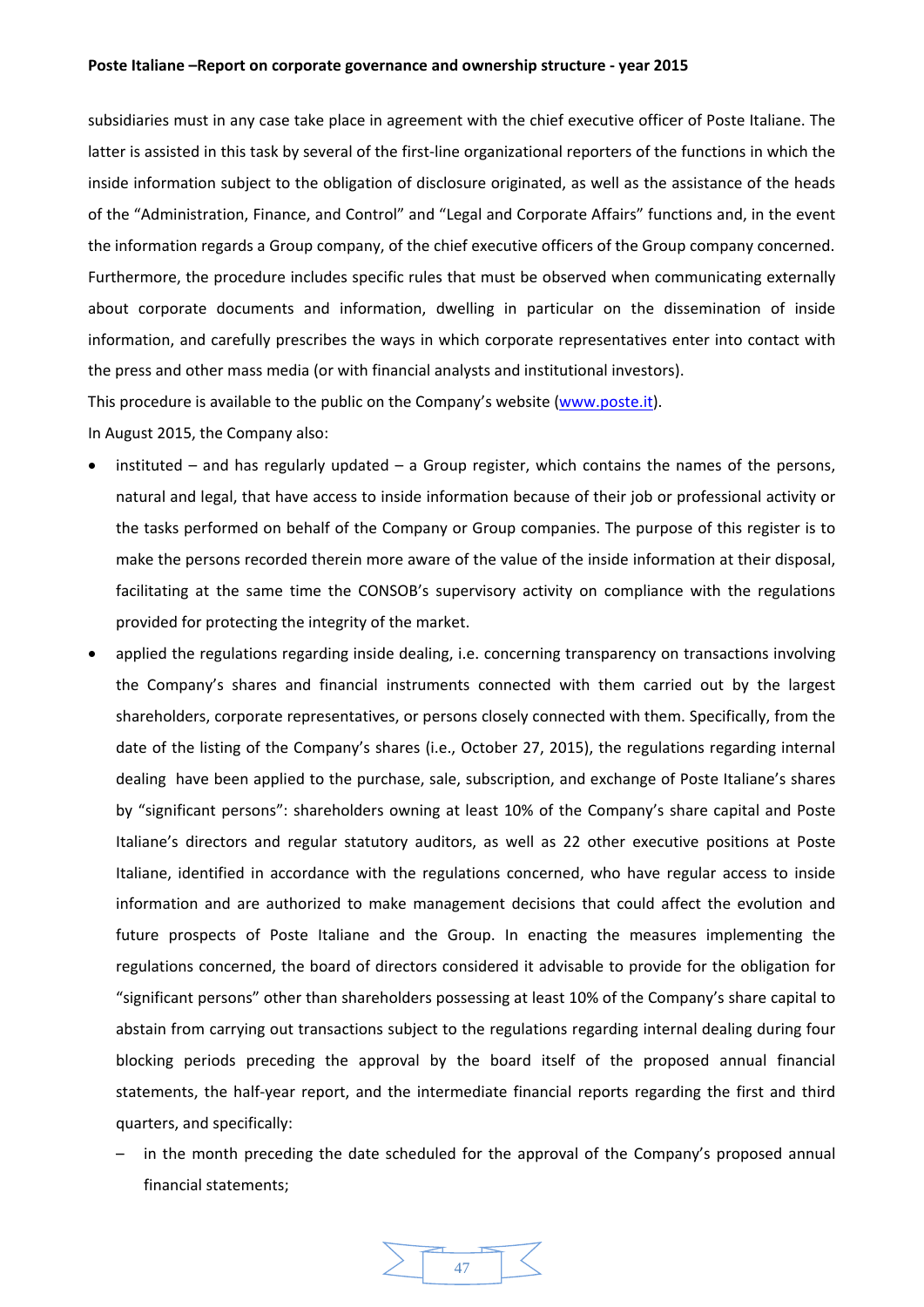- in the month preceding the date scheduled for the approval of the proposed half-year report;
- in the fifteen days preceding the date scheduled for the approval of the intermediate financial report as of March 31;
- in the fifteen days preceding the date scheduled for the approval of the intermediate financial report as of September 30.

This initiative was motivated by the wish to raise the Company's governance standards with respect to the applicable regulations by adopting a measure geared to preventing "significant persons" from carrying out transactions that the market could perceive as suspect, because they have occurred during periods that are particularly sensitive for corporate information.

# *13.3 Code of Ethics and Code of Conduct with Suppliers and Partners*

Awareness of the social and environmental repercussions of the Group's activities, as well as consideration of the importance of both a cooperative approach with stakeholders and the Group's good reputation, in both internal and external relations, inspired the drawing up of the Group's code of ethics, which was approved by the Company's board of directors in November 2003 and was last updated in September 2009. In its code of ethics the Group meant to establish the guidelines that the persons working at Poste Italiane must follow in their internal relations, as well as in their relations with all stakeholders: customers, suppliers, partners, other companies, associations, public entities and institutions, agencies, and other bodies.

Thus the code of ethics is addressed not only to the directors and all the employees of Poste Italiane and the Group, but also to those who work, permanently or temporarily, on behalf of Group companies.

The principles and rules of conduct established by the code of ethics – such as honesty, moral integrity, transparency, reliability, and sense of responsibility – contribute to maintaining the credibility of Poste Italiane in its civil and economic context, translating recognition of the values that characterize the Company's way of doing business into a competitive advantage.

Furthermore, in developing a responsible management system that is increasingly structured and disseminated within its organization, Poste Italiane considers, in effect, that transparent and ethical business relations can contribute to increasing the effectiveness of corporate processes, making the Company more competitive.

In this perspective, which is naturally connected with the Group's code of ethics, in September 2009 the board of directors approved the "Code of Conduct with Suppliers and Partners", which is meant to govern relations with companies participating in the procedures for awarding contracts and their subcontractors, suppliers (including consultants and professionals), and partners of the Group.

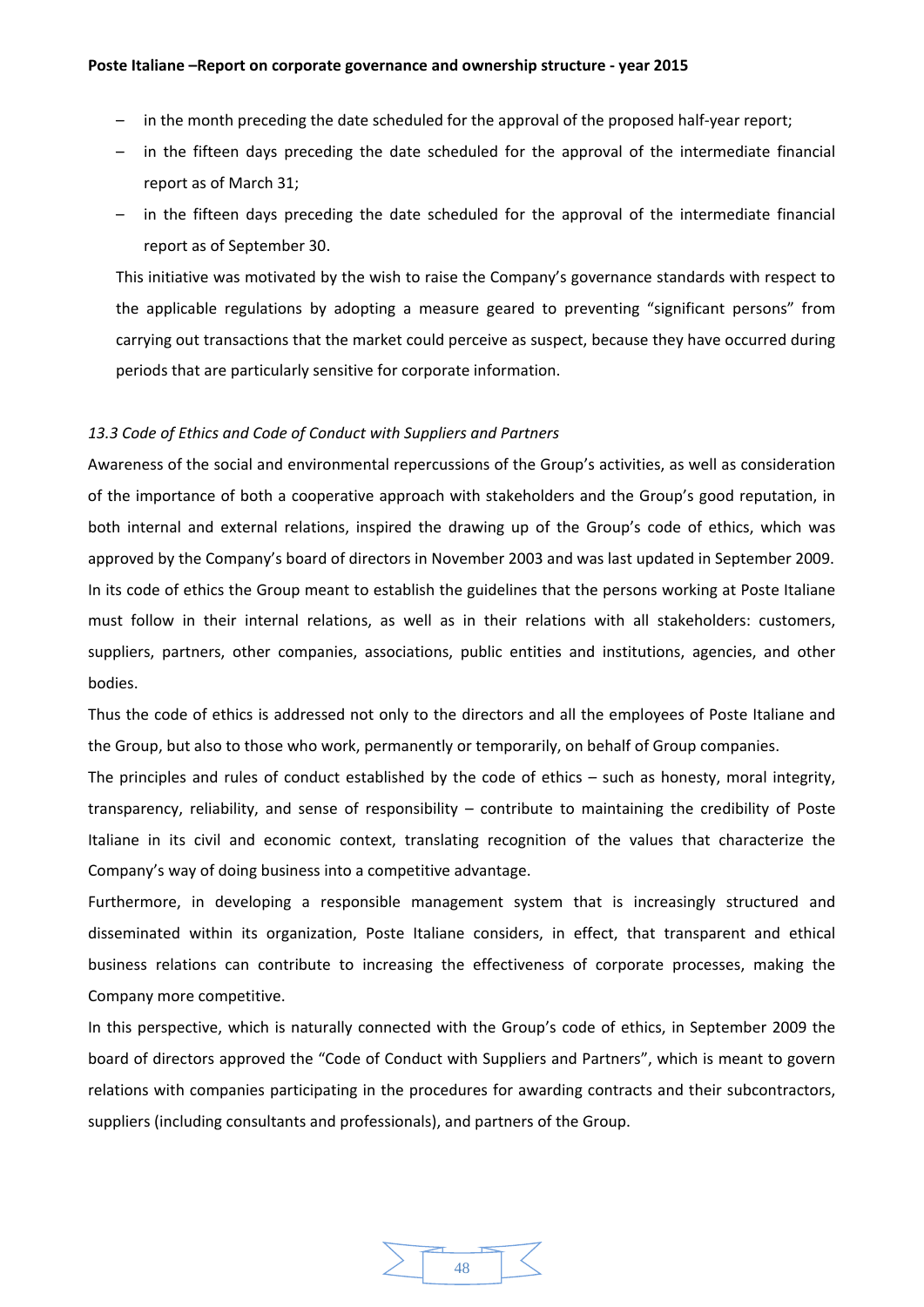The principles contained in the Code confirm the Poste Italiane Group's concern for highlighting ethics in business. They are also geared to foster the gradual dissemination of ethical principles and social responsibility among the parties connected with the Group's supply chain.

# *13.4 Organizational and management model*

In March 2003, the Company adopted a model of organization, management, and control pursuant to Legislative Decree n. 231/2001 (the "Organizational Model").

Since the beginning, the goals of the Company's Organizational Model have been to:

- forbid behavior involving the kinds of crimes specified in Legislative Decree n. 231/2001;
- disseminate awareness that violation of Legislative Decree n. 231/2001, the prescriptions contained in the Organizational Model, and/or the principles of the Group's code of ethics may lead to punitive measures (monetary and/or disqualifying), including ones against the Company;
- disseminate a corporate culture marked by legality and the awareness of the Company's express disapproval of any behavior contrary to the law, regulations, internal rules, and, in particular, the provisions contained in the Organizational Model and the Group's Code of Ethics;
- highlight the existence of an effective organizational structure consistent with the operating model adopted, with particular regard to the clear attribution of powers, the formation of decisions, their transparency, and their justification, and controls prior and subsequent to actions and activities, as well as the fairness and truthfulness of both internal and external information;
- enable the Company thanks to a system of controls and constant monitoring of the proper implementation of the system – to prevent and/or promptly counter the commitment of significant offences pursuant to Legislative Decree 231/2001.

The essential points of the Company's Organizational Model can be summarized as follows:

- identification of the corporate activities within which crimes for which organizations are liable pursuant to Legislative Decree n. 231/2001 could be committed ("sensitive activities");
- preparation and updating of rules regarding the processes deemed potentially at risk of crime commitment geared to expressly regulate the formation and implementation of the Company's decisions;
- adoption of the ethical principles and rules of conduct aimed at preventing behavior that could constitute any of the crimes provided for;
- appointment of a Supervisory Body with specific tasks regarding the effective implementation and actual application of the Model;
- implementation of a system of punishment capable of ensuring the effectiveness of the Model;
- carrying out activities to disseminate the contents of the Model through information, awareness creation, and training.

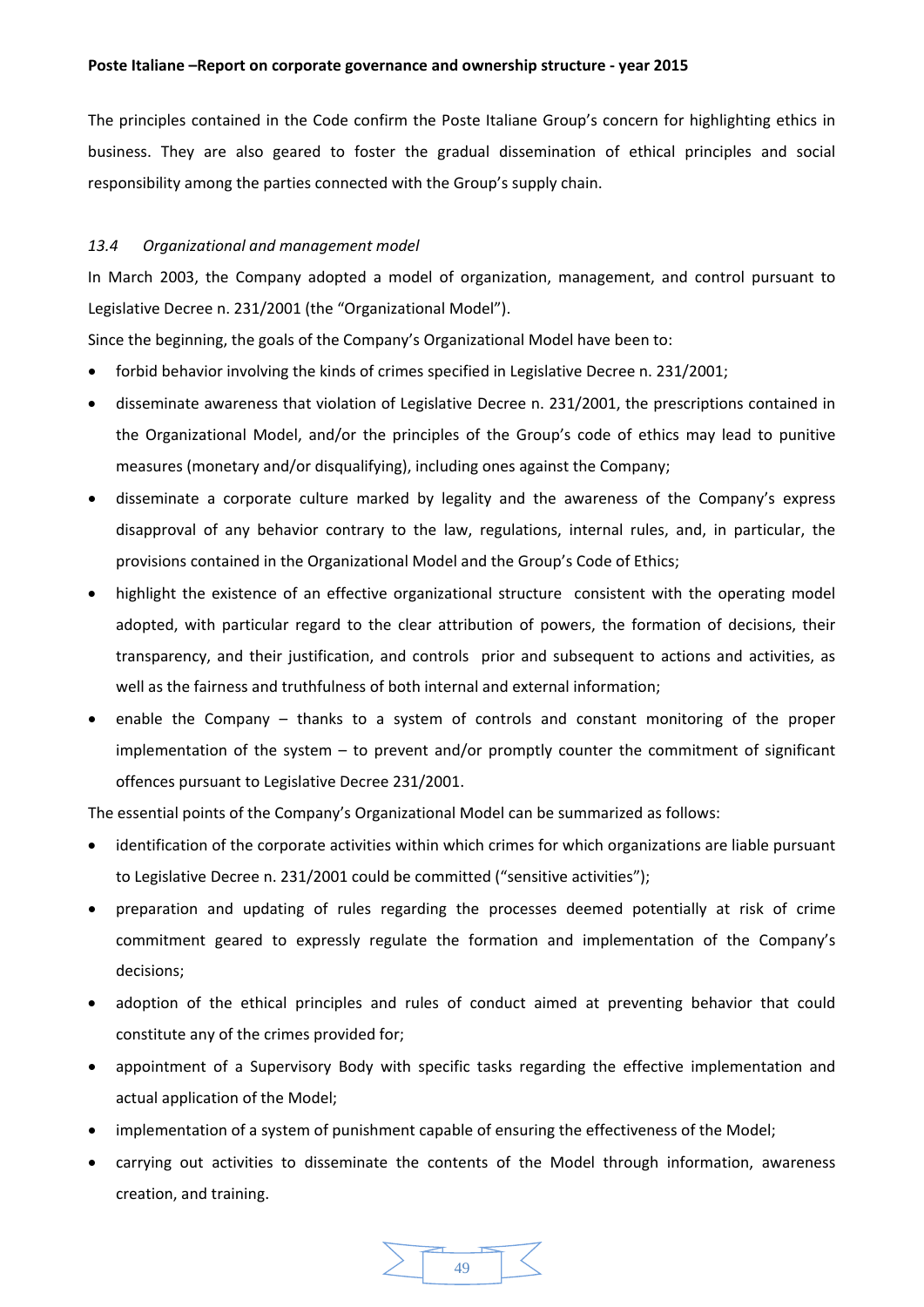The Organizational Model has been updated several times in order to ensure its continual appropriateness and effectiveness with respect to the various changes in both the Company's organizational structure and the external context, among other things taking into account the gradual broadening of the category of the so-called "predicate offences" pursuant to Legislative Decree 231/2001, as well as the evolution of court decisions in this regard.

The Organizational Model was last updated by the board of directors in July 2015 in order to incorporate, on the one hand, the internal changes that had recently taken place and, on the other, the legislative changes introduced into the regulatory framework, ensuring at the same time the alignment of the Company's overall system of governance pursuant to Legislative Decree 231/2001 with the best practices of listed companies, taking into account to this end the specific Confindustria and ABI guidelines.

The Organizational Model consists of:

- a general part focused on corporate governance and business, as well as on the system of prevention of "231 crimes" put in place by the Company, including the punishment system;
- 15 special parts, one for each class of crimes provided for by Legislative Decree 231/2001, containing the activities potentially exposed to the risk of crimes and the rules of conduct pertaining to each area of concern, as well as the specific principles of control incorporated therein.

By virtue of the power recognized by article 14 of Law n. 183 of November 12, 2011, the duties of the supervisory body (hereinafter, also "OdV") required by Legislative Decree 231/2001 were entrusted to the Company's board of statutory auditors in September 2012 and again in July 2013 by a resolution of the board of directors. The OdV will remain in office until the expiry of the term of the board of statutory auditors itself, i.e. until the approval of the financial statements as of December 31, 2015.

The OdV is charged with the task of supervising the functioning and observance of the Organizational Model, as well as seeing to its updating with regard to changes in the organizational structure or the regulatory framework through justified proposals to the chief executive officer, who submits them to the board of directors.

The OdV is vested with autonomous powers regarding initiative and control, and performs its duties also with respect to BancoPosta RFC.

In order to perform its duties effectively, the OdV – which, among other things, avails itself of a technical staff consisting of the heads of key functions – examines all the auditing reports prepared by the internal control function, as well as by the other corporate units with control duties relevant to the matters regarding Legislative Decree n. 231/2001.

Finally, it should be noted that the Company is not subject to the "Guidelines for implementing the regulations regarding transparency and the prevention of corruption by public economic bodies and by companies and private‐law bodies controlled or partly owned by the government" referred to in Resolution n. 8 of June 17, 2015 of the National Anti-corruption Authority, because it is a company issuing financial

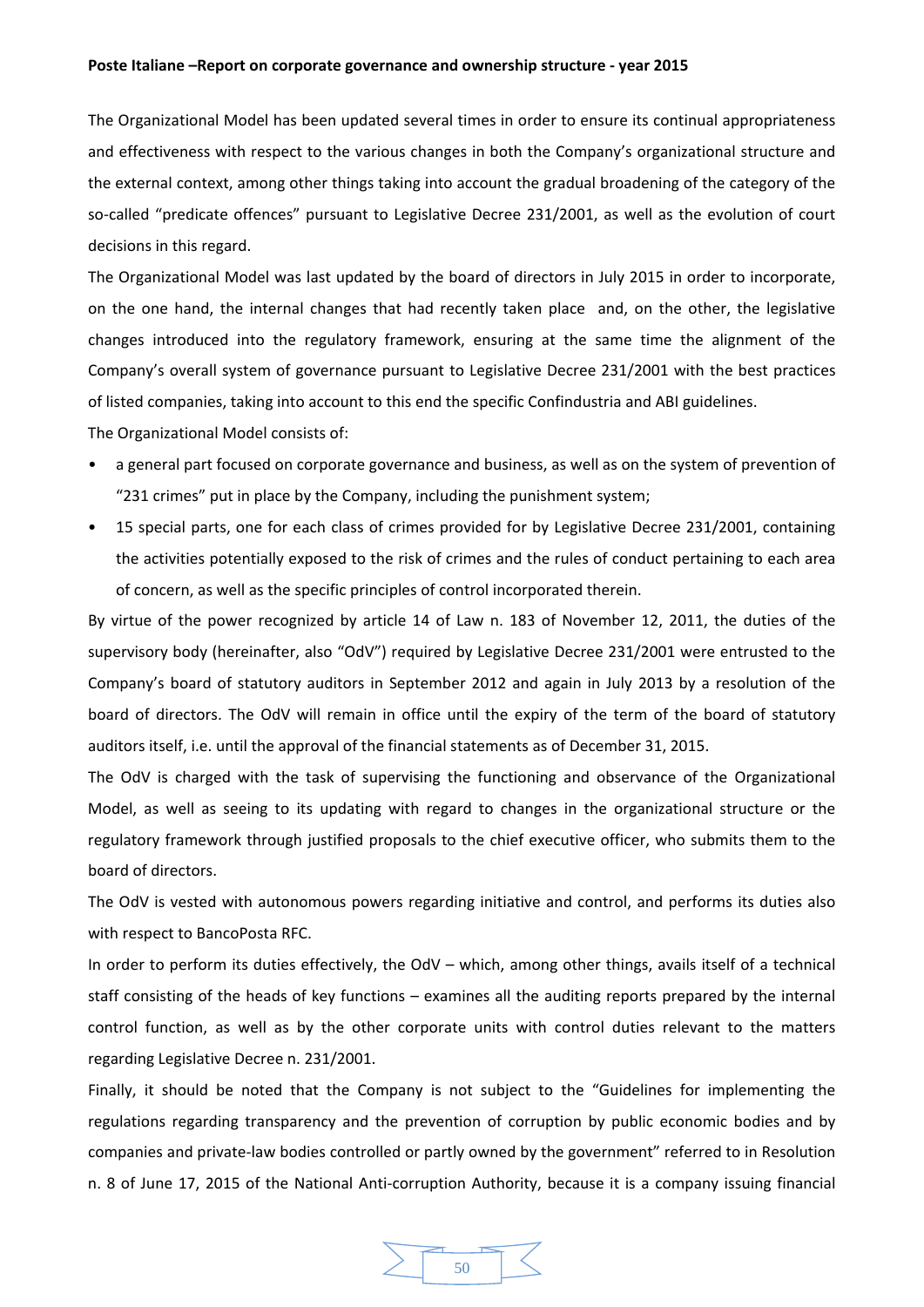instruments listed in regulated markets. Rules applicable to "companies with listed shares and companies with financial instruments listed in regulated markets and their subsidiaries" will be the subject of specific guidelines to be adopted by the National Anti‐corruption Authority in accordance with the results of the discussions that the Authority and the Ministry of the Economy and Finance began with the CONSOB and are still going on as of the date of the present report.

\*\*\*\*\*

The professional profiles of the directors and statutory auditors in office as of the date of the present report are attached below, together with two tables summarizing some of the most significant information contained in the second section of this document.

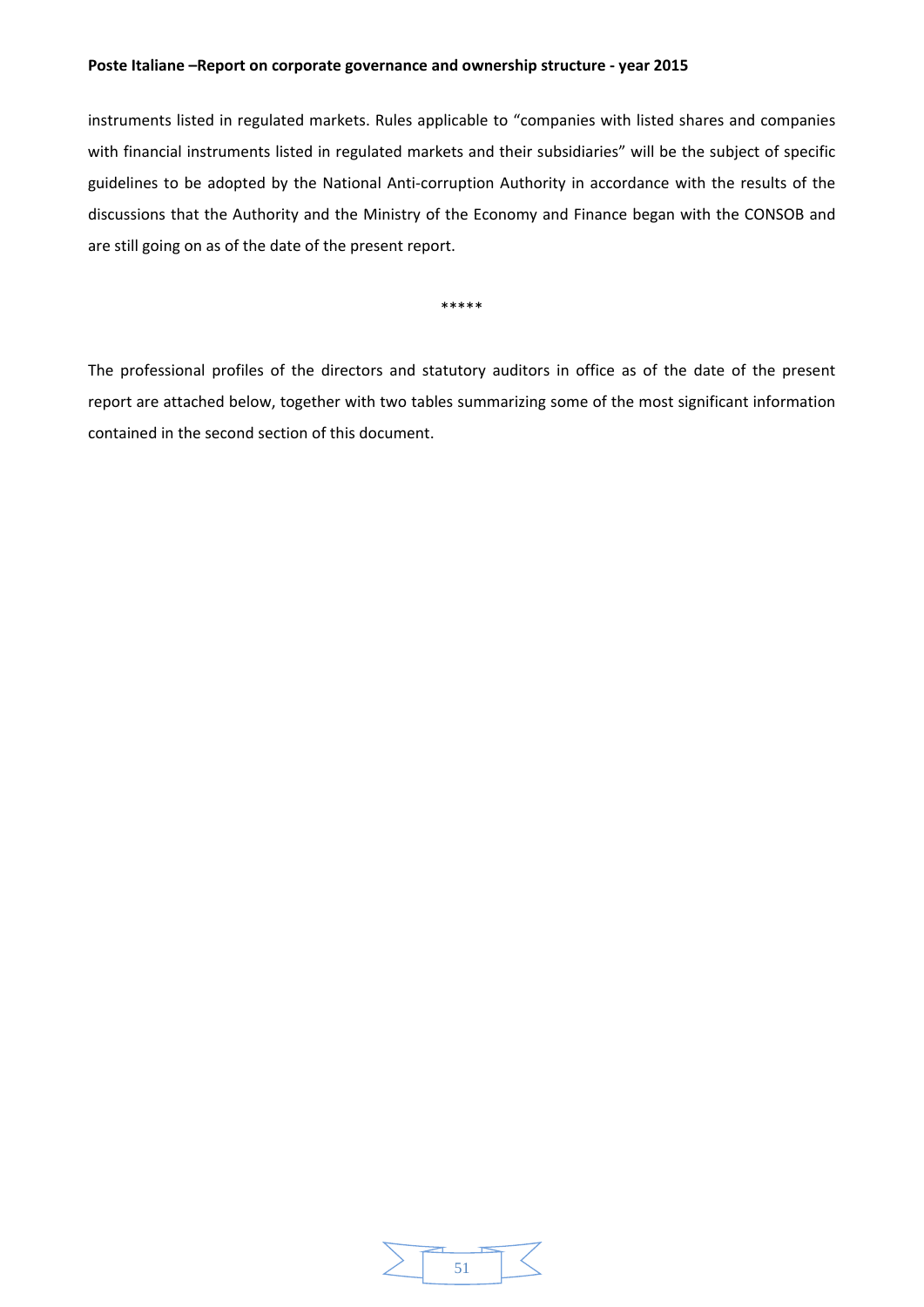## **ATTACHMENT 1: Professional profiles of the members of the Board of Directors**

Luisa Todini, 50 years old, chairman.

Born in Perugia in 1966, Luisa Todini graduated in Law from the University of Rome ("La Sapienza") and has a daughter. In 1985, she started working in the family construction company, Todini Costruzioni Generali, first as the head of the Personnel Department and later of the Legal Department. She is currently the majority shareholder of Todini Finanziaria, Domus Etruria, and Ecos Energia, companies operating in the areas of viniculture, hotels and restaurants, agriculture, real estate, renewable energy, and energy efficiency. She is on the board of directors of Salini Costruttori (holding company of the Salini Impregilo Group), a member of the supervisory board of Rothschild & Co., chairman of the Comitato Leonardo – Italian Quality Committee (an association for promoting "Made in Italy" products), co-chairman of the Italo-Russian Dialogue Forum, and a member of the General Council of Confindustria. She was a member of the European Parliament from 1994 to 1999, chairman of the FIEC (European Construction Industry Federation), and member of the executive board of the AGI (Large General Contractors' Association), a member of the board of directors of the LUISS Guido Carli University, vice-president of the IPI (Institute for Industrial Promotion), and on the board of Rai from 2012 to 2014. In 1999 she was awarded the "Mela d'oro" Prize, promoted by the Bellisario Foundation, in 2009 the Minerva Prize for Entrepreneurship, and in 2011 the Pushkin Medal of the Russian Federation. Since May 2, 2014 she has been chairman of Poste Italiane S.p.A. and since April 16, 2015 chairman of the newly founded non‐profit Fondazione Poste Insieme onlus.

Chairman of the board of directors of Poste Italiane since May 2014.

• Francesco Caio, 58 years old, chief executive officer and general manager.

Born in Naples in 1957, Francesco Caio is married and has two children. He graduated in Electronic Engineering from the Politecnico di Milano and earned an M.B.A. at INSEAD in France. Since May 7, 2014 he has been the Chief Executive Officer of Poste Italiane, the leading postal company in Italy, which is also in the forefront of insurance and mobile‐telephone services. Until his appointment at Poste Italiane he had been the head of the Avio Aero Group since May 2011. He is a member of the Advisory Board of the Politecnico di Milano. From June 2013 until May 2014 he was the coordinator of the Italian government's Digital Agenda program. He has also been a consultant of the government of the U. K. on issues regarding industrial policy to develop broad‐band network infrastructure. In the past few years he has held positions of increasing responsibility in the fields of telecommunications and electronics, in Italy and abroad. He has been the Chief Executive Officer of many companies, including Omnitel Pronto Italia, Olivetti, Merloni Elettrodomestici, Netscalibur, and Cable&Wireless; Chairman of the European Advisory Board of Lehman Brothers in Europe and Deputy Chairman of Investment Banking Europe at Nomura in London. In addition,

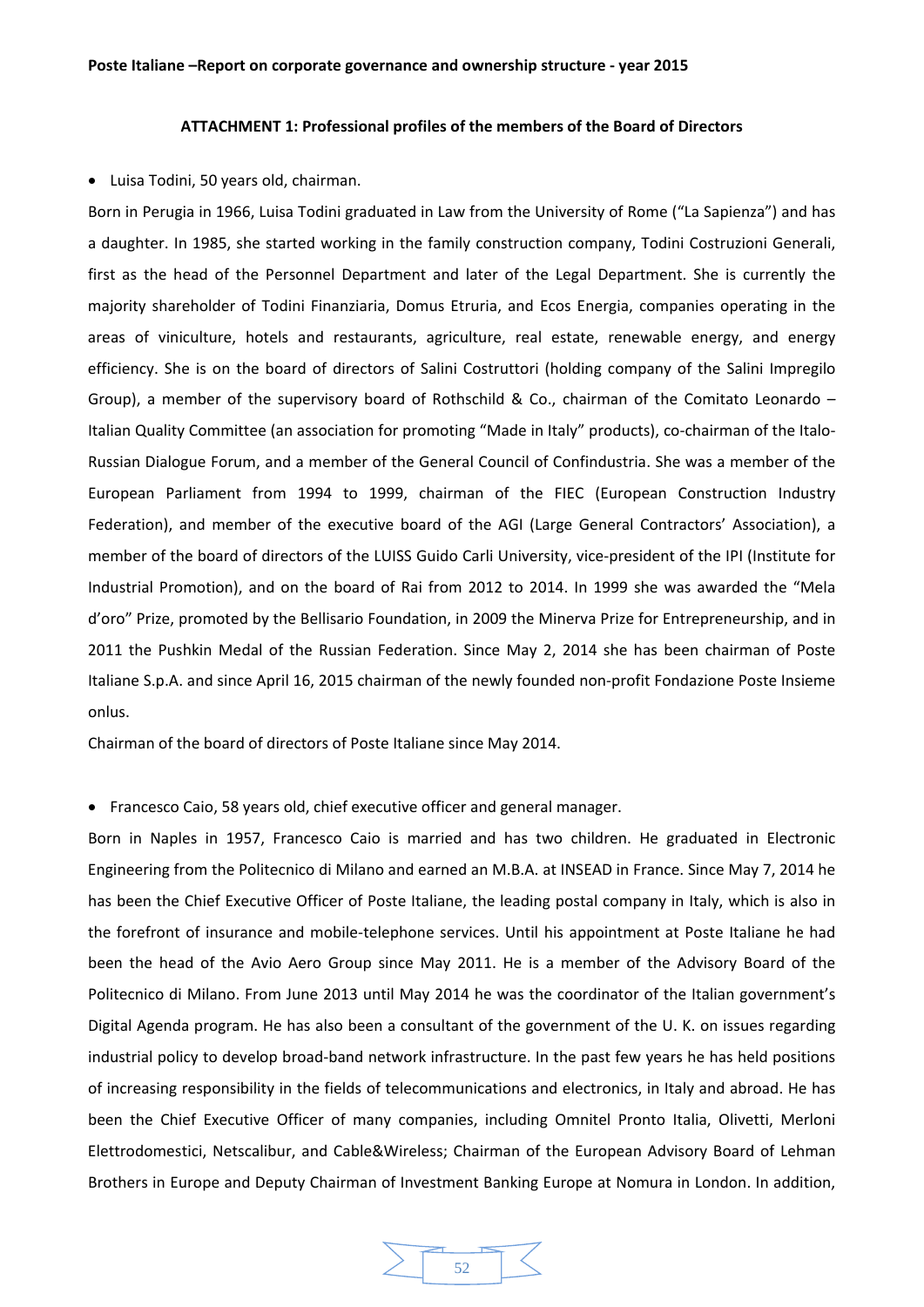he has been a director in multinational groups, including Equant (1997-2000) and Motorola in the United States (2000‐2003).

Chief Executive Officer of Poste Italiane since May 2014.

Elisabetta Fabri, 54 anni, director.

Elisabetta Fabri graduated in Business Administration from John Cabot University in Rome. She is the chairman of Starhotels International and Chairperson and Chief Executive Officer of Starhotels S.p.A. and holds other positions in companies held by the aforesaid companies. She also holds the office of director of Toscana Aeroporti S.p.A.

Director of Poste Italiane since May 2014.

Umberto Carlo Maria Nicodano, 63 years old, director.

Umberto Carlo Maria Nicodano graduated in Law from the University of Milan. From 1976 to 1982 he worked as an internal lawyer for Sperry Univac, a Division of the Sperry Rand Corporation, in their offices in Milan, London, Philadelphia, and Rome. In 1982 he began to practice as a professional, first at Erede Bianchi Giliberti and subsequently at Erede e Associati. In 1999 he contributed to the foundation of the Bonelli Erede Pappalardo law firm, now Bonelli Erede.

Director of Poste Italiane since July 2015.

Chiara Palmieri, 45 years old, director.

Chiara Palmieri graduated *cum laude* in Economics and Business from the Luigi Bocconi University in Milan in 1994. From 1994 to 2002 she worked at Morgan Stanley, where, among other things, she followed the IPOs of Bulgari, Gucci, Mediaset, and Harvey Nichols, as well as the privatizations of Telecom Italia and ENI. Beginning in 1997 she was head of Product Development EMEA. From 2002 to 2003, reporting directly to the head of Private Banking Europe at Crédit Suisse, she was in charge of Product Development in Europe. From 2003 to 2010 she was at Goldman Sachs, in charge of business development in Italy and management of key‐client portfolios. Since 2013 she has been General Manager of Laprima Holding Srl. In addition, since 2013 she has been on the Board of SNAI S.p.A. and since 2014 on the Board of Carisma SGR. Since 2012 she has taught at the School of Management SDA – Bocconi.

Director of Poste Italiane since July 2015.

Filippo Passerini, 58 years old, director.

Filippo Passerini graduated in Statistics from the "La Sapienza" University of Rome. From 1981 to 2015 he worked at Procter & Gamble, where he held numerous positions, the most important of which were Head of Global Business Services (from 2003) and Chief Information Officer (from 2004). He is currently a

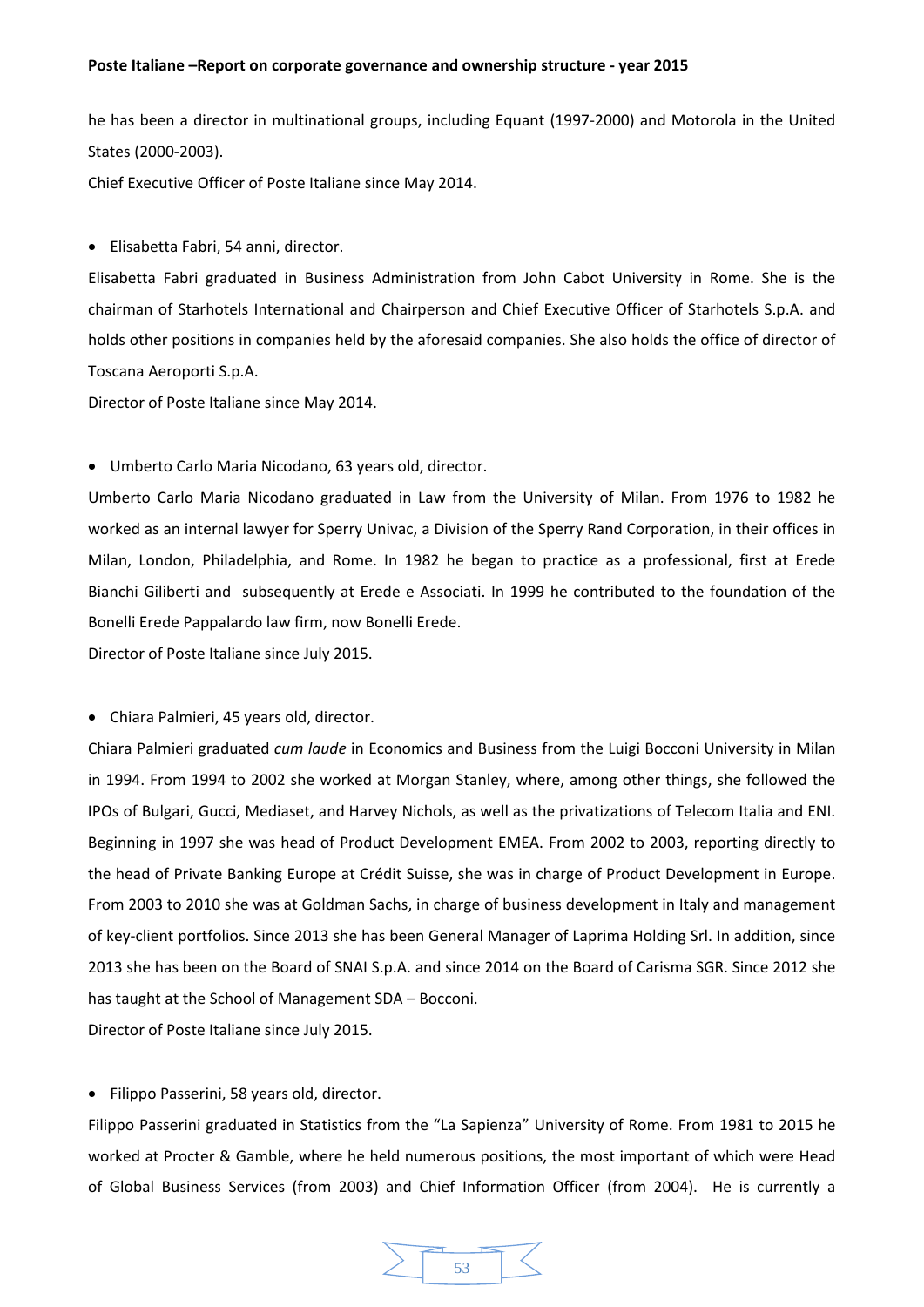consultant of The Carlyle Group and Columbia University, and is a member of the Boards of the listed American companies United Rentals Inc. and Greatbatch Inc. Director of Poste Italiane since September 2015.

• Roberto Rao, 48 years old, director.

Robert Rao graduated in Law from "La Sapienza" University of Rome. Since 1991 he has been a member of the Italian Association of Journalists. From 1992 to 1993 he was head of communication at the A.C.E.A and in charge of the house organ, "Talented". He worked in the press office of the Association dei Costruttori Edili Romani (1992‐1993) and was the press officer of the Gruppo Parlamentare del Centro Cristiano Democratico in the Chamber of Deputies (1994‐1998), as well as of the Vice‐President of the Chamber of Deputies (1998‐2001). From 1996 to 1998 he performed professional services for the Consorzio CNC of the ANCI, and from 1996 to 1998 contributed to the magazine of the National Association of Italian Municipalities. From 1998 to 2001 he was the head of the press office of the Centro Cristiano Democratico and in charge of communication for the parliamentary groups. He was also the spokesman of the President of the Chamber of Deputies (2001‐2006), Head of Communication at the UIP – Unione Interparlamentare (2006‐2008), and a consultant on communication of the Authority supervising public contracts for work, services, and supplies (2007‐2008). From March 2008 to February 2013 he was a member of the Chamber of Deputies belonging to the Unione di Centro (Group Head on the Justice Committee and on the Bi‐ cameral Committee for the supervision and general guidelines of radio and television services). Until February 2014 he was an advisor to the Minister of Justice, Annamaria Cancellieri, on social issues and those regarding crime. Since March 204 he has been an economic and financial advisor to the Minister of Justice, Andrea Orlando.

Director of Poste Italiane since May 2014.

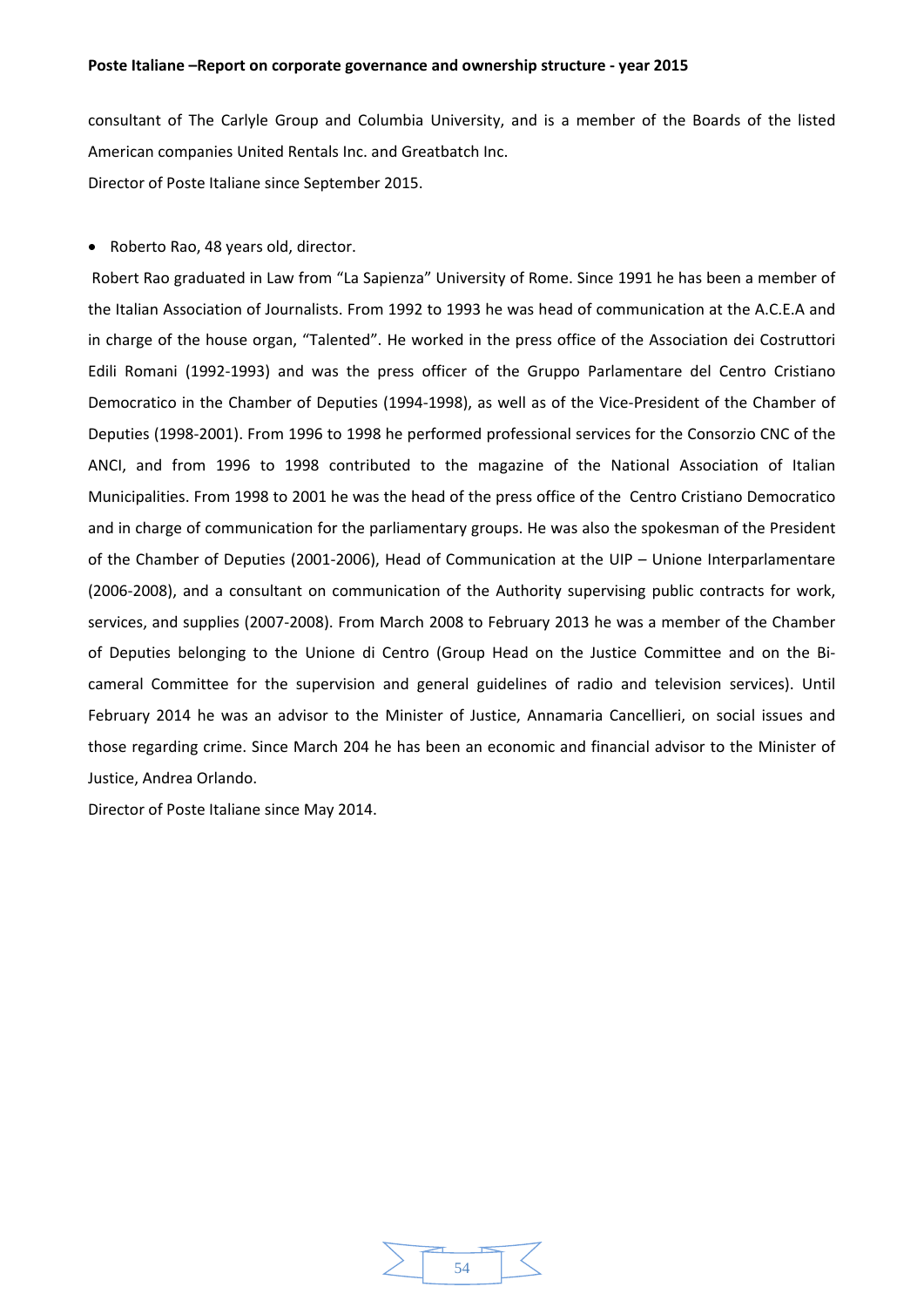### **ATTACHMENT 2: Professional profiles of the members of the Board of Statutory Auditors**

Benedetta Navarra, 48 years old, chairman.

Benedetta Navarra graduated in Economics and Business from the Luiss Guido Carli University in Rome and in Law from the "La Sapienza" University of Rome. She is a lawyer, a specialist in commercial law, and a certified public accountant. Until the academic year 2009‐2010 she was Professor of Banking and Stock Exchange Law at the Law School of the Luiss Guido Carli University. She is a member of the managing committee for the Master's Degree in Company Law organized by the Luiss Guido Carli University and the author of a number of publications on the subject of banking and financial law.

A regular statutory auditor of Poste Italiane since July 2013, she has been the chairman of the board of statutory auditors since September 2015.

Maurizio Bastoni, 49 years old, regular statutory auditor.

Maurizio Bastoni graduated in Economics and Business from the "La Sapienza" University of Rome. He is a specialist in commercial law and a certified public accountant, and also works as a receiver at the Courts of Rome and Civitavecchia. He has been the head of an accounting and tax consultancy firm since 1994 and holds the offices of regular statutory auditor and chairman of the board of statutory auditors at a number of companies.

Regular Statutory Auditor of Poste Italiane since September 2015.

Nadia Fontana, 54 years old, regular statutory auditor.

Nadia Fontana graduated in Economics and Business from the "La Sapienza" University of Rome, where she was a researcher at the School of Economics and Business from 1986 to 1990. In 1998 she took an advanced business course at the University of California at Berkeley and in 1994 attended the International Center for Professional Education in St. Charles, Illinois. She is a certified public accountant and a member of the Italian Association of *Dottori Commercialisti*, and since 1996 she is technical consultant at the Court of Rome*.* From 1988 to 2002 she was an associate at Arthur Andersen. Since 2003 she has been a partner at Studio Tributario e Societario. She is in charge of ptojects of company reorganizaztion, international tax planning and listing and she is author and lecturer of corporate and tax law items. Regular statutory auditor since July 2013.

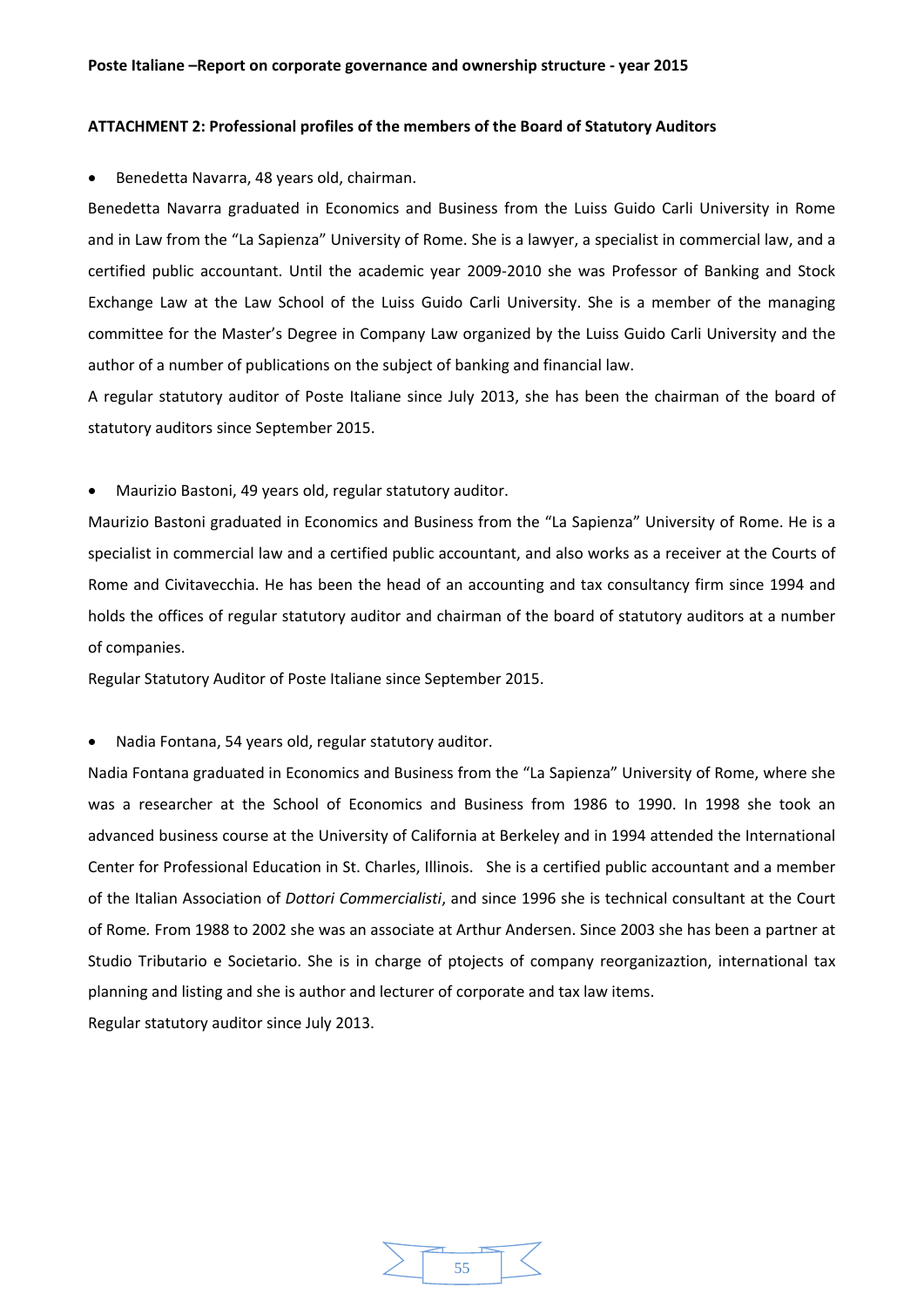| <b>Board of Directors</b>                                                                                                                                                       |                                    |                  |                                       |                    |                    |       |               |                                         |                                  |                                                |       |              | <b>Control and</b><br><b>Risk</b><br>Committee |       | Remuneratio<br>n Committee       | <b>Nomination</b><br>Committee |       |
|---------------------------------------------------------------------------------------------------------------------------------------------------------------------------------|------------------------------------|------------------|---------------------------------------|--------------------|--------------------|-------|---------------|-----------------------------------------|----------------------------------|------------------------------------------------|-------|--------------|------------------------------------------------|-------|----------------------------------|--------------------------------|-------|
| Office                                                                                                                                                                          | <b>Members</b>                     | Year of<br>birth | Year of<br>first<br>appoint<br>ment * | In office<br>since | In office<br>until | Exec. | Non-<br>Exec. | Indep.<br>C.G.C<br>$**$                 | Indep.<br><b>T.U.F.</b><br>$***$ | <b>Numbero</b><br>of other<br>offices<br>****  | $(*)$ | $($ **)      | $(*)$                                          | $(*)$ | $(*)$                            | $^{(*)}$                       | $(*)$ |
| Chairman                                                                                                                                                                        | Todini Luisa                       | 1966             | 2014                                  | 1/2015             | 12/2015            |       | X             |                                         |                                  | 1                                              | 18/18 |              |                                                |       |                                  |                                |       |
| $CEO/GM$ $\lozenge$ $\bullet$                                                                                                                                                   | Caio<br>Francesco                  | 1957             | 2014                                  | 1/2015             | 12/2015            | X     |               |                                         |                                  | $\overline{\phantom{a}}$                       | 18/18 |              |                                                |       |                                  |                                |       |
| Director                                                                                                                                                                        | Fabri<br>Elisabetta                | 1962             | 2014                                  | 1/2015             | 12/2015            |       | X             | X                                       | X                                | $\mathbf{1}$                                   | 18/18 |              |                                                | M     | 5/5                              |                                |       |
| Director                                                                                                                                                                        | Nicodano<br>Umberto<br>Carlo Maria | 1952             | 2015                                  | 7/2015             | 12/2015            |       | X             | X                                       | X                                | 1                                              | 7/7   | $\mathsf{C}$ | 4/4                                            | M     | 5/5                              |                                |       |
| Director                                                                                                                                                                        | Palmieri<br>Chiara                 | 1970             | 2015                                  | 7/2015             | 12/2015            |       | X             |                                         |                                  | 1                                              | 7/7   | M            | 4/4                                            |       |                                  | M                              | 1/1   |
| Director                                                                                                                                                                        | Passerini<br>Filippo               | 1957             | 2015                                  | 9/2015             | 12/2015            |       | X             | X                                       | X                                | $\overline{2}$                                 | 5/6   |              |                                                | C     | 5/5                              | M                              | 1/1   |
| Director                                                                                                                                                                        | Rao Roberto                        | 1968             | 2014                                  | 1/2015             | 12/2015            |       | X             | X                                       | X                                | ÷                                              | 18/18 | M            | 4/4                                            |       |                                  | $\mathsf{C}$                   | 1/1   |
|                                                                                                                                                                                 |                                    |                  |                                       |                    |                    |       |               | Directors who left their office in 2015 |                                  |                                                |       |              |                                                |       |                                  |                                |       |
| Director                                                                                                                                                                        | Campo<br>Dall'Orto<br>Antonio      | 1964             | 2014                                  | 1/2015             | 8/201<br>5         |       | X             | x                                       | X                                | N.A.                                           | 12/12 | N.A.         | N.A.                                           | N.A.  | N.A.                             | N.A.                           | N.A.  |
|                                                                                                                                                                                 |                                    |                  |                                       |                    |                    |       |               |                                         |                                  |                                                |       |              |                                                |       |                                  |                                |       |
| Threshold required to present slates of candidates for the Board of Directors (pursuant to article 147-ter TUF): 1% of the share capital<br>Number of meetings held during 2015 |                                    |                  |                                       |                    |                    |       |               | <b>BoD: 18</b>                          |                                  | <b>Control and Risk</b><br><b>Committee: 4</b> |       |              | Remuneration<br><b>Committee: 5</b>            |       | <b>Nomination Comittee:</b><br>1 |                                |       |

**TABLE 1: Structure of Poste Italiane's Board of Directors and its Committees**

#### **NOTES**

- •This symbol indicates the director in charge of the internal control and risk management system.
- ◊ This symbol indicates the person primarily responsible for the management of the issuer (Chief Executive Officer or CEO).
- \*By date of first appointment of each director is meant the date on which the director was appointed for the first time to the board of directors.
- \*\* An "X" in this column indicates the possession of the requisites of independence specified in article 3 of the Corporate Governance Code of listed companies. In particular, according to the requirements of applicative criterion 3.C.1 of the Corporate Governance Code, <sup>a</sup> director should normally be considered to lack the requisites of independence in the following cases: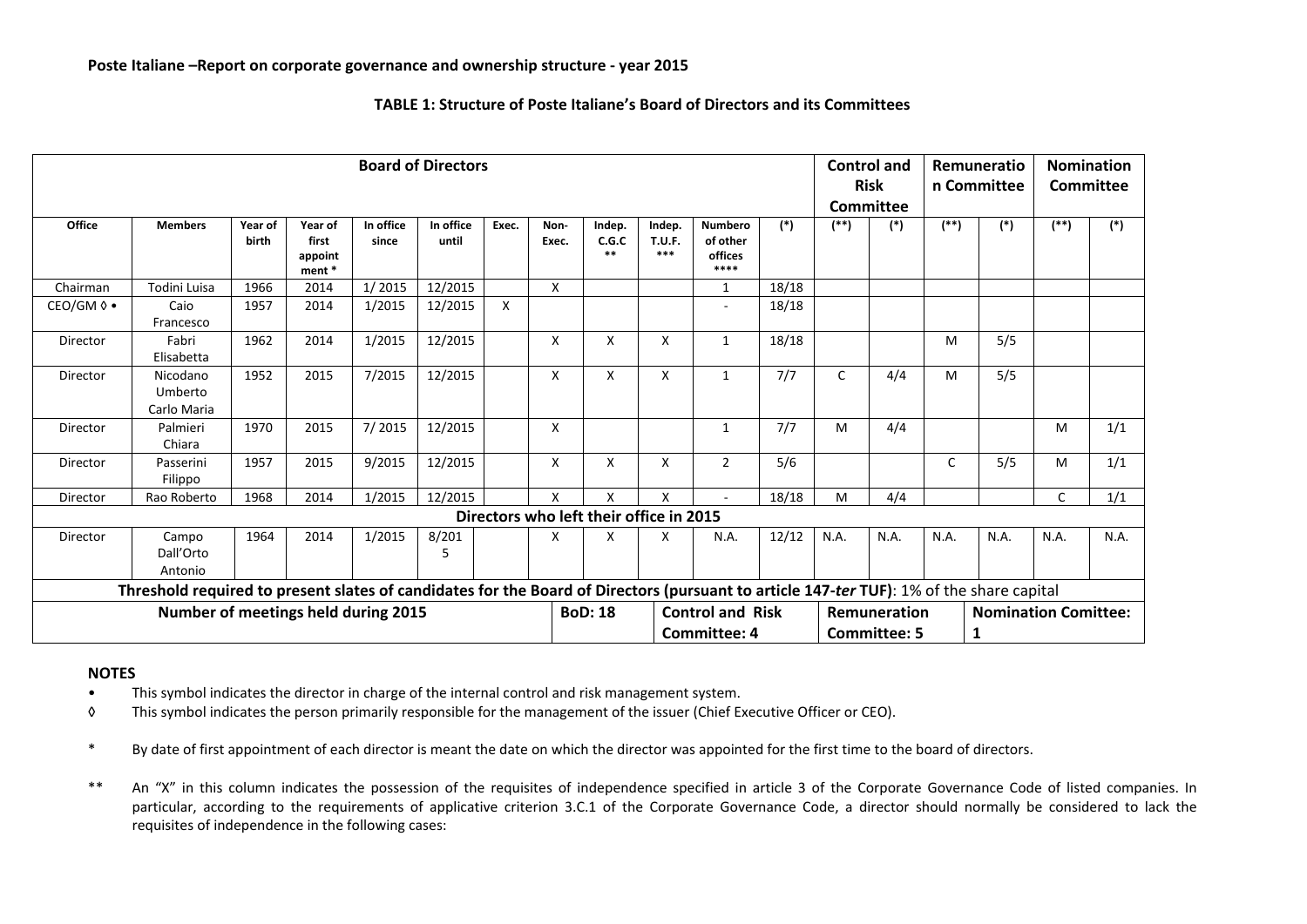- a) If directly or indirectly, including through controlled companies, fiduciaries, or third-parties he controls the issuer or is able to exercise a considerable influence on it or enters into <sup>a</sup> shareholders' agreement through which one or more parties can exercise control of the issuer or influence it considerably;
- b) If he is, or has been in the three preceding years, a significant representative of the issuer<sup>(3)</sup>, of a key subsidiary or a company subject to joint control with the issuer, or of <sup>a</sup> company or <sup>a</sup> body – including with others through <sup>a</sup> shareholders' agreement – controls the issuer or is able to exercise <sup>a</sup> considerable influence on it;
- c) if, directly or indirectly (for example, through controlled companies or ones of which he is <sup>a</sup> significant representative, or as <sup>a</sup> partner in <sup>a</sup> professional or consulting firm) he has, or has had in the preceding year, a significant commercial, financial, or professional relationship:
	- with the issuer, <sup>a</sup> subsidiary, or any of the related significant representatives;
	- with <sup>a</sup> person who, even together with others through <sup>a</sup> shareholders' agreement, controls the issuer, or if it is <sup>a</sup> company or body with the related significant representatives; or is, or has been in the three preceding years, an employee of one of the aforesaid parties;
- d) if he receives, or has received in the three preceding years, from the issuer or subsidiary or parent company, <sup>a</sup> significant remuneration in addition to his regular emolument as a non‐executive director of the issuer and to his compensation for serving on advisory and proactive committees instituted within the board of directors, including in the form of participation in incentive plans connected with the corporate performance, including stock‐option plans;
- e) if he has been <sup>a</sup> director of the issuer for more than nine years in the past twelve years;
- f) if he holds the office of executive director in another company in which an executive director of the issuer has <sup>a</sup> directorship;
- g) if he is a shareholder or director of a company or an entity belonging to the network of the firm entrusted with the external audit of the issuer;
- h) if he is closely related  $4$  to a person in one of the situations referred to above.
- \*\*\* An "X" in this column indicates the possession of the requisites of independence required of statutory auditors of listed companies pursuant to article 148, paragraph 3, of the Consolidate Law on Finance, referred to with regard to directors by article 147‐ter, paragraph 4 of the aforesaid Consolidated Law on Finance. According to the provisions of article 148, paragraph 3 of the Consolidated Law Finance, the following do not qualify as independent:
	- a) those who are in the situations provided for by article 2382 of the Italian Civil Code (i.e., in a state of debarment, disqualification, or bankruptcy, or who have been sentenced to <sup>a</sup> punishment entailing disqualification, even temporary, from holding public offices or the legal incapacity to hold directorships);
	- b) the spouse and relatives up to the fourth degree of kinship of the company's directors, as well as the directors (and their spouses and their relatives up to the fourth degree of kinship) of its subsidiaries, companies that control it, and those subject to joint control;
	- c) those who are connected with the company or its subsidiaries or companies that control it, or companies subject to joint control, or with the directors of the company or the persons referred to under b) above by work relations, either as employees or self‐employed persons, or by other relations regarding property or professional services that would compromise their independence.
- **\*\*\*\*** This column shows the number of offices the person holds on the boards of directors or the boards of statutory auditors of other companies of significant size according to the policy established in this regard by the Board of Directors. In this regard, it should e noted that as of the date of the present report, the current Directors of Poste Italiane hold the following offices considered significant for this purpose:
	- 1) Luisa Todini: member of the supervisory board of Rothschild & Co (France);
	- 2) Elisabetta Fabri: director of Toscana Aeroporti S.p.A.;

 $^{(3)}$  It should be noted that, in accordance with application criterion 3.C.2 of the Corporate Governance Code, the following are to be considered "significant representatives" of a company or a body (including pursuant to application criterion 3.C.1): the president of the organization, the chairman of the board of directors, the executive directors, and the key managers of the company or body concerned.

 $^{(4)}$  The comment on article 3 of the Corporate Governance Code states in this regard that "in principle, the following should be considered as not independent: parents, children, spouses not legally separated, common-law spouses, and family members living with a person who could not be considered an independent director".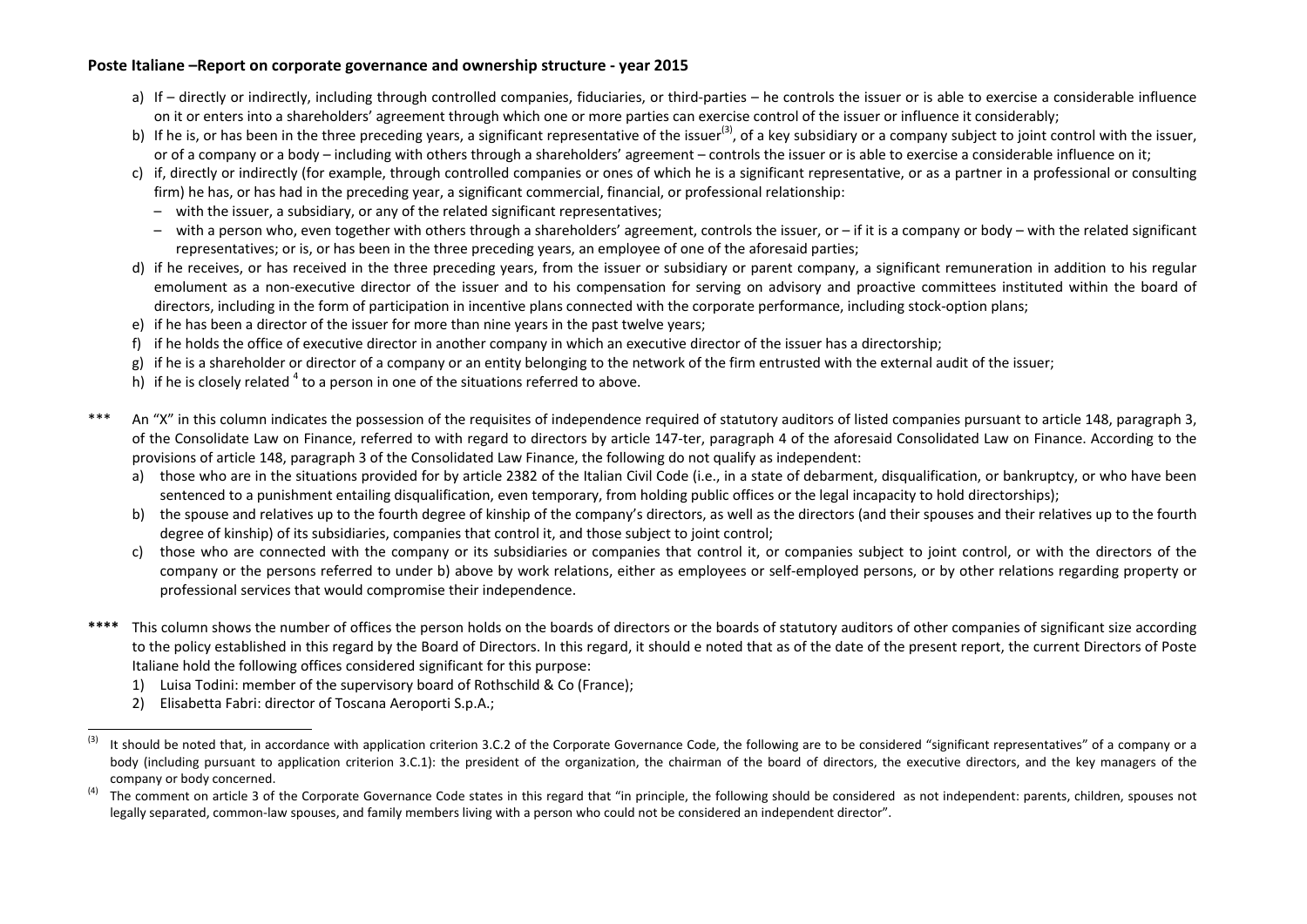- 3) Umberto Carlo Maria Nicodano: director of Brembo S.p.A.;
- 4) Chiara Palmieri: director of SNAI S.p.A.;
- 5) Filippo Passerini: director of Greatbatch Inc. (USA) and of United Rentals Inc. (USA).
- (\*) This column shows the attendance of directors at the meetings of, respectively, the board of directors and its committees. (Specifically, it shows the number of meetings attended by the director concerned out of the total number of meetings held.) All absences were appropriately justified.
- (\*\*) This column shows the director's position on the committee: "C" <sup>=</sup> chairman, "M"=member.